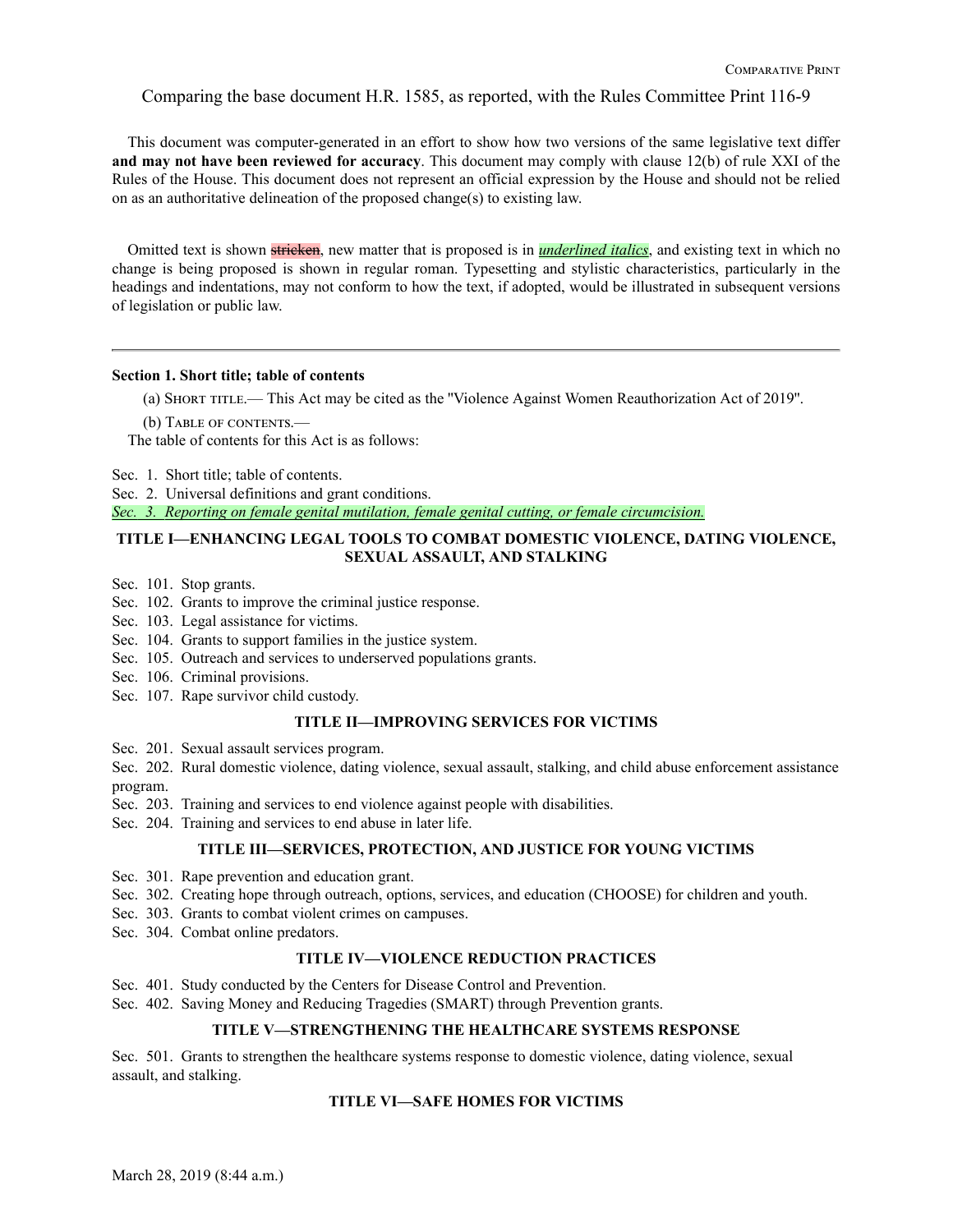Sec. 601. Housing protections for victims of domestic violence, dating violence, sexual assault, and stalking.

Sec. 602. Ensuring compliance and implementation; prohibiting retaliation against victims.

Sec. 603. Protecting the right to report crime from one's home.

Sec. 604. Transitional housing assistance grants for victims of domestic violence, dating violence, sexual assault, or stalking.

Sec. 605. Addressing the housing needs of victims of domestic violence, dating violence, sexual assault, and stalking.

Sec. 606. United States Housing Act of 1937 amendments.

## **TITLE VII—ECONOMIC SECURITY FOR VICTIMS**

Sec. 701. Findings.

Sec. 702. National Resource Center on workplace responses to assist victims of domestic and sexual violence.

Sec. 703. Entitlement to unemployment compensation for victims of sexual and other harassment and survivors of

domestic violence, dating violence, sexual assault, or stalking.

Sec. 704. Study and reports on barriers to survivors' economic security access.

Sec. 705. GAO Study.

Sec. 706. Education and information programs for survivors.

Sec. 707. Severability.

## **TITLE VIII—HOMICIDE REDUCTION INITIATIVES**

Sec. 801. Prohibiting persons convicted of misdemeanor crimes against dating partners and persons subject to protection orders.

Sec. 802. Prohibiting stalkers and individuals subject to court order from possessing a firearm.

## **TITLE IX—SAFETY FOR INDIAN WOMEN**

Sec. 901. Findings and purposes.

Sec. 902. Authorizing funding for the tribal access program.

Sec. 903. Tribal jurisdiction over crimes of domestic violence, dating violence, *obstruction of justice,* sexual violence, sex trafficking, stalking, and violence against*assault of a* law enforcement officers *or corrections officer*. Sec. 904. Annual reporting requirements.

## **TITLE X—OFFICE ON VIOLENCE AGAINST WOMEN**

Sec. 1001. Establishment of Office on Violence Against Women.

## **TITLE XI—IMPROVING CONDITIONS FOR WOMEN IN FEDERAL CUSTODY**

- Sec. 1101. Improving the treatment of primary caretaker parents and other individuals in federal prisons.
- Sec. 1102. Public health and safety of women.

## **TITLE XII—LAW ENFORCEMENT TOOLS TO ENHANCE PUBLIC SAFETY**

- Sec. 1201. Notification to law enforcement agencies of prohibited purchase or attempted purchase of a firearm.
- Sec. 1202. Reporting of background check denials to state, local, and tribal authorities.
- Sec. 1203. Special assistant U.S. attorneys and cross-deputized attorneys.

## **TITLE XIII—CLOSING THE LAW ENFORCEMENT CONSENT LOOPHOLE**

- Sec. 1301. Short title.
- Sec. 1302. Prohibition on engaging in sexual acts while acting under color of law.
- Sec. 1303. Incentives for States.
- Sec. 1304. Reports to Congress.
- Sec. 1305. Definition.

#### **TITLE XIV—OTHER MATTERS**

- Sec. 1401. National stalker and domestic violence reduction.
- Sec. 1402. Federal victim assistants reauthorization.
- Sec. 1403. Child abuse training programs for judicial personnel and practitioners reauthorization.
- Sec. 1404. Sex offender management.
- Sec. 1405. Court-appointed special advocate program.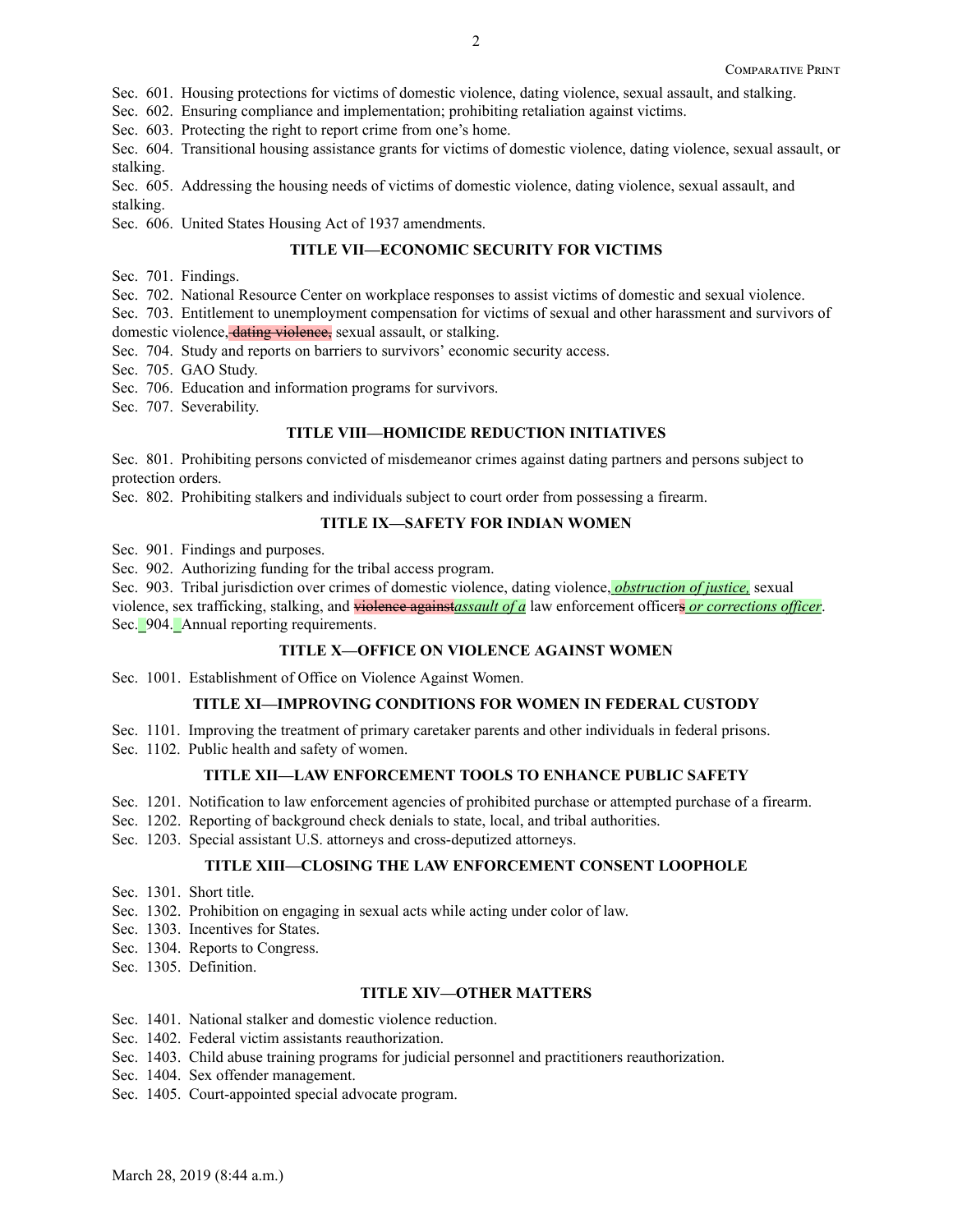Sec. 1406. Rape kit backlog.

Sec. 1407. Sexual assault forensic exam program grants.

#### **Sec. 2. Universal definitions and grant conditions**

Section 40002 of the Violence Against Women Act of 1994 (34 U.S.C. 12291) is amended—

(1) in subsection (a)—

(A) by striking ''In this title'' and inserting ''In this title, including for the purpose of grants authorized under this Act<sup>-</sup>';

(B) by redesignating paragraph*s* (34) through paragraph (45) as paragraphs (41*2*) through (52*3*);

(C) by inserting after paragraph (33) the following:

''(39) Internet enabled device.— The term 'internet enabled device' means devices that have a connection the Internet, send and receive information and data, and maybe accessed via mobile device technology, video technology, or computer technology, away from the location where the device is installed, and may include home automation systems, door locks, and thermostats.

''(40) Technological abuse.— The term 'technological abuse' means behavior intended to harm, threaten, intimidate, control, stalk, harass, impersonate, or monitor, except as otherwise permitted by law, another person, that occurs using the Internet, internet enabled devices, social networking sites, computers, mobile devices, cellular telephones, apps, location tracking devices, instant messages, text messages, or other forms of technology. Technological abuse may include—

''(A) unwanted, repeated telephone calls, text messages, instant messages, or social media posts;

''(B) non-consensual accessing e-mail accounts, texts or instant messaging accounts, social networking accounts, or cellular telephone logs;

''(C) controlling or restricting a person's ability to access technology with the intent to isolate them from support and social connection;

''(D) using tracking devices or location tracking software for the purpose of monitoring or stalking another person's location;

''(E) impersonating a person (including through the use of spoofing technology in photo or video or the creation of accounts under a false name) with the intent to deceive or cause harm; or

''(F) sharing or urging or compelling the sharing of another person's private information, photographs, or videos without their consent.

*''(41)Femਁle genitਁl mutilਁtion.—The terms 'female genital mutilation', 'female genital cutting', 'FGM/C', or 'female circumcision' mean the intentional removal or infibulation (or both) of either the whole or part of the external female genitalia for non-medical reasons. External female genitalia includes the pubis, labia minora, labia majora, clitoris, and urethral and vaginal openings.* '';

(D) in paragraph (19)(B), by striking ''and probation'' and inserting ''probation, and vacatur or expungement'';

(E) by redesignating paragraphs (13) through (33) as paragraphs (18) through (38);

(F) by striking paragraph*s* (11) *and (12)* and inserting the following:

''(13) Digital services.— The term 'digital services' means services, resources, information, support or referrals provided through electronic communications platforms and media, whether via mobile device technology, video technology, or computer technology, including utilizing the internet, as well as any other emerging communications technologies that are appropriate for the purposes of providing services, resources, information, support, or referrals for the benefit of victims of domestic violence, dating violence, sexual assault, or stalking.

''(14) Economic abuse.— The term 'economic abuse', in the context of domestic violence, dating violence, and abuse in later life, means behavior that is coercive, deceptive, or unreasonably controls or restrains a person's ability to acquire, use, or maintain economic resources to which they are entitled, including using coercion, fraud, or manipulation to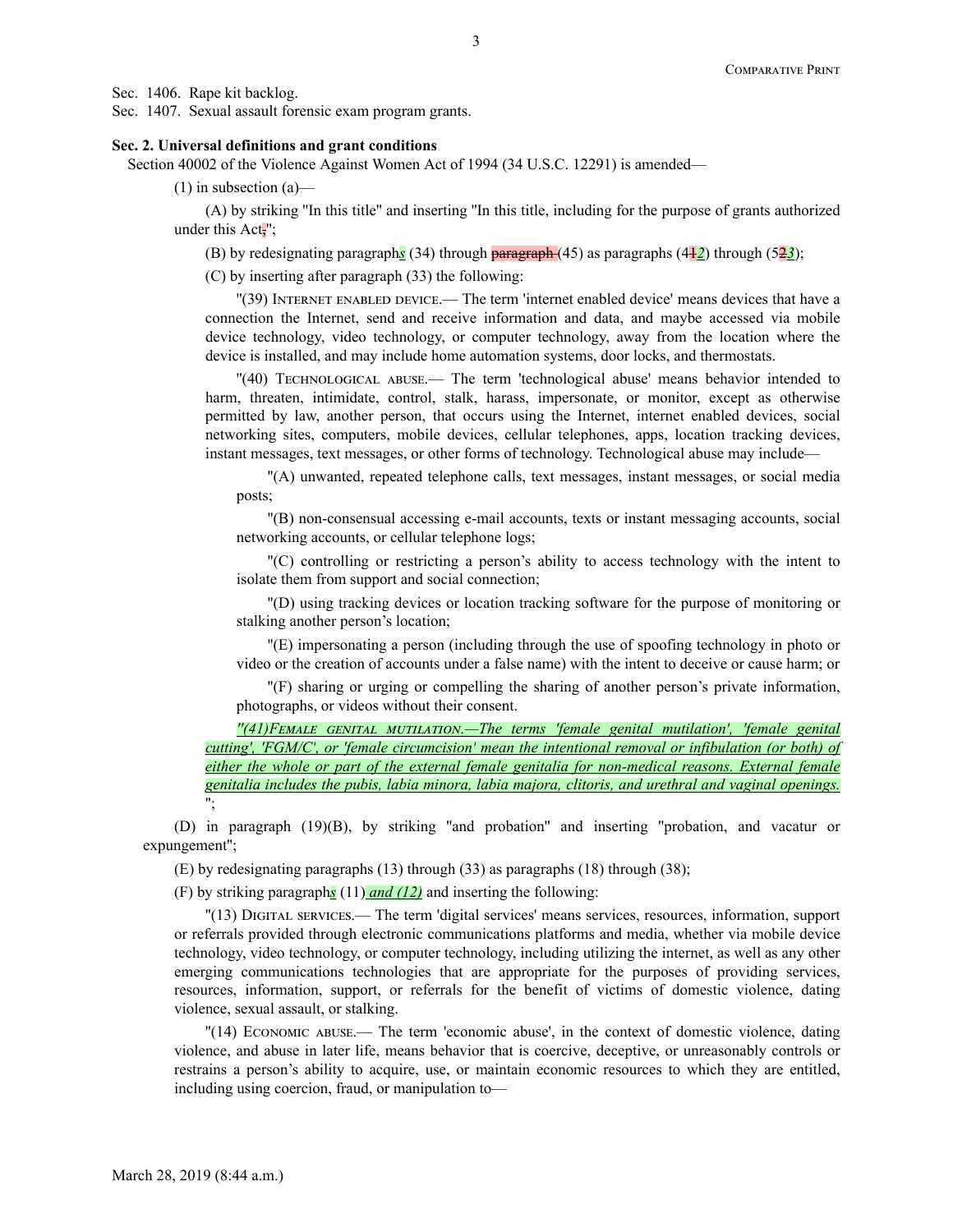''(A) restrict a person's access to money, assets, credit, or financial information;

''(B) unfairly use a person's personal economic resources, including money, assets, and credit, for one's own advantage; or

''(C) exert undue influence over a person's financial and economic behavior or decisions, including forcing default on joint or other financial obligations, exploiting powers of attorney, guardianship, or conservatorship, or failing or neglecting to act in the best interests of a person to whom one has a fiduciary duty.

''(15) Elder abuse.— The term 'elder abuse' has the meaning given that term in section 2 of the Elder Abuse Prevention and Prosecution Act. The terms 'abuse,' 'elder,' and 'exploitation' have the meanings given those terms in section 2011 of the Social Security Act (42 U.S.C. 1397j).

''(16) Forced marriage.— The term 'forced marriage' means a marriage to which one or both parties do not or cannot consent, and in which one or more elements of force, fraud, or coercion is present. Forced marriage can be both a cause and a consequence of domestic violence, dating violence, sexual assault or stalking.

 $\Gamma(17)$  Homeless.— The term 'homeless' has the meaning given such term in section 41403(6).";

(G) by redesignating paragraphs (9) and (10) as paragraphs (11) and (12), respectively;

(H) by amending paragraph (8) to read as follows:

''(10) Domestic violence.— The term 'domestic violence' means a pattern of behavior involving the use or attempted use of physical, sexual, verbal, emotional, economic, or technological abuse or any other coercive behavior committed, enabled, or solicited to gain or maintain power and control over a victim, by a person who—

''(A) is a current or former spouse or dating partner of the victim, or other person similarly situated to a spouse of the victim under the family or domestic violence laws of the jurisdiction;

''(B) is cohabitating with or has cohabitated with the victim as a spouse or dating partner, or other person similarly situated to a spouse of the victim under the family or domestic violence laws of the jurisdiction;

''(C) shares a child in common with the victim;

''(D) is an adult family member of, or paid or nonpaid caregiver for, a victim aged 50 or older or an adult victim with disabilities; or

''(E) commits acts against a youth or adult victim who is protected from those acts under the family or domestic violence laws of the jurisdiction.''.

(I) by redesignating paragraphs (6) and (7) as paragraphs (8) and (9), respectively;

(J) by amending paragraph (5) to read as follows:

''(7) Court-based and court-related personnel.— The term*s* 'court-based personnel' and 'courtrelated personnel' means persons working in the court, whether paid or volunteer, including—

''(A) clerks, special masters, domestic relations officers, administrators, mediators, custody evaluators, guardians ad litem, lawyers, negotiators, probation, parole, interpreters, victim assistants, victim advocates, and judicial, administrative, or any other professionals or personnel similarly involved in the legal process;

''(B) court security personnel;

''(C) personnel working in related, supplementary offices or programs (such as child support enforcement); and

''(D) any other court-based or community-based personnel having responsibilities or authority to address domestic violence, dating violence, sexual assault, or stalking in the court system.''.

(K) by redesignating paragraphs (2) through (4) as paragraphs (4) through (6) respectively;

(L) by inserting after paragraph (1) the following:

''(3) Alternative justice response.— The term 'alternative justice response' means a process, whether court-ordered or community-based, that—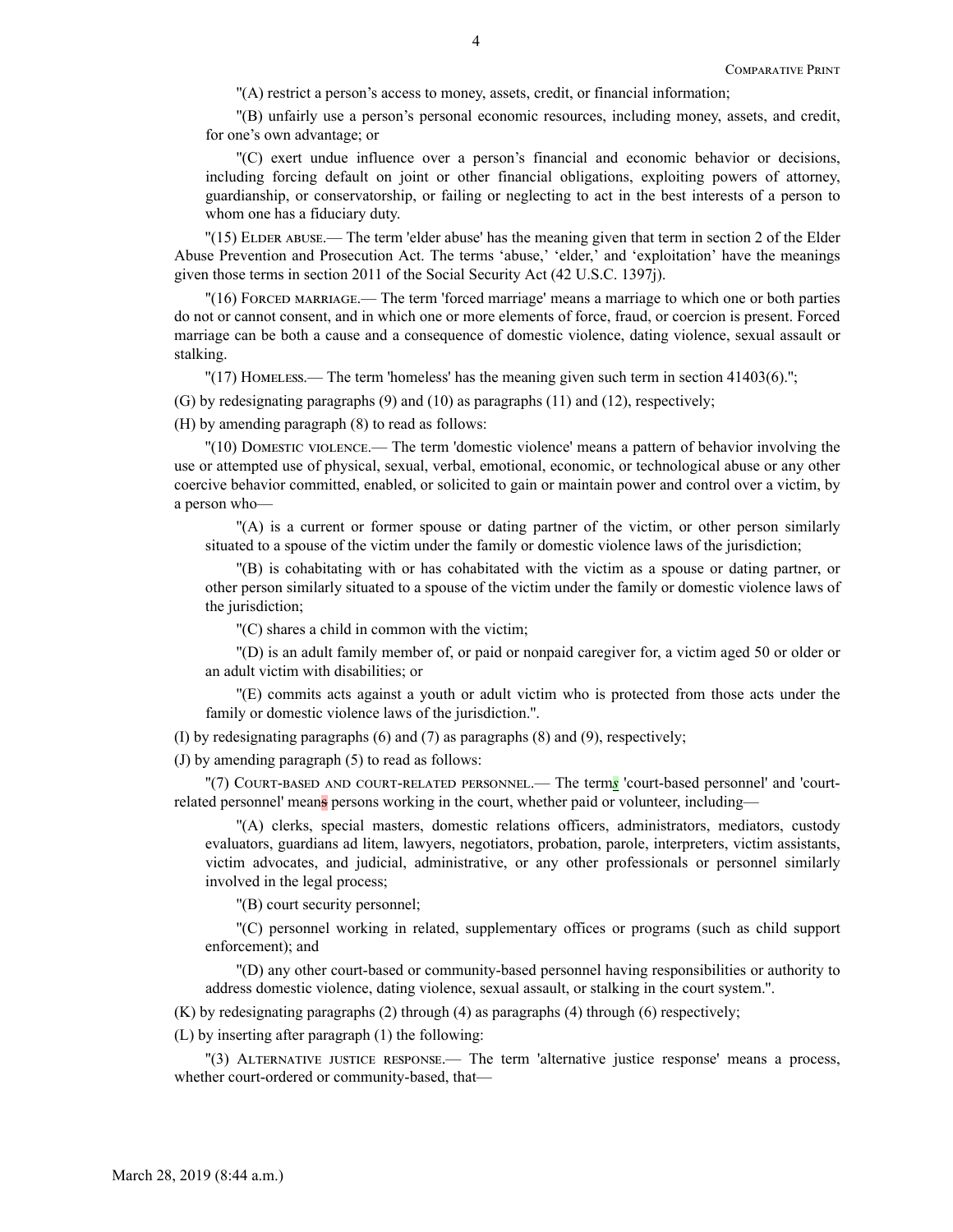''(A) involves, on a voluntary basis, and to the extent possible, those who have committed a specific offense and those who have been harmed as a result of the offense;

''(B) has the goal of collectively seeking accountability from the accused, and developing a process whereby the accused will take responsibility for his or her actions, and a plan for providing relief to those harmed, through allocution, restitution, community service, or other processes upon which the victim, the accused, the community, and the court (if court-ordered) can agree;

''(C) is conducted in a framework that protects victim safety and supports victim autonomy; and

''(D) provides that information disclosed during such process may not be used for any other law enforcement purpose, including impeachment or prosecution, without the express permission of all participants.''.

(M) by redesignating paragraph (1) as paragraph (2); and

(N) by inserting before paragraph (2) (as redesignated in subparagraph  $(\Theta M)$  of this paragraph) the following:

''(1) Abuse in later life.— The term 'abuse in later life' means neglect, abandonment, domestic violence, dating violence, sexual assault, or stalking of an adult over the age of 50 by any person, or economic abuse of that adult by a person in an ongoing, relationship of trust with the victim. Self-neglect is not included in this definition.''; and

 $(2)$  in subsection  $(b)$ —

 $(A)$  in paragraph  $(2)$ —

(i) by redesignating subparagraphs  $(F)$  and  $(G)$  as subparagraphs  $(H)$  and  $(I)$ ;

(ii) by inserting after subparagraph (E) the following:

''(G) Death of the party whose privacy had been protected.— In the event of the death of any victim whose confidentiality and privacy is required to be protected under this subsection, such requirement shall continue to apply, and the right to authorize release of any confidential or protected information is be vested in the next of kin, except that consent for release of the deceased victim's information may not be given by a person who had perpetrated abuse against the deceased victim.'';

(iii) by redesignating subparagraphs  $(D)$  through  $(E)$  as subparagraphs  $(E)$  through  $(F)$ ; and

(iv) by inserting after subparagraph (C) the following:

''(D) Use of technology.— Grantees and subgrantees may use telephone, internet, and other technologies to protect the privacy, location and help-seeking activities of victims using services. Such technologies may include—

''(i) software, apps or hardware that block caller ID or conceal IP addresses, including instances in which victims use digital services; or

''(ii) technologies or protocols that inhibit or prevent a perpetrator's attempts to use technology or social media to threaten, harass or harm the victim, the victim's family, friends, neighbors or co-workers, or the program providing services to them.'';

(B) in paragraph (3), by inserting after ''designed to reduce or eliminate domestic violence, dating violence, sexual assault, and stalking'' the following: ''provided that the confidentiality and privacy requirements of this title are maintained, and that personally identifying information about adult, youth, and child victims of domestic violence, dating violence, sexual assault and stalking is not requested or included in any such collaboration or information-sharing'';

(C) in paragraph (6), by adding at the end the following: ''However, such disbursing agencies must ensure that the confidentiality and privacy requirements of this title are maintained in making such reports, and that personally identifying information about adult, youth and child victims of domestic violence, dating violence, sexual assault and stalking is not requested or included in any such reports.'';

(D) in paragraph (11), by adding at the end the following: ''The Office on Violence Against Women shall make all technical assistance available as broadly as possible to any appropriate grantees, subgrantees, potential grantees, or other entities without regard to whether the entity has received funding from the Office on Violence Against Women for a particular program or project.'';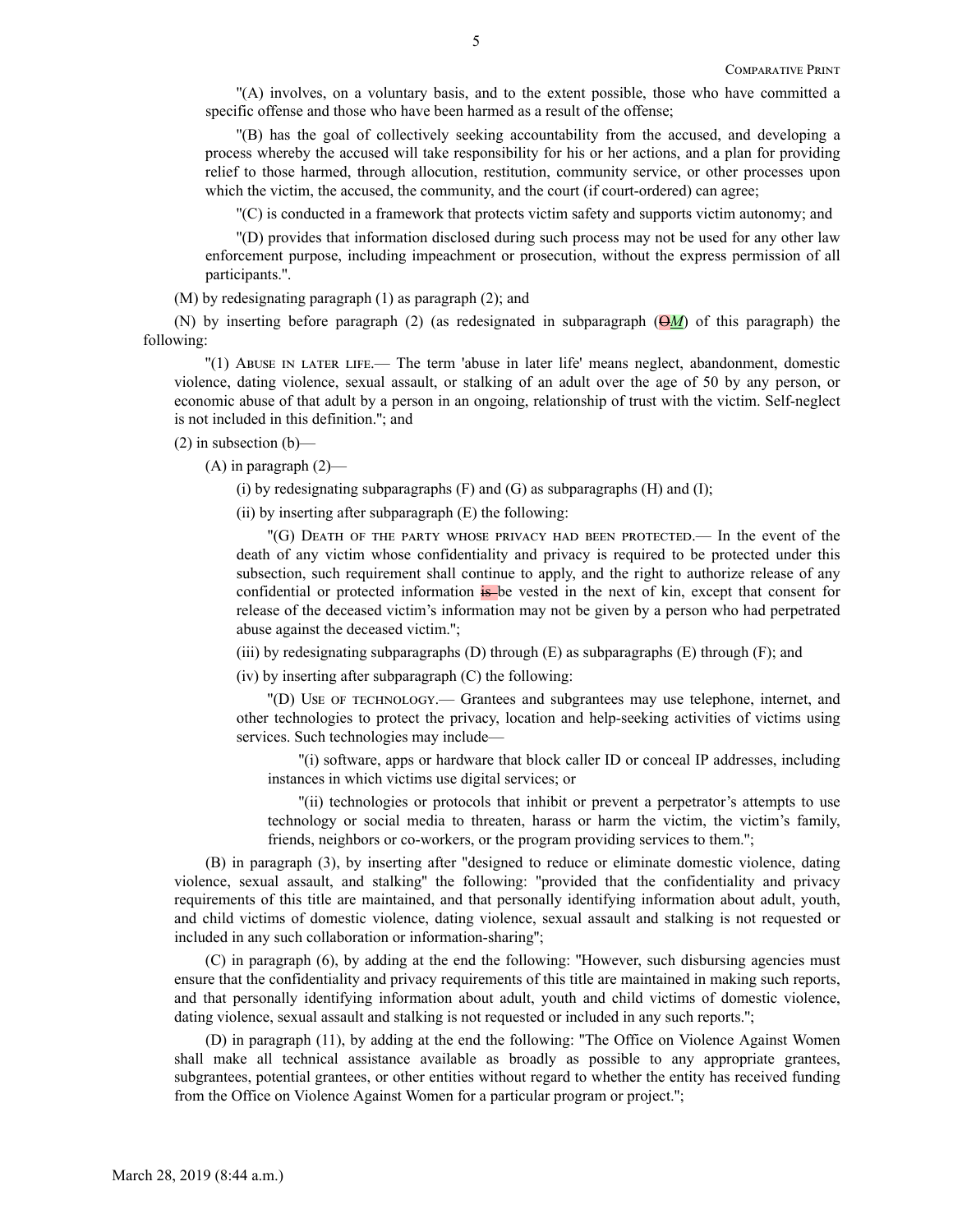(E) in paragraph (13)—

(i) in subparagraph (A), by inserting after ''the Violence Against Women Reauthorization Act of 2013'' the following: ''(Public Law 113–4; 127 Stat. 54)''; and

(ii) in subparagraph (C), by striking ''section 3789d of title 42, United States Code'' and inserting ''section 809 of title I of the Omnibus Crime Control and Safe Streets Act of 1968 (34 U.S.C. 10228)'';

(F) in paragraph (14), by inserting after ''are also victims of'' the following: ''forced marriage, or''; and

 $(G)$  in paragraph  $(16)(C)(i)$ , by striking "\$20,000 in Department funds, unless the Deputy Attorney General'' and inserting ''\$100,000 in Department funds, unless the Director or Principal Deputy Director of the Office on Violence Against Women, the Deputy Attorney General,''.

## *Sec. 3. Reporting on female genital mutilation, female genital cutting, or female circumcision*

*(a) In GENERAL.— The Director of the Federal Bureau of Investigation shall, pursuant to section 534 of title 28, United States Code, classify the offense of female genital mutilation, female genital cutting, or female circumcision as a part II crime in the Uniform Crime Reports.*

*(b) Definition.— In this section, the terms ''female genital mutilation'', ''female genital cutting'', ''FGM/C'', or ''female circumcision'' mean the intentional removal or infibulation (or both) of either the whole or part of the external female genitalia for non-medical reasons. External female genitalia includes the pubis, labia minora, labia majora, clitoris, and urethral and vaginal openings.*

# **Title I—Enhancing legal tools to combat domestic violence, dating violence, sexual assault, and stalking**

## **Sec. 101. Stop grants**

(a) In general.— Part T of title I of the Omnibus Crime Control and Safe Streets Act of 1968 (34 U.S.C. 10441 et seq.) is amended—

 $(1)$  in section 2001(b)—

(A) in paragraph (3), by inserting before the semicolon at the end the following: ''including implementation of the non-discrimination requirements in section 40002(b)(13) of the Violence Against Women Act of 1994'';

(B) in paragraph (9)—

(i) by striking ''older and disabled women'' and inserting ''people 50 years of age or over and people with disabilities''; and

(ii) by striking ''older and disabled individuals'' and inserting ''people'';

(C) in paragraph (19), by striking ''and'' at the end;

(D) in paragraph (20), by striking the period at the end and inserting ''; and''*a semicolon*; and

(E) by inserting after paragraph (20), the following:

''(21) developing and implementing laws, policies, procedures, or training to ensure the lawful recovery and storage of any dangerous weapon by the appropriate law enforcement agency from an adjudicated perpetrator of any offense of domestic violence, dating violence, sexual assault, or stalking, and the return of such weapon when appropriate, where any Federal, State, tribal, or local court has—

 $"({\rm A})$ 

''(i) issued protective or other restraining orders against such a perpetrator; or

''(ii) found such a perpetrator to be guilty of misdemeanor or felony crimes of domestic violence, dating violence, sexual assault, or stalking; and

''(B) ordered the perpetrator to relinquish dangerous weapons that the perpetrator possesses or has used in the commission of at least one of the aforementioned crimes.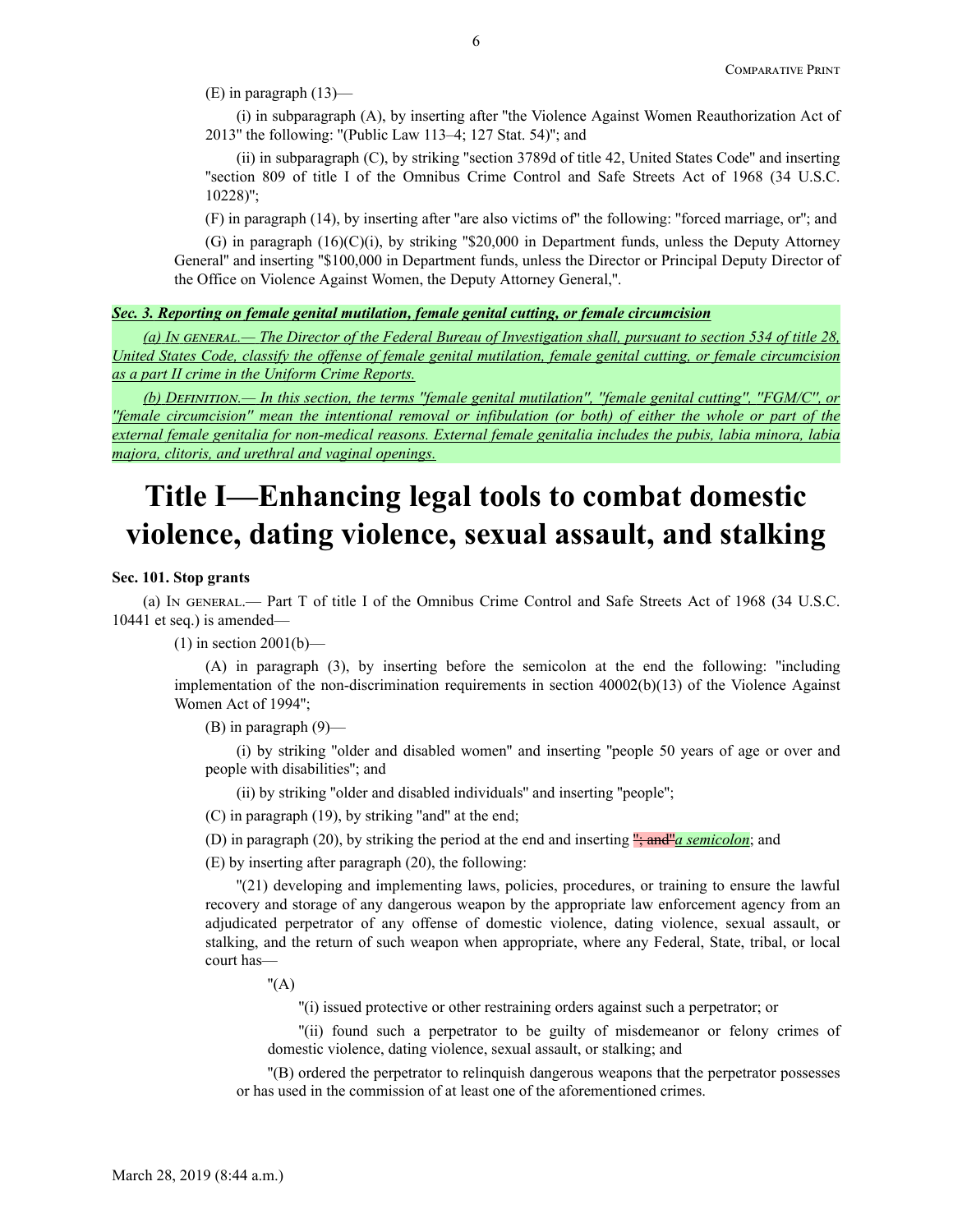Policies, procedures, protocols, laws, regulations, or training under this section shall include the safest means of recovery of, and best practices for storage of, relinquished and recovered dangerous weapons and their return, when applicable, at such time as the individual is no longer prohibited from possessing such weapons under Federal, State, or Tribal law, or posted local ordinances*; and*

*''(22)developing, enlarging, or strengthening culturally specific victim services programs to provide culturally specific victim services regarding, responses to, and prevention of female genital mutilation, female genital cutting, or female circumcision*.'';

(2) in section 2007—

 $(A)$  in subsection  $(d)$ —

(i) by redesignating paragraphs (5) and (6) as paragraphs (7) and (8), respectively; and

(ii) by inserting after paragraph (4) the following:

''(5) proof of compliance with the requirements regarding protocols to strongly discourage compelling victim testimony, described in section 2017;

''(6) proof of compliance with the requirements regarding civil rights under section 40002(b)(13) of the Violent Crime Control and Law Enforcement Act of 1994;'';

(B) in subsection (i)—

(i) in paragraph (1), by inserting before the semicolon at the end the following: ''and the requirements under section 40002(b) of the Violent Crime Control and Law Enforcement Act of 1994 (34 U.S.C. 12291(b))''; and

(ii) in paragraph  $(2)(C)(iv)$ , by inserting after "ethnicity," the following: "sexual orientation, gender identity,''; and

(C) by adding at the end the following:

''(k) Reviews for compliance with nondiscrimination requirements.—

 $\vert$  (1) In GENERAL.— If allegations of discrimination in violation of section 40002(b)(13)(A) of the Violence Against Women Act of 1994 (34 U.S.C. 12291(b)(13)(A)) by a potential grantee under this part have been made to the Attorney General, the Attorney General shall, prior to awarding a grant under this part to such potential grantee, conduct a review of the compliance of the potential grantee with such section.

''(2) Establishment of rule.— Not later than 1 year after the date of enactment of the Violence Against Women Reauthorization Act of 2019, the Attorney General shall by rule establish procedures for such a review.

''(3) Annual report.— Beginning on the date that is 1 year after the date of enactment of the Violence Against Women Reauthorization Act of 2019, the Attorney General shall report to the Committees on the Judiciary of the Senate and of the House of Representatives regarding compliance with section 40002(b)(13)(A) of the Violence Against Women Act of 1994 (34 U.S.C. 12291(b)(13) (A)) by recipients of grants under this part.''; and

(3) by adding at the end the following:

#### **''Sec. 2017. Grant eligibility regarding compelling victim testimony**

In order to be eligible for a grant under this part, a State, Indian tribal government, territorial government, or unit of local government shall certify that, not later than 3 years after the date of enactment of this section, their laws, policies, or practices will include a detailed protocol to discourage the use of bench warrants, material witness warrants, perjury charges, or other means of compelling victim-witness testimony in the investigation, prosecution, trial, or sentencing of a crime related to the domestic violence, sexual assault, dating violence or stalking of the victim.''.

(b) Authorization of appropriations.— Section 1001(a)(18) of the Omnibus Crime Control and Safe Streets Act of 1968 (34 U.S.C. 10261(a)(18)) is amended by striking "2014 through 2018" and inserting "2020 through 2024''.

### **Sec. 102. Grants to improve the criminal justice response**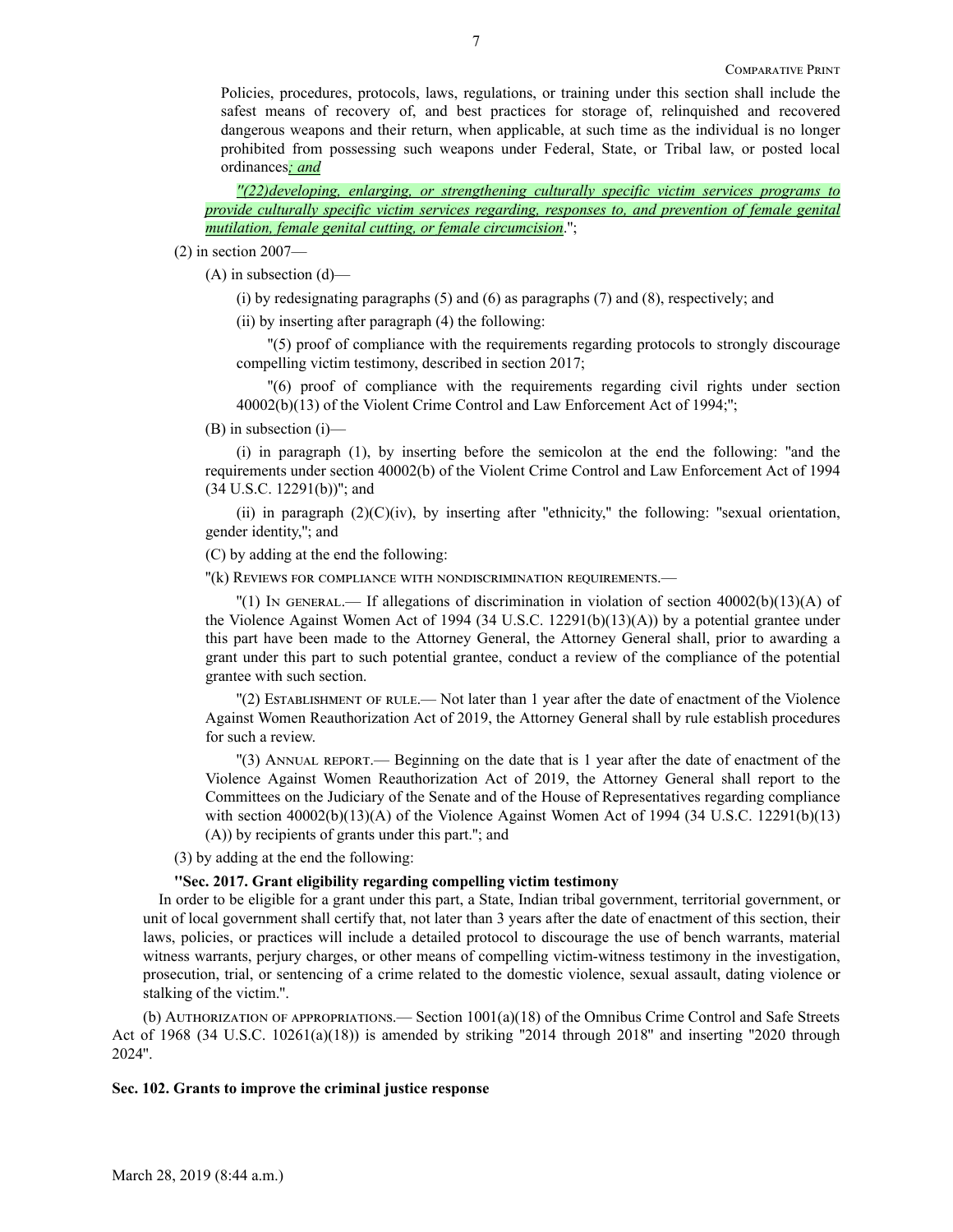(a) Heading.— Part U of title I of the Omnibus Crime Control and Safe Streets Act of 1968 (34 U.S.C. 10461 et seq.) is amended in the heading, by striking ''Grants to encourage arrest policies'' and inserting ''Grants to improve the criminal justice response''.

(b) Grants.— Section 2101 of the Omnibus Crime Control and Safe Streets Act of 1968 (34 U.S.C. 10461) is amended—

(1) by striking subsection (a) and inserting the following:

''(a) General program purpose.— The purpose of this part is to assist States, State and local courts (including juvenile courts), Indian tribal governments, tribal courts, and units of local government to develop and strengthen effective law enforcement and prosecution strategies to combat violent crimes against women, and to develop and strengthen victim services in cases involving violent crimes against women.'';

(2) in subsection (b)—

(A) in paragraph (1), by striking ''proarrest'' and inserting ''offender accountability and homicide reduction'';

(B) in paragraph (8)—

(i) by striking ''older individuals (as defined in section 102 of the Older Americans Act of 1965 (42 U.S.C. 3002))'' and inserting ''people 50 years of age or over''; and

(ii) by striking "individuals with disabilities (as defined in section  $3(2)$  of the Americans with Disabilities Act of 1990 (42 U.S.C. 12102(2)))" and inserting "people with disabilities (as defined in the Americans with Disabilities Act of 1990 (42 U.S.C. 12102))'';

(C) in paragraph (19), by inserting before the period at the end the following '', including victims among underserved populations (as defined in section 40002(a)(46) of the Violence Against Women Act of 1994)''; and

(D) by adding at the end the following:

''(23) To develop and implement an alternative justice response (as such term is defined in section 40002(a) of the Violence Against Women Act of 1994).

''(24) To develop and implement policies, procedures, protocols, laws, regulations, or training to ensure the lawful recovery and storage of any dangerous weapon by the appropriate law enforcement agency from an adjudicated perpetrator of any offense of domestic violence, dating violence, sexual assault, or stalking, and the return of such weapon when appropriate, where any Federal, State, tribal, or local court has—

 $"(A)$ 

''(i) issued protective or other restraining orders against such a perpetrator; or

''(ii) found such a perpetrator to be guilty of misdemeanor or felony crimes of domestic violence, dating violence, sexual assault, or stalking; and

''(B) ordered the perpetrator to relinquish dangerous weapons that the perpetrator possesses or has used in the commission of at least one of the aforementioned crimes.

Policies, procedures, protocols, laws, regulations, or training under this section shall include the safest means of recovery of and best practices for storage of relinquished and recovered dangerous weapons and their return, when applicable, at such time as the persons are no longer prohibited from possessing such weapons under Federal, State, Tribal or municipal law.''; and

(3) in subsection  $(c)(1)$ —

 $(A)$  in subparagraph  $(A)$ —

(i) in clause (i), by striking ''encourage or mandate arrests of domestic violence offenders'' and inserting ''encourage arrests of offenders''; and

(ii) in clause (ii), by striking ''encourage or mandate arrest of domestic violence offenders'' and inserting ''encourage arrest of offenders''; and

(B) by inserting after subparagraph (E) the following:

''(F) certify that, not later than 3 years after the date of the enactment of this subparagraph, their laws, policies, or practices will include a detailed protocol to strongly discourage the use of bench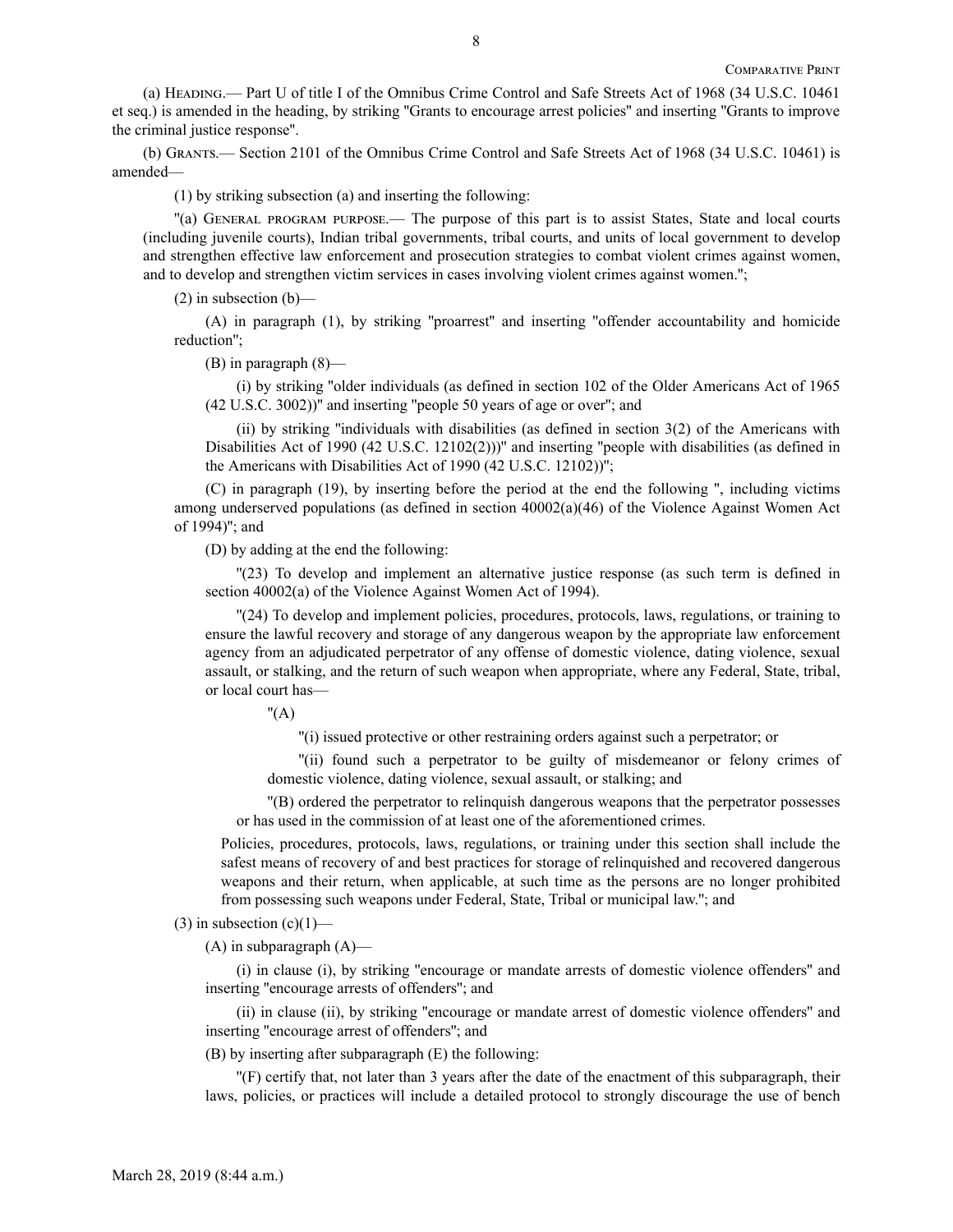warrants, material witness warrants, perjury charges, or other means of compelling victim-witness testimony in the investigation, prosecution, trial, or sentencing of a crime related to the domestic violence, sexual assault, dating violence or stalking of the victim.*; and*''.

(c) Authorization of appropriations.— Section 1001(a)(19) of the Omnibus Crime Control and Safe Streets Act of 1968 (34 U.S.C. 10261(a)(19)) is amended by striking "2014 through 2018" and inserting "2020 through 2024''.

#### **Sec. 103. Legal assistance for victims**

Section 1201 of division B of the Victims of Trafficking and Violence Protection Act of 2000 (34 U.S.C. 20121) is amended—

(1) in subsection (a), by inserting after ''no cost to the victims*.*'' the following: ''. When legal assistance to a dependent is necessary for the safety of a victim, such assistance may be provided.'';

 $(2)$  in subsection  $(c)$ —

(A) in paragraph (1), by inserting after ''stalking, and sexual assault'' the following: '', or for dependents when necessary for the safety of a victim'';

(B) in paragraph (2), by inserting after ''stalking, and sexual assault'' the following: '', or for dependents when necessary for the safety of a victim," and

(C) in paragraph (3), by inserting after ''sexual assault, or stalking'' the following: '', or for dependents when necessary for the safety of a victim,"; and

(3) in subsection (f)(1), by striking "2014 through 2018" and inserting "2020 through 2024".

#### **Sec. 104. Grants to support families in the justice system**

Section 1301 of division B of the Victims of Trafficking and Violence Protection Act of 2000 (34 U.S.C. 12464) is amended—

 $(1)$  in subsection  $(b)$ —

(A) in paragraph (7), by striking ''and'' at the end;

(B) in paragraph (8)—

(i) by striking ''to improve'' and inserting ''improve''; and

(ii) by striking the period at the end and inserting ''; and'' ; and

(C) by inserting after paragraph (8) the following:

''(9) develop and implement an alternative justice response (as such term is defined in section 40002(a) of the Violence Against Women Act of 1994).''; and

(2) in subsection (e), by striking ''2014 through 2018'' and inserting ''2020 through 2024''.

## **Sec. 105. Outreach and services to underserved populations grants**

Section 120<sup>(h)</sup> of the Violence Against Women and Department of Justice Reauthorization Act of 2005 (34 U.S.C. 20123(h)) is amended*—*

*(1)in subsection (d)—*

*(A)in paragraph (4), by striking ''or'' at the end;*

*(B)in paragraph (5), by striking the period at the end and inserting ''; or''; and*

*(C)by adding at the end the following:* 

*''(6)developing, enlarging, or strengthening culturally specific programs and projects to provide culturally specific services regarding, responses to, and prevention of female genital mutilation, female genital cutting, or female circumcision.''; and*

*(2)in subsection (g),* by striking ''2014 through 2018'' and inserting ''2020 through 2024''.

#### **Sec. 106. Criminal provisions**

Section 2265 of title 18, United States Code, is amended—

 $(1)$  in subsection  $(d)(3)$ —

(A) by striking ''restraining order or injunction,''; and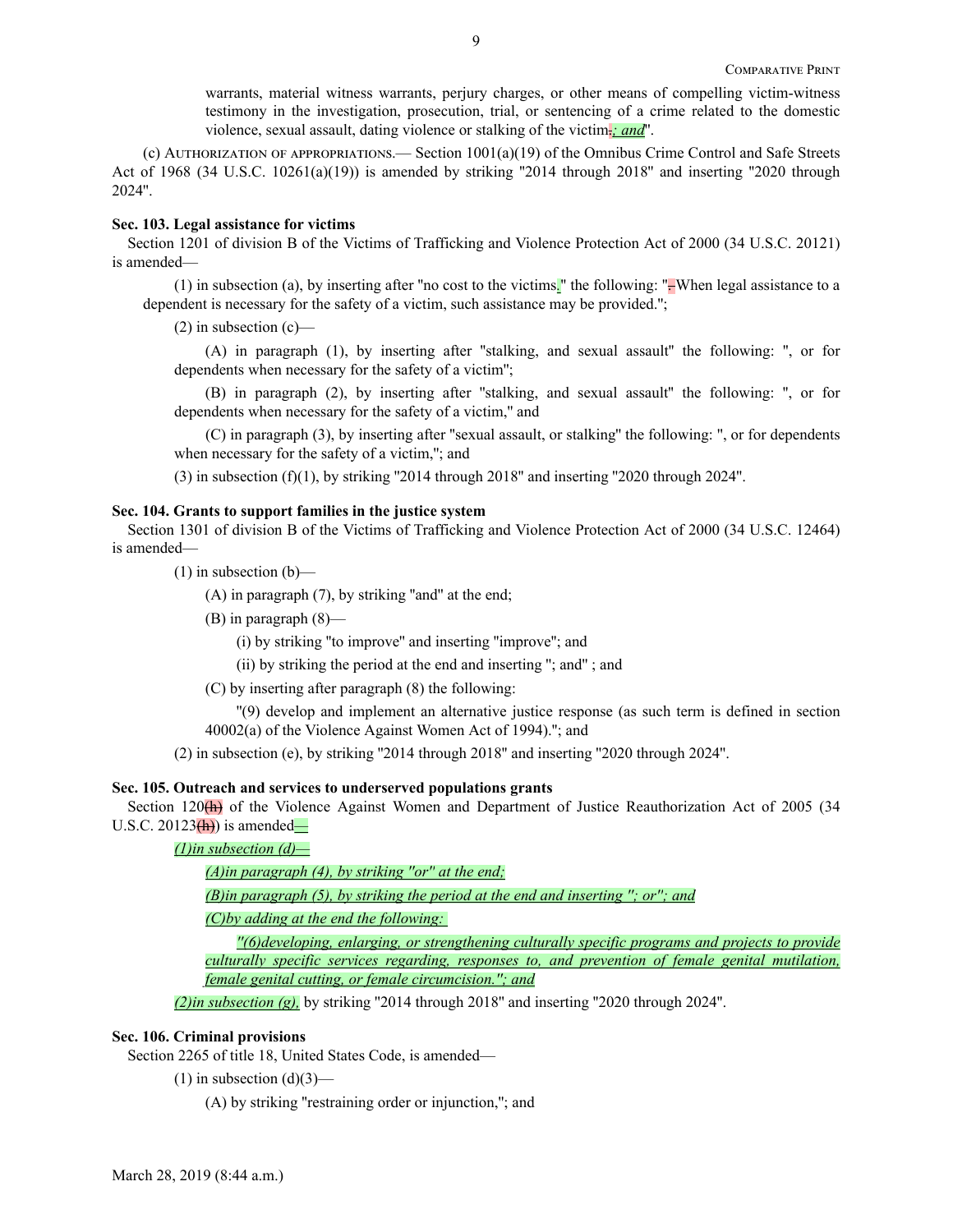(B) by adding at the end the following: ''The prohibition under this paragraph applies to all protection orders for the protection of a person residing within a State, territorial, or tribal jurisdiction, whether or not the protection order was issued by that State, territory, or Tribe.''; and

(2) in subsection (e), by adding at the end the following: ''This applies to all Alaska tribes without respect to 'Indian country' or the population of the Native village associated with the Tribe.''.

### **Sec. 107. Rape survivor child custody**

Section 409 of the Justice for Victims of Trafficking Act of 2015 (34 U.S.C. 21308) is amended by striking ''2015 through 2019'' and inserting ''2020 through 2024''.

# **Title II—Improving Services for Victims**

### **Sec. 201. Sexual assault services program**

Section 41601(f)(1) of the Violent Crime Control and Law Enforcement Act of 1994 (34 U.S.C. 12511(f)(1)) is amended by striking ''2014 through 2018'' and inserting ''2020 through 2024''.

## **Sec. 202. Rural domestic violence, dating violence, sexual assault, stalking, and child abuse enforcement assistance program**

Section 40295 of the Violent Crime Control and Law Enforcement Act of 1994 (34 U.S.C. 12341) is amended—

 $(1)$  in subsection  $(a)(3)$ , by striking "women" and inserting "adults, youth,"; and

(2) in subsection  $(e)(1)$ , by striking "2014 through 2018" and inserting "2020 through 2024".

#### **Sec. 203. Training and services to end violence against people with disabilities**

Section 1402 of division B of the Victims of Trafficking and Violence Protection Act of 2000 (34 U.S.C. 20122) is amended—

(1) in the heading, by striking ''women'' and inserting ''people'';

(2) in subsection (a), by striking ''individuals'' each place it appears and inserting ''people'';

(3) in subsection (b)—

(A) by striking ''disabled individuals'' each place it appears and inserting ''people with disabilities'';

(B) in paragraph (3), by inserting after ''law enforcement'' the following: ''and other first responders''; and

(C) in paragraph (8), by striking ''providing advocacy and intervention services within'' and inserting ''to enhance the capacity of'';

(4) in subsection (c), by striking ''disabled individuals'' and inserting ''people with disabilities''; and

(5) in subsection (e), by striking ''2014 through 2018'' and inserting ''2020 through 2024''.

#### **Sec. 204. Training and services to end abuse in later life**

Section 40801 of the Violent Crime Control and Law Enforcement Act of 1994 (34 U.S.C. 12421)—

(1) in the heading, by striking ''Enhanced training'' and inserting ''Training'';

(2) by striking subsection ''(a) Definitions.—In this section—'' and all that follows through paragraph (1) of subsection (b) and inserting the following: ''The Attorney General shall make grants to eligible entities in accordance with the following:'';

(3) by redesignating paragraphs (2) through (5) of subsection (b) as paragraphs (1) through (4);

(4) in paragraph (1) (as redesignated by paragraph (3) of this subsection)—

(A) by striking '', including domestic violence, dating violence, sexual assault, stalking, exploitation, and neglect'' each place it appears;

(B) in subparagraph (A)—

(i) in clause (i), by inserting after ''elder abuse'' the following: ''and abuse in later life'';

(ii) in clauses (ii) and (iii), by inserting after ''victims of'' the following: ''elder abuse and''; and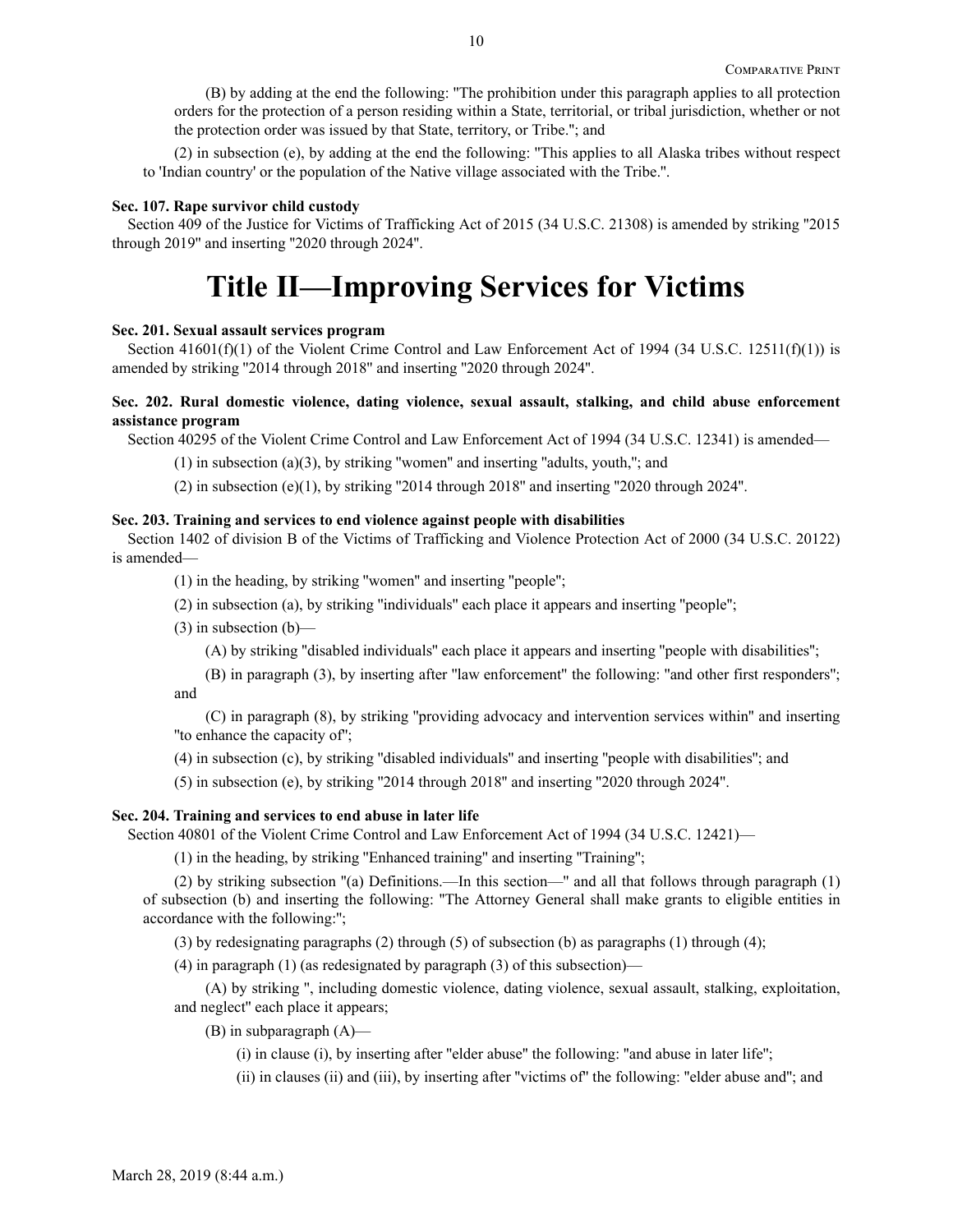(iii) in clause (iv), by striking ''advocates, victim service providers, and courts to better serve victims of abuse in later life'' and inserting ''leaders, victim advocates, victim service providers, courts, and first responders to better serve older victims'';

(C) in subparagraph (B)—

(i) in clause (i), by striking ''or other community-based organizations in recognizing and addressing instances of abuse in later life'' and inserting ''community-based organizations, or other professionals who may identify or respond to abuse in later life''; and

(ii) in clause (ii), by inserting after ''victims of'' the following: ''elder abuse and''; and

(D) in subparagraph (D), by striking ''subparagraph (B)(ii)'' and inserting ''paragraph (2)(B)'';

(5) in paragraph (2) (as redesignated by paragraph  $(3)$ )—

(A) in subparagraph (A), by striking ''over 50 years of age'' and inserting ''50 years of age or over''; and

(B) in subparagraph (B), by striking ''in later life'' and inserting ''50 years of age or over''; and

(6) in paragraph (4) (as redesignated by paragraph (3)), by striking ''2014 through 2018'' and inserting ''2020 through 2024''.

# **Title III—Services, Protection, and Justice for Young Victims**

## **Sec. 301. Rape prevention and education grant**

Section 393A of the Public Health Service Act (42 U.S.C. 280b–1b) is amended—

(1) in subsection (a)—

(A) in paragraph (2), by inserting before the semicolon at the end the following ''or digital services (as such term is defined in section 40002(a) of the Violence Against Women Act of 1994)''; and

(B) in paragraph (7), by striking ''sexual assault'' and inserting ''sexual violence, sexual assault, and sexual harassment'';

(2) in subsection (b), by striking ''Indian tribal'' and inserting ''Indian Tribal''; and

 $(3)$  in subsection  $(c)$ —

(A) in paragraph (1), by striking ''\$50,000,000 for each of fiscal years 2014 through 2018'' and inserting ''\$150,000,000 for each of fiscal years 2020 through 2024''; and

(B) in paragraph (3), by adding at the end the following: ''Not less than 80 percent of the total amount made available under this subsection in each fiscal year shall be awarded in accordance with this paragraph.''.

#### **Sec. 302. Creating hope through outreach, options, services, and education (CHOOSE) for children and youth**

Section 41201 of the Violent Crime Control and Law Enforcement Act of 1994 (34 U.S.C. 12451) is amended—

 $(1)$  in subsection  $(a)$ —

(A) by striking ''stalking, or sex trafficking'' and inserting ''or stalking''; and

(B) by adding at the end the following: ''Grants awarded under this section may be used to address sex trafficking or bullying as part of a comprehensive program focused primarily on domestic violence, dating violence, sexual assault, or stalking.'';

 $(2)$  in subsection  $(b)$ —

 $(A)$  in paragraph  $(1)$ —

(i) in the matter preceding subparagraph (A), by striking ''target youth who are victims of domestic violence, dating violence, sexual assault, stalking, and sex trafficking'' and inserting ''target youth, including youth in underserved populations who are victims of domestic violence, *dating violence,* sexual assault, and stalking'';

(ii) in subparagraph (A), by striking ''stalking, and sex trafficking'' and inserting ''and stalking'';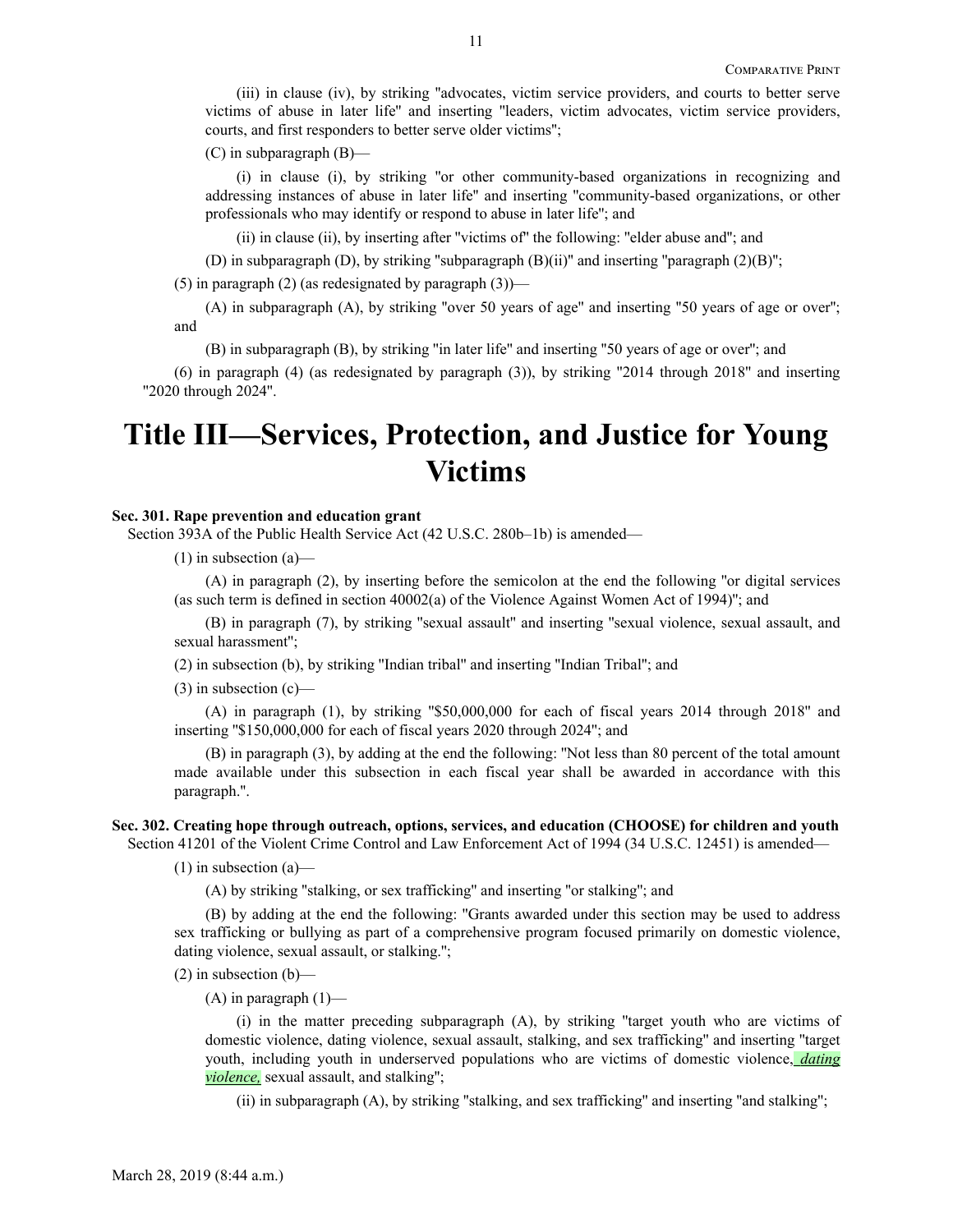(iii) in subparagraph (B)—

(I) by striking ''stalking, or sex trafficking'' and inserting ''or stalking''; and

(II) by striking ''or'' at the end;

(iv) in subparagraph  $(C)$ —

(I) by striking ''stalking, and sex trafficking'' and inserting ''or stalking''; and

(II) by striking the period at the end and inserting ''; or''*a semicolon*; and

(v) by inserting after subparagraph (C) the following:

''(D) clarify State or local mandatory reporting policies and practices regarding peer-to-peer dating violence, sexual assault, and stalking."; and

#### (B)in paragraph (2)—

(*; or*

*''(E)develop, enlarge, or strengthen culturally specific programs and projects to provide culturally specific services regarding, responses to, and prevention of female genital mutilation, female genital cutting, or female circumcision.''; and*

## *(B)in paragraph (2)—*

*(i)in subparagraph (A), by striking ''stalking, or sex trafficking'' and inserting ''stalking, or female genital mutilation, female genital cutting, or female circumcision'';*

*(i*i) by striking ''stalking, or sex trafficking'' each place it appears and inserting ''or stalking'';

 $f(iii)$  in subparagraph (C), by inserting "confidential" before "support services";

(iii<sub>*v*</sub>) in subparagraph (D), by striking "stalking, and sex trafficking" and inserting "and stalking"; and

(i*(*v) in subparagraph (E), by inserting after ''programming for youth'' the following: '', including youth in underserved populations,'';

 $(3)$  in subsection  $(c)$ —

(A) in paragraph (1), by striking ''stalking, or sex trafficking'' and inserting ''or stalking''; and

(B) in paragraph (2)(A), by striking ''paragraph (1)'' and inserting ''subparagraph (A) or (B) of paragraph  $(1)$ ";

(4) in subsection (d)(3), by striking ''stalking, and sex trafficking'' and inserting ''and stalking, including training on working with youth in underserved populations *(and, where intervention or programming will include a focus on female genital mutilation, female genital cutting, or female circumcision, or on sex trafficking, sufficient training on those topics)*''; and

(5) in subsection (f), by striking ''\$15,000,000 for each of fiscal years 2014 through 2018'' and inserting ''\$25,000,000 for each of fiscal years 2020 through 2024''.

### **Sec. 303. Grants to combat violent crimes on campuses**

Section 304 of the Violence Against Women and Department of Justice Reauthorization Act of 2005 (34 U.S.C. 20125) is amended—

 $(1)$  in subsection  $(b)$ —

(A) in paragraph (2), by striking the second sentence;

(B) by amending paragraph (3) to read as follows:

''(3) To provide prevention and education programming about domestic violence, dating violence, sexual assault, and stalking, including technological abuse and reproductive and sexual coercion, that is age-appropriate, culturally relevant, ongoing, delivered in multiple venues on campus, accessible, promotes respectful nonviolent behavior as a social norm, and engages men and boys. Such programming should be developed in partnership or collaboratively with experts in intimate partner and sexual violence prevention and intervention.'';

(C) in paragraph (9), by striking ''and provide'' and inserting '', provide, and disseminate'';

(D) in paragraph (10), by inserting after ''or adapt'' the following ''and disseminate''; and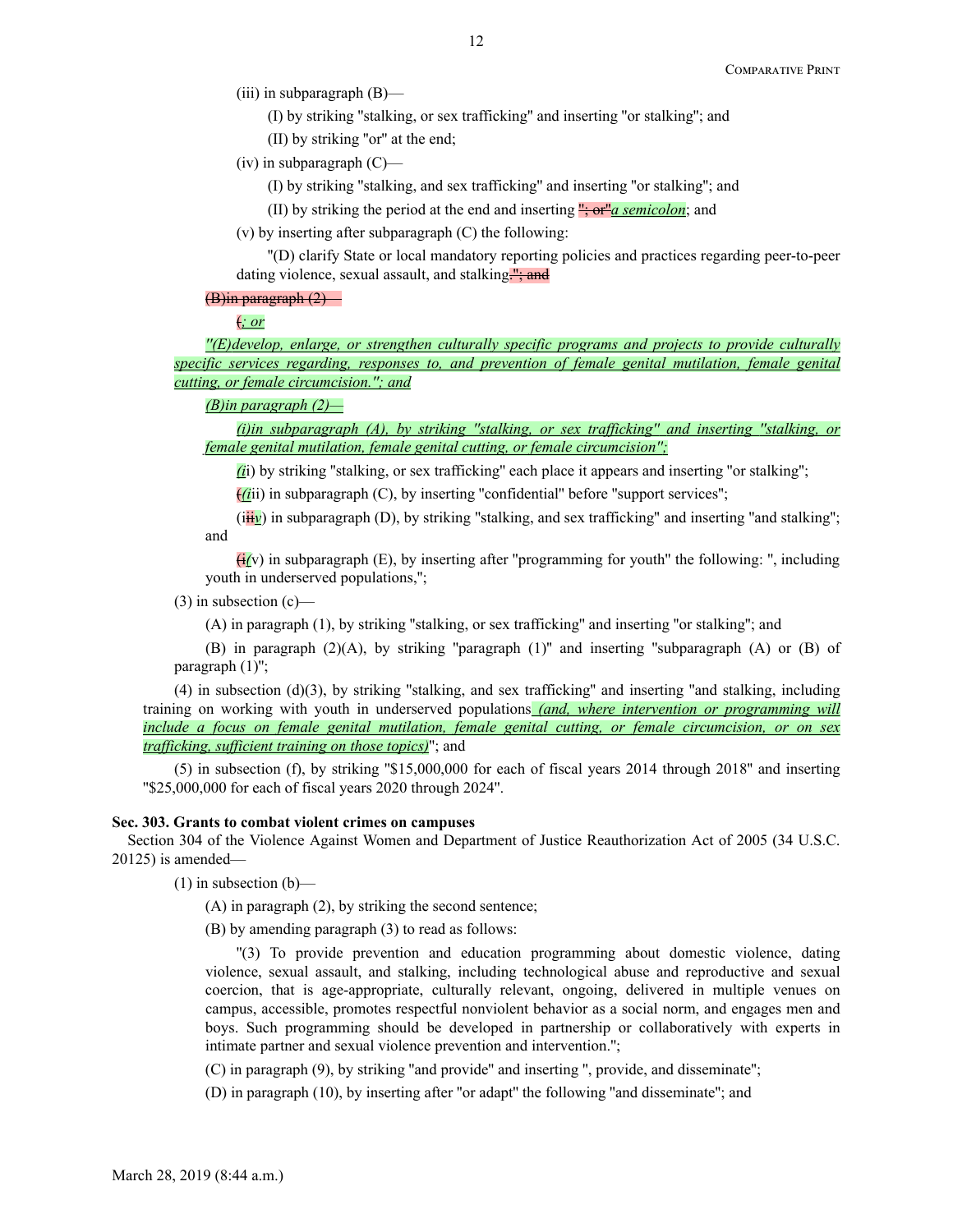(E) by inserting after paragraph (10) the following:

''(11) To train campus health centers on how to recognize and respond to domestic violence, dating violence, sexual assault, and stalking, including training health providers on how to provide universal education to all members of the campus community on the impacts of violence on health and unhealthy relationships and how providers can support ongoing outreach efforts.'';

 $(2)$  in subsection  $(c)(3)$ , by striking "2014 through 2018" and inserting "2020 through 2024";

 $(3)$  in subsection  $(d)$ —

(A) in paragraph (3)(B), by striking ''for all incoming students'' and inserting ''for all students''; and

(B) in paragraph  $(4)(C)$ , by inserting after "sex," the following: "sexual orientation, gender identity,"; and

(4) in subsection (e), by striking ''\$12,000,000 for each of fiscal years 2014 through 2018'' and inserting ''\$16,000,000 for each of fiscal years 2020 through 2024''.

### **Sec. 304. Combat online predators**

(a) In general.—

Chapter 110A of title 18, United States Code, is amended by inserting after section 2261A the following:

#### **''§ 2261B. Enhanced penalty for stalkers of children**

''(a) In general.— Except as provided in subsection (b), if the victim of an offense under section 2261A is under the age of 18 years, the maximum term of imprisonment for the offense is 5 years greater than the maximum term of imprisonment otherwise provided for that offense in section 2261.

''(b) Limitation.— Subsection (a) shall not apply to a person who violates section 2261A if—

 $''(1)$  the person is subject to a sentence under section 2261(b)(5); and

 $"(2)$ 

''(A) the person is under the age of 18 at the time the offense occurred; or

''(B) the victim of the offense is not less than 15 nor more than 17 years of age and not more than 3 years younger than the person who committed the offense at the time the offense occurred.''.

(b) Clerical amendment.—

The table of sections at the beginning of chapter 110A of title 18, United States Code, is amended by inserting after the item relating to  $\frac{19}{2}$  section 2261A the following new item:

''2261B. Enhanced penalty for stalkers of children.''.

(c) Conforming amendment.— Section 2261A of title 18, United States Code, is amended in the matter following paragraph  $(2)(B)$ , by striking "section 2261(b) of this title" and inserting "section 2261(b) or section 2262B, as the case may be''.

(d) Report on best practices regarding enforcement of anti-stalking laws.— Not later than 1 year after the date of the enactment of this Act, the Attorney General shall submit a report to Congress, which shall—

(1) include an evaluation of Federal, tribal, State, and local efforts to enforce laws relating to stalking; and

(2) identify and describe those elements of such efforts that constitute the best practices for the enforcement of such laws.

## **Title IV—Violence Reduction Practices**

#### **Sec. 401. Study conducted by the Centers for Disease Control and Prevention**

Section 402 of the Violence Against Women and Department of Justice Reauthorization Act of 2005 (42 U.S.C. 280b–4) is amended—

(1) in subsection (b), by striking ''violence against women'' and inserting ''violence against adults, youth,''; and

 $(2)$  in subsection  $(c)$ , by striking "2014 through 2018" and inserting "2020 through 2024".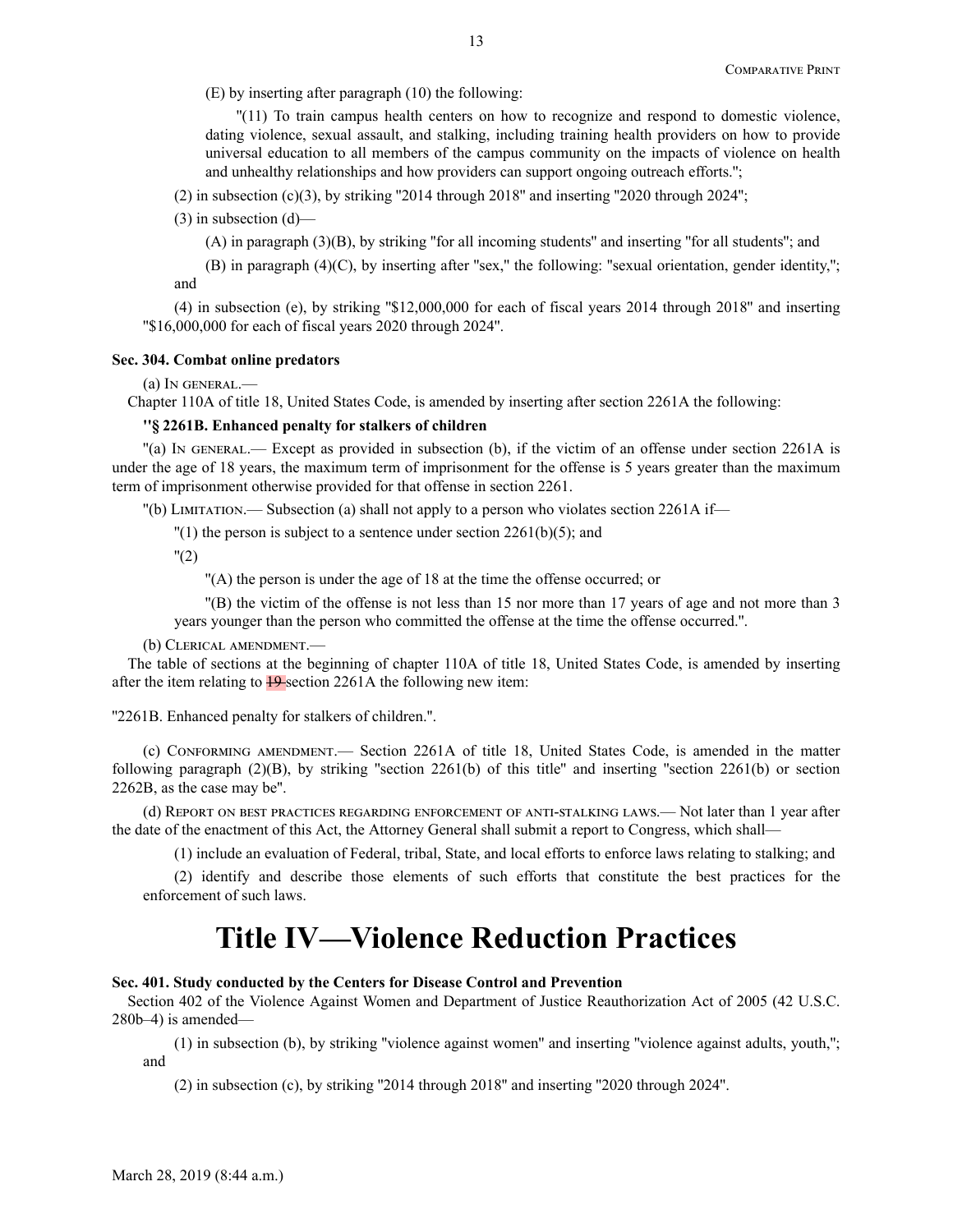## **Sec. 402. Saving Money and Reducing Tragedies (SMART) through Prevention grants**

Section 41303 of the Violence Against Women Act of 1994 (34 U.S.C. 12463) is amended—

(1) in subsection  $(b)(1)$ —

 $(A)$  in subparagraph  $(C)$ , by striking "and" at the end;

(B) in subparagraph (D), by striking the period at the end and inserting ''; and''; and

(C) by adding at the end the following:

''(E) strategies within each of these areas addressing the unmet needs of underserved populations.'';

 $(2)$  in subsection  $(d)(3)$ —

 $(A)$  in subparagraph  $(A)$ , by striking "and" at the end;

(B) in subparagraph (B), by striking the period at the end and inserting ''; and''; and

(C) by adding at the end the following:

''(C) include a focus on the unmet needs of underserved populations.'';

(3) in subsection (f), by striking ''\$15,000,000 for each of fiscal years 2014 through 2018'' and inserting ''\$45,000,000 for each of fiscal years 2020 through 2024''; and

(4) in subsection (g), by adding at the end the following:

''(3) Remaining amounts.— Any amounts not made available under paragraphs (1) and (2) may be used for any set of purposes described in paragraphs (1), (2), or (3) of subsection (b), or for a project that fulfills two or more of such sets of purposes.''.

# **Title V—Strengthening the Healthcare Systems Response**

## **Sec. 501. Grants to strengthen the healthcare systems response to domestic violence, dating violence, sexual assault, and stalking**

Section 399P of the Public Health Service Act (42 U.S.C. 280g–4) is amended—

 $(1)$  in subsection  $(a)$ —

(A) in paragraph (2), by striking ''and'' at the end;

(B) in paragraph (3), by striking the period at the end and inserting ''; and''; and

(C) by adding at the end the following:

''(4) the development or enhancement and implementation of training programs to improve the capacity of early childhood programs to address domestic violence, dating violence, sexual assault, and stalking among families they serve.'';

(2) in subsection  $(b)(1)$ —

(A) in subparagraph (A)(ii), by inserting '', including labor and sex trafficking'' after ''*other forms of* violence and abuse'';

 $(B)$  in subparagraph  $(B)(ii)$ —

(i) by striking ''on-site access to''; and

(ii) by striking ''patients by increasing'' and all that follows through the semicolon and inserting the following: patients by—

''(I) increasing the capacity of existing health care professionals and public health staff to address domestic violence, dating violence, sexual assault, and stalking;

''(II) contracting with or hiring advocates for victims of domestic violence or sexual assault to provide such services; or

''(III) providing funding to State domestic and sexual violence coalitions to improve the capacity of such coalitions to coordinate and support health advocates and other health system partnerships;'';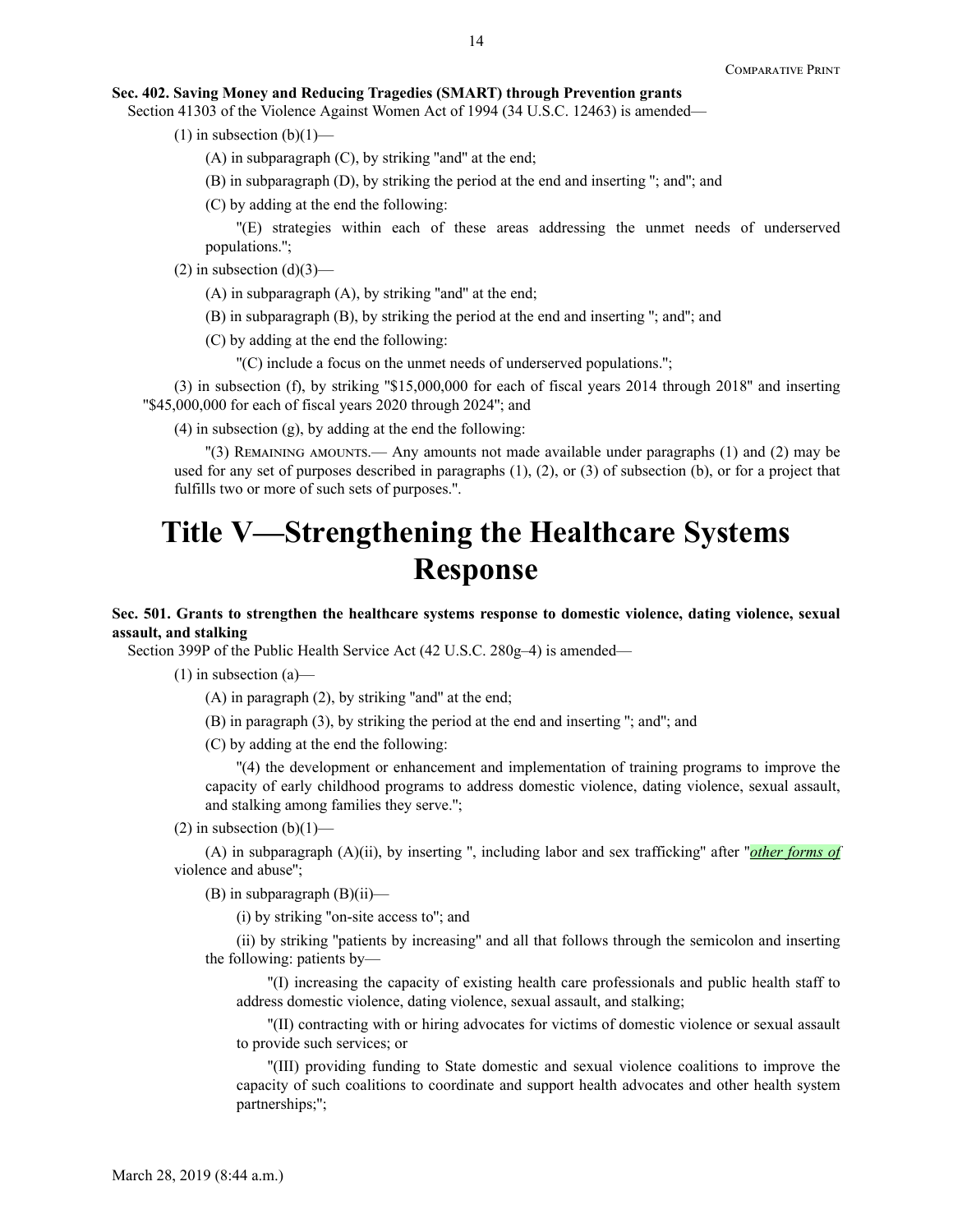(C) in subparagraph (B)(iii), by striking ''and'' at the end;

(D) in subparagraph  $(B)(iv)$  by striking the period at the end and inserting the following: ", with priority given to programs administered through the Health Resources and Services Administration, Office of Women's Health; and''; and

(E) in subparagraph (B), by adding at the end the following:

''(v) the development, implementation, dissemination, and evaluation of best practices, tools, and training materials for behavioral health professionals to identify and respond to domestic violence, sexual violence, stalking, and dating violence.''.

(3) in subsection  $(b)(2)(A)$ —

(A) in the heading, by striking ''Child and elder abuse'' and inserting the following: ''Child abuse and abuse in later life''; and

(B) by striking ''child or elder abuse'' and inserting the following: ''child abuse or abuse in later life'';

(4) in subsection  $(b)(2)(C)(i)$ , by striking "elder abuse" and inserting "abuse in later life";

(5) in subsection  $(b)(2)(C)(iii)$ , by striking "or" at the end;

(6) in subsection  $(b)(2)(C)(iv)$ —

(A) by inserting ''mental health,'' after ''dental,''; and

(B) by striking ''exams.'' and inserting ''exams and certifications;'';

(7) in subsection (b)(2)(C), by inserting after clause (iv) the following:

''(v) development of a State-level pilot program to—

''(I) improve the response of substance use disorder treatment programs and systems to domestic violence, dating violence, sexual assault, and stalking; and

''(II) improve the capacity of substance use disorder treatment programs and systems to serve survivors of domestic violence, dating violence, sexual assault, and stalking dealing with substance use disorder; or

''(vi) development and utilization of existing technical assistance and training resources to improve the capacity of substance use disorder treatment programs to address domestic violence, dating violence, sexual assault, and stalking among patients the programs serve.''

(8) in subsection  $(d)(2)(A)$ —

(A) by inserting "or behavioral health $\frac{1}{2}$ " after "of health";

(B) by inserting ''behavioral'' after ''physical or''; and

(C) by striking ''mental'' before ''health care'';

(9) in subsection  $(d)(2)(B)$ —

(A) by striking ''or health system'' and inserting ''behavioral health treatment system,''; and

(B) after "physical or" by striking "mental" and inserting "behavioral";

(10) in subsection (f) in the heading, by striking ''Research and evaluation'' and inserting ''Research, evaluation, and data collection'';

 $(11)$  in subsection  $(f)(1)$ , by striking "research and evaluation" and inserting "research, evaluation, or data collection'';

 $(12)$  in subsection  $(f)(1)(B)$ , by inserting after "health care" the following: "or behavioral health";

 $(13)$  in subsection  $(f)(2)$ —

(A) in the heading, by inserting after ''Research'' the following: ''and data collection'';

(B) in the matter preceding subparagraph (A), by inserting ''or data collection'' before ''authorized in paragraph (1)'';

 $(C)$  in subparagraph  $(C)$ , by striking "and" at the end;

(D) in subparagraph (D), by striking the period at the end and inserting a semicolon; and

(E) by inserting after subparagraph (D) the following: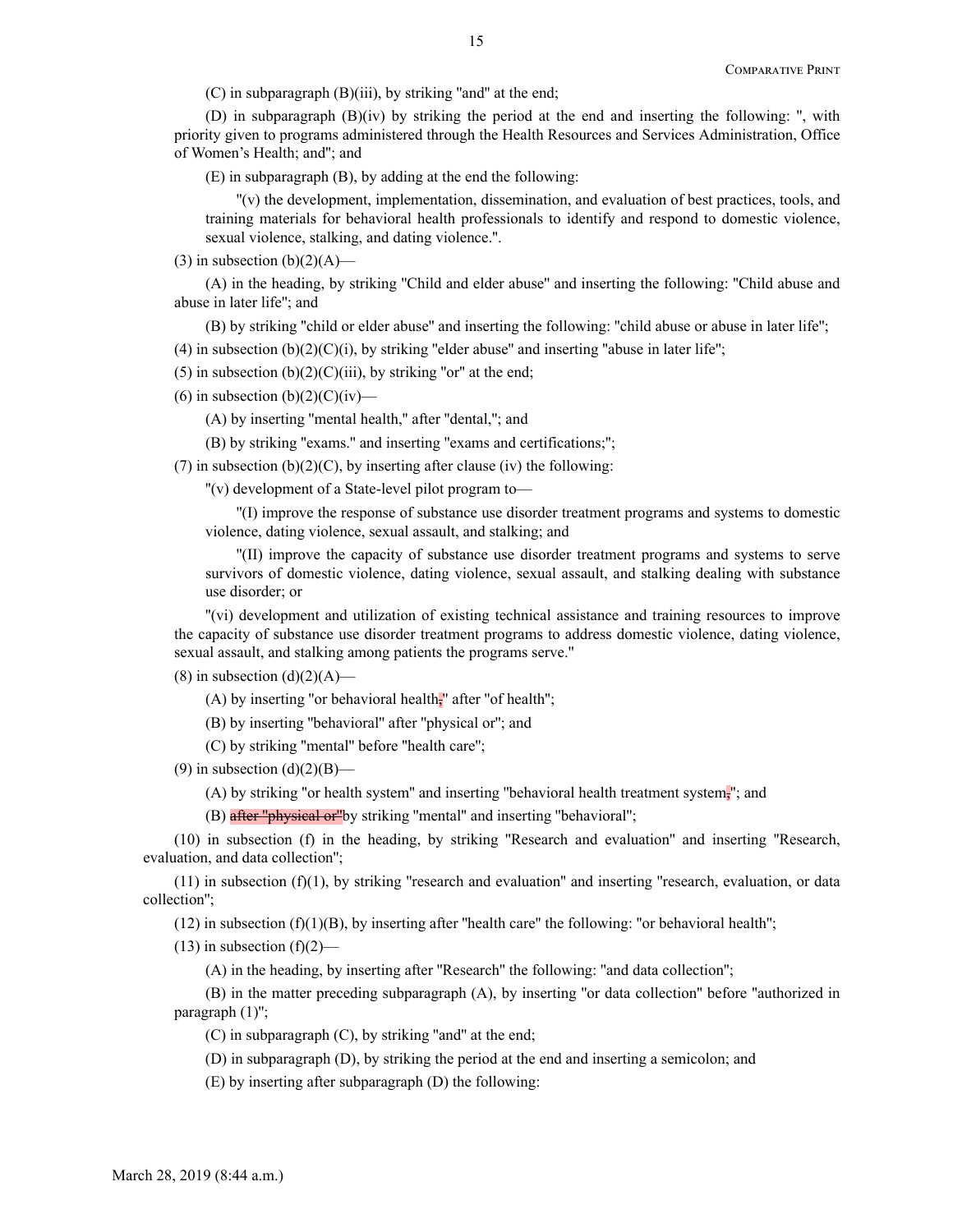''(E) research on the intersection of substance use disorder and domestic violence, dating violence, sexual assault, and stalking, including the effect of coerced use and efforts by an abusive partner or other to interfere with substance use disorder treatment and recovery; and

''(F) improvement of data collection using existing Federal surveys by including questions about domestic violence, dating violence, sexual assault, or stalking and substance use disorder, coerced use, and mental or behavioral health.'';

(14) in subsection (g), by striking ''2014 through 2018'' and inserting ''2020 through 2024''; and

(15) in subsection (h), by striking ''herein'' and ''provided for''.

## **Title VI—Safe Homes for Victims**

## **Sec. 601. Housing protections for victims of domestic violence, dating violence, sexual assault, and stalking**

Section 41411 of the Violence Against Women Act of 1994 (34 U.S.C. 12491) is amended—

(1) in subsection (a)—

 $(A)$  in paragraph  $(1)(A)$ , by striking "brother, sister," and inserting "sibling,"; and

(B) in paragraph (3)—

(i) in subparagraph (A), by inserting before the semicolon at the end the following: ''including the direct loan program under such section'';

(ii) in subparagraph (D), by striking ''the program under subtitle A'' and inserting ''the programs under subtitles A through D'';

(iii) in subparagraph (I)—

(I) by in*striking ''*ser*c*ting after ''sections 514, 515, 516, 533,'' the following: ''542,*ons 514, 515, 516, 533, and 538 of the Housing Act of 1949 (42 U.S.C. 1484, 1485, 1486, 1490m, and 1490p–2)'' and inserting ''sections 514, 515, 516, 533, 538, and 542 of the Housing Act of 1949 (42 U.S.C. 1484, 1485, 1486, 1490m, 1490p–2, and 1490r)*''; and

(II) by striking ''and'' at the end;

(iv) in subparagraph (J), by striking the period at the end and inserting a semicolon; and

(v) by adding at the end the following:

''(K) the provision of assistance from the Housing Trust Fund as established under section 1338 of the Federal Housing Enterprises Financial Safety and Soundness Act of 1992 (12 U.S.C. 4501);

''(L) the provision of assistance for housing under the Comprehensive Service Programs for Homeless Veterans program under subchapter II of chapter 20 of title 38, United States Code (38 U.S.C. 2011 et seq.);

''(M) the provision of assistance for housing and facilities under the grant program for homeless veterans with special needs under section 2061 of title 38, United States Code;

''(N) the provision of assistance for permanent housing under the program for financial assistance for supportive services for very low-income veteran families in permanent housing under section 2044 of title 38, United States Code; and

''(O) any other Federal housing programs providing affordable housing to low-income persons by means of restricted rents or rental assistance as identified by the appropriate agency.''; and

(C) by adding at the end the following:

''(4) Covered housing provider.— The term 'covered housing provider' refers to the individual or entity under a covered housing program that has responsibility for the administration or oversight of housing assisted under a covered housing program and includes public housing agencies, sponsors, owners, mortgagors, managers, Continuums of Care, State and local governments or agencies thereof, and nonprofit or for-profit organizations or entities.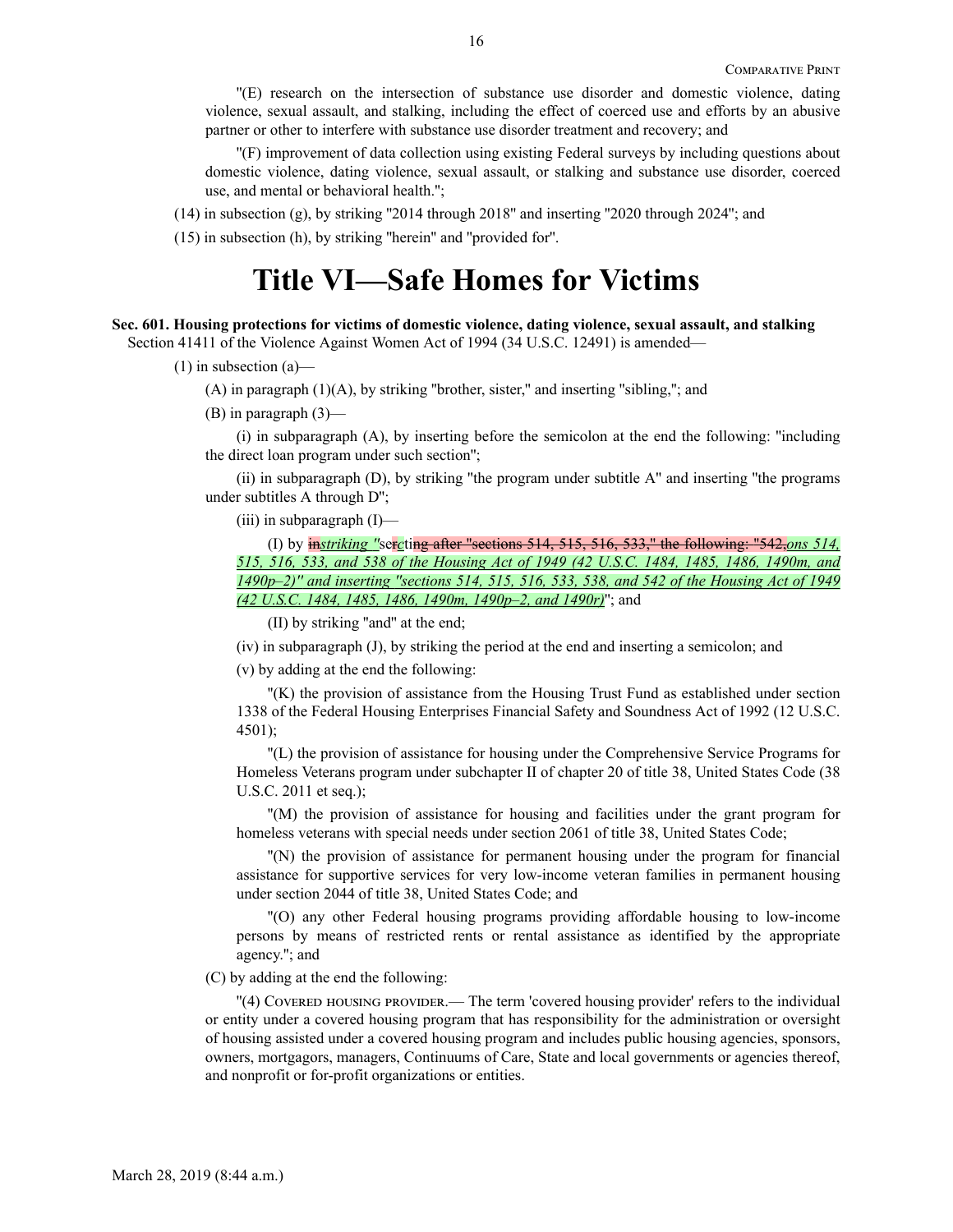''(5) Continuum of Care.— The term 'Continuum of Care' means an entity receiving a grant under subtitle C of title IV of the McKinney-Vento Homeless Assistance Act (42 U.S.C. 11381 et seq.).

''(6) Internal transfer.— The term 'internal transfer' means a transfer to a unit of the same covered housing provider and under the same covered housing program except for programs under *the* McKinney-Vento Homeless Assistance Act.

''(7) External transfer.— The term 'external transfer' means a transfer to a unit of a different covered housing provider under any*the same* covered housing program.'';

## $(2)$  in subsection  $(b)(3)$ —

(A) in the heading, by inserting after ''criminal activity'' the following: ''and family break-up'';

(B)  $\frac{b\nu}{\nu}$  *amending* subparagraph  $(A)$ , to read as follows:

''(A) Denial of assistance, tenancy, and occupancy rights prohibited.—

''(i) In general.— A tenant shall not be denied assistance, tenancy, or occupancy rights to housing assisted under a covered housing program solely on the basis of criminal activity directly relating to domestic violence, dating violence, sexual assault, or stalking that is engaged in by a member of the household of the tenant or any guest or other person under the control of the tenant, if the tenant or an affiliated individual of the tenant is the victim or threatened victim of such domestic violence, dating violence, sexual assault, or stalking.

''(ii) Criminal activity engaged in by perpetrator of abuse.— A tenant shall not be denied assistance, tenancy, or occupancy rights to housing assisted under a covered housing program solely on the basis of criminal activity, including drug-related criminal activity (as such term is defined section 3(b)(9) of the United States Housing Act of 1937 (42 U.S.C. 1437a(b) (9)), engaged in by the perpetrator of the domestic violence, dating violence, sexual assault, or stalking.

''(iii) Review prior to denial of assistance.— Prior to denying assistance, tenancy, or occupancy rights to housing assisted under a covered housing program to a tenant on the basis of criminal activity of the tenant, including drug-related criminal activity, the covered housing provider must conduct an individualized review of the totality of the circumstances regarding the criminal activity at issue if the tenant is a victim of domestic violence, dating violence, sexual assault, or stalking. Such review shall include consideration of—

''(I) the nature and severity of the criminal activity;

''(II) the amount of time that has elapsed since the occurrence of the criminal activity;

''(III) if the tenant engaged in more than one instance of criminal activity, the frequency and duration of the criminal activity;

''(IV) whether the criminal activity was related to a symptom of a disability, including a substance use disorder;

''(V) whether the victim was coerced by the perpetrator of domestic violence, dating violence, sexual assault, or stalking;

''(VI) whether the victim has taken affirmative steps to reduce the likelihood that the criminal activity will recur; and

''(VII) any mitigating factors.

The covered housing program must provide the tenant with a written summary of its review and the tenant shall have the opportunity to invoke the covered housing program's grievance policy to dispute the findings.'';

(C) in subparagraph (B)—

(i) in the heading, by striking ''Bifurcation'' and inserting ''Family break-up'';

(ii) by redesignating clauses (i) and (ii) as clauses (ii) and (iii) respectively;

(iii) by inserting before clause (ii) (as redesignated by clause (ii) of this subparagraph) the following: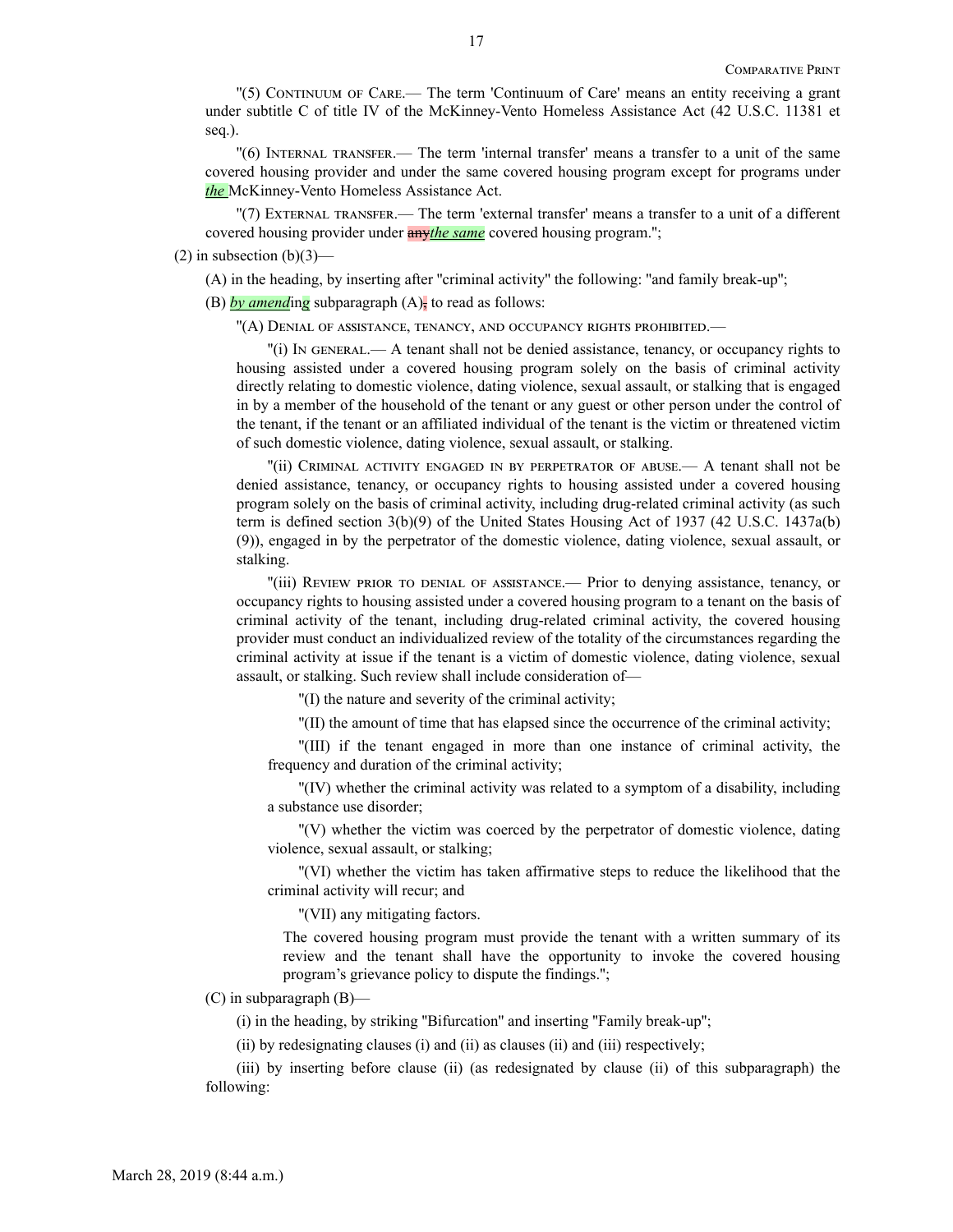''(i) In general.— If a family break-up results from an occurrence of domestic violence, dating violence, sexual assault, or stalking, and the perpetrator no longer resides in the unit and was the sole tenant eligible to receive assistance under a covered housing program, the covered housing provider shall—

''(I) provide any other tenant or resident the opportunity to establish eligibility for the covered housing program; or

''(II) provide that tenant or resident with at least 180 days to remain in the unit under the same terms and conditions as the perpetrator and find new housing or establish eligibility for another covered housing program.''.

(iv) in clause (ii) (as redesignated by clause (ii) of this subparagraph)—

(I) in the heading, by striking ''In general'' and inserting ''Eviction''; and

(II) by inserting after ''a public housing agency'' the following: '', participating jurisdictions, Continuums of Care, grantees,''; and

(v) by striking clause (iii) (as redesignated by clause (ii) of this subparagraph);

(D) in subparagraph (C)—

 $(i)$  in clause  $(iii)$ , by striking "or" at the end;

(ii) in clause (iv), by striking the period at the end and inserting ''; or''; and

(iii) by adding at the end the following:

''(v) to limit any right, remedy, or procedure otherwise available under the Violence Against Women Reauthorization Act of 2005 (Public Law 109–162, 119 Stat. 2960) prior to the date of enactment of the Violence Against Women Reauthorization Act of 2019.''; and

(E) by inserting after subparagraph (C) the following:

''(D) Early termination.— A covered housing provider shall permit a tenant assisted under the covered housing program to terminate the lease at any time prior to the end date of the lease, without penalty, if the tenant has been a victim of domestic violence, dating violence, sexual assault, or stalking and the tenant—

''(i) sends notice of the early lease termination to the landlord in writing prior to or within 3 days of vacating the premises unless a shorter notice period is provided for under State law;

''(ii)

''(I) reasonably believes that the tenant is threatened with imminent harm if the tenant remains within the same dwelling unit subject to the lease; or

''(II) is a victim of sexual assault, the sexual assault occurred on the premises during the 180-day period preceding the request for lease termination; and

''(iii) provides a form of documentation consistent with the requirements outlined in subsection  $(c)(3)$ .

Nothing in this subparagraph may be construed to preclude any automatic termination of a lease by operation of law.'';

(3) in subsection (c)(4), in the matter preceding subparagraph  $(A)$ —

(A) by striking ''Any information submitted to a public housing agency or owner or manager'' and inserting ''Covered housing providers shall ensure any information submitted''; and

(B) by inserting after ''owner or manager'' the following: ''of housing assisted under a covered housing program'';

(4) by amending subsection (e) to read as follows:

''(e) Emergency transfers.—

''(1) In general.— Tenants who are victims of domestic violence, dating violence, sexual assault, or stalking shall be transferred to another available and safe dwelling unit assisted under a covered housing program if—

''(A) the tenant expressly requests the transfer from the covered housing provider; and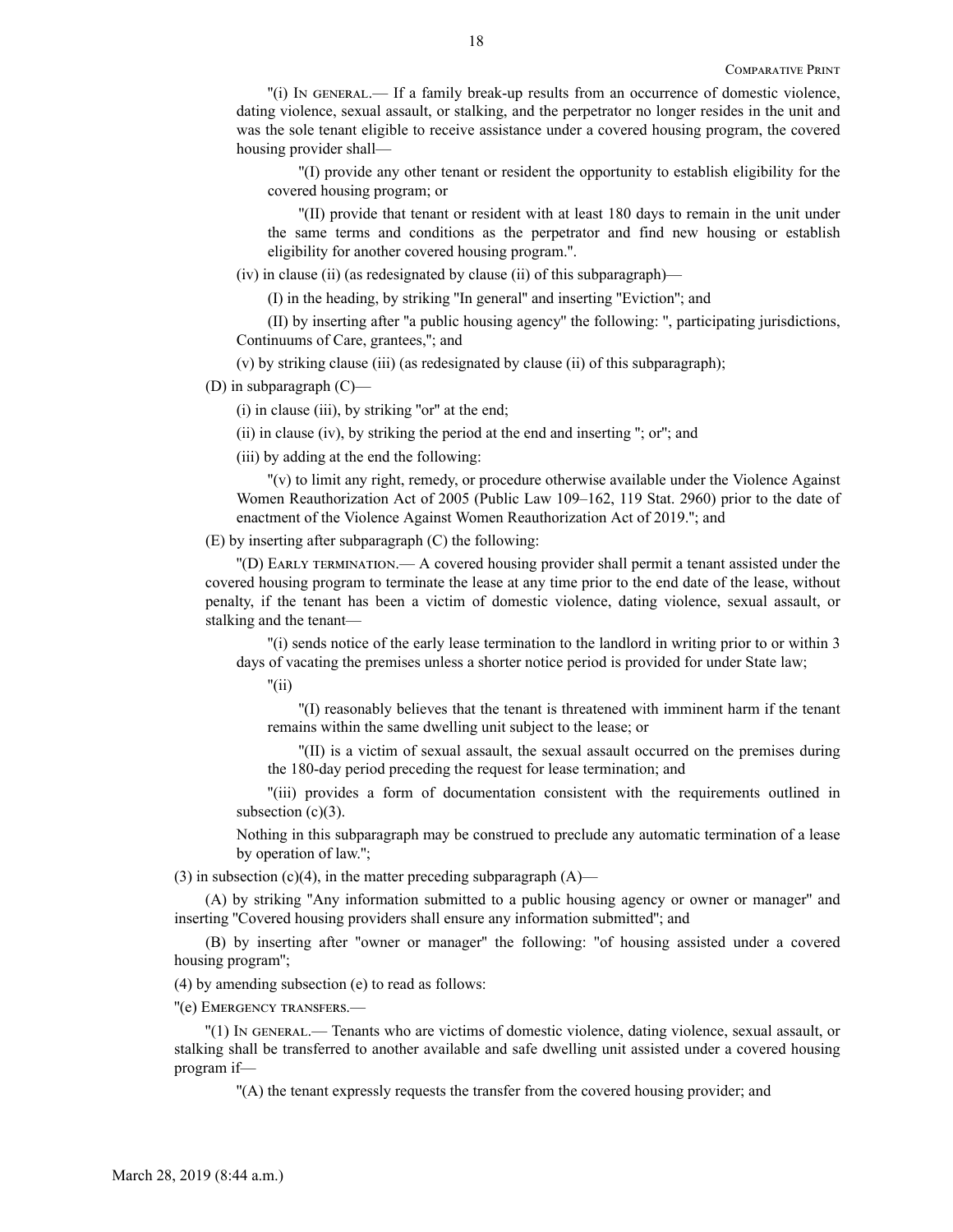''(B)

''(i) the tenant reasonably believes that the tenant is threatened with imminent harm from further violence if the tenant remains within the same dwelling unit assisted under a covered housing program; or

''(ii) in the case of a tenant who is a victim of sexual assault, the sexual assault occurred on the premises during the 180 day period preceding the request for transfer.

A tenant who is not in good standing retains the right to an emergency transfer if they meet the eligibility requirements in this section and the eligibility requirements of the program to which the tenant intends to transfer.

"(2) Policies.— Each appropriate agency shall adopt an emergency transfer policy to be overseen by the Department for Housing and Urban Development for use by the covered housing programs within the jurisdiction of a regional office of the Department. Such emergency transfer policies shall reflect the variations in program operation and administration by covered housing program type. The policies must, at a minimum—

"(A) describe a process to *hat*—

*''(i)*permit*s* tenants who are victims of domestic violence, dating violence, sexual assault, or stalking an internal transfer to another available and safe dwelling unit assisted under the same covered housing program;

''(B)describe a process to permit tenants who are victims of domestic violence, dating violence, sexual assault, or stalking to complete an emergency external transfer to another available and safe dwelling unit of a covered housing provider*to move to another available and safe dwelling quickly through an internal emergency transfer and by receiving a tenant protection voucher, if eligible, pursuant to subsection (f);*

*''(ii)provides that the victim can choose between completing an internal emergency transfer or receiving a tenant protection voucher, whichever is the safest option for the victim; and*

*''(iii)requires that an internal emergency transfer must occur within 10 days after a covered housing provider's approval of a request for an emergency transfer;*

*''(B)describe a process to permit tenants who are victims of domestic violence, dating violence, sexual assault, or stalking to complete an emergency external transfer;*

*''(C)describe a process that allows a victim of domestic violence, dating violence, sexual assault, or stalking to temporarily relocate, while maintaining eligibility for the covered housing program without the loss of their housing status, if there are no alternative comparable housing program units available, until a safe housing unit under the covered housing program or a tenant protection voucher is available*;

''(C*D*) mandate that emergency in*prioritize completing internal emergency transfers and receiving* ternal and external transfers take priority over non-emergency transfers*nt protection vouchers over external emergency transfers, except for Continua of Care, which shall prioritize completing an internal emergency transfer or external emergency transfer prior to receiving a tenant protection voucher*;

"(**DE**) mandate that emergency internal and external transfers take priority over existing waiting lists for a covered housing program*non-emergency transfers*;

''(E*F*) ensure a victim of domestic violence, dating violence, sexual assault, or stalking is transferred into a comparable*mandate that emergency internal and external transfers are not considered new applicants and take priority over existing waiting lists for a* covered housing program if available;

''(F*G*) incorporate confidentiality measures to ensure that the appropriate regional office of the Department of Housing and Urban Development (hereinafter in this section referred to as a 'HUD regional office')*agency* and the covered housing provider do not disclose any information regarding a tenant who is victim of domestic violence, dating violence, sexual assault, or stalking, including the location of a new dwelling unit to any person or entity without the written authorization of the tenant; and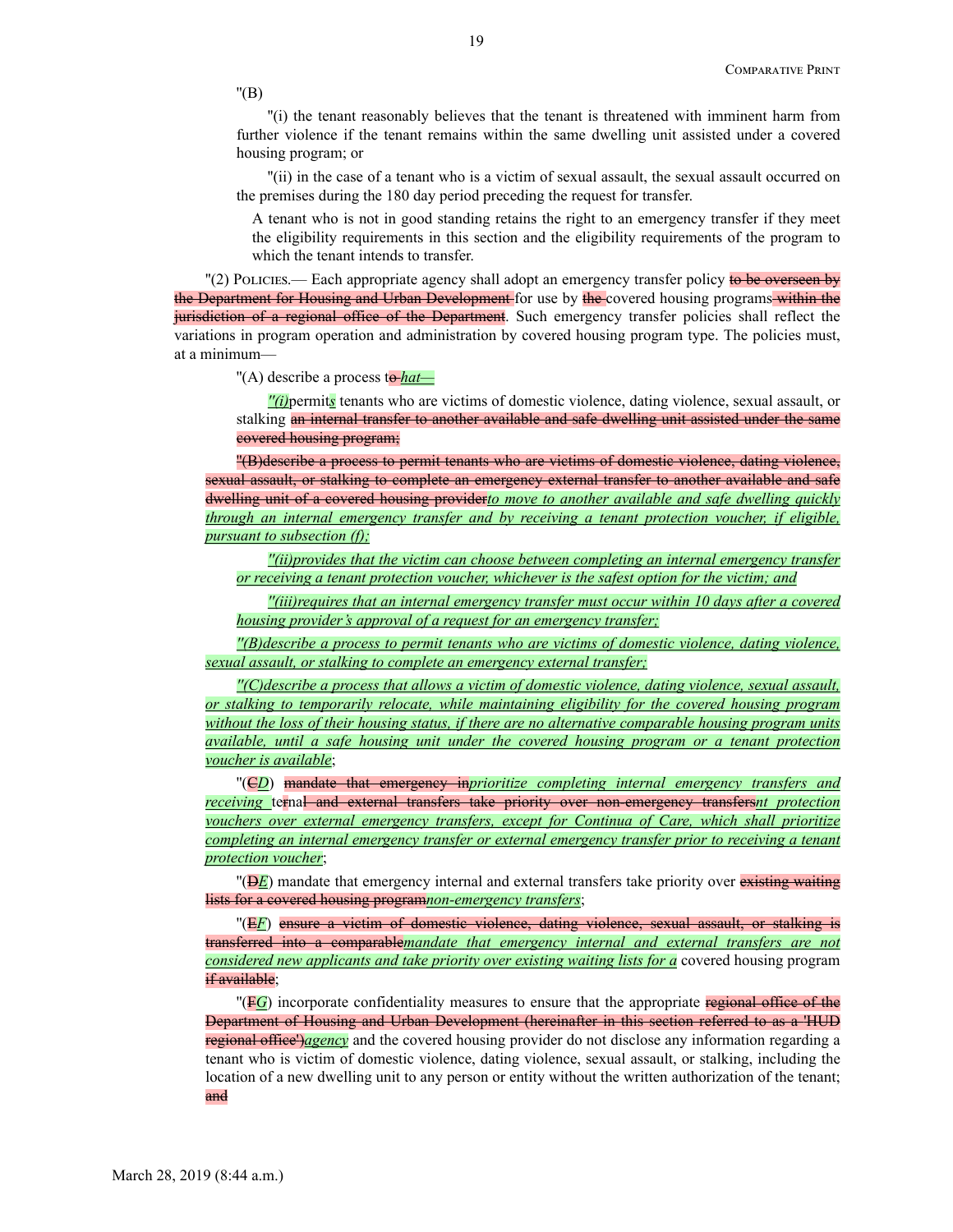''(G*H*) mandate a uniform policy for how a victim of domestic violence, dating violence, sexual assault, or stalking reque*that if a victim cannot receive an internal transfer, external transfer, and a tenant protection voucher, then the covered housing provider mu*sts an emergency internal or external transfer.

''(3)Regional offices.—Each HUD regional office shall develop and implement an external emergency transfer plan for all covered housing providers within the regional office's jurisdictional reach. HUD reg*ssist the victim in identifying other housing providers who may have safe and available units to which the victim can move and that the covered housing provider also assist tenants in contacting local organizat*ional*s* offices shall develop and implement such plans in collaboration with the local Continua of Care and shall defer to emergency transfer priorities and strategies set by l*ering assistance to victims; and*

*''(I)mandate a uniform policy for how a victim of domestic violence, dating violence, sexual assault, or stalking requests an emergency internal or external transfer.*

*''(3)L*ocal Continua of Care.*—*In addition to reflecting the policies of the appropriate agencies as defined by*under* paragraph (2), the planlocal Continua of Care shall, at a minimumlso-

''(A) set forth policies and procedures to identify an*coordinate* emergency external transfer*s* a comparable*mong all* covered housing program, if available, within 30 days of an approved request; and

''(B)set forth policies and procedures for the local*viders participating in the* Continua*um* of Care to—

*;*

''(i*B*) coordinate*identify an* emergency external transfers among all covered housing providers participating in the Continuum of Care;

*, if available, within 30 days of an approved request;*

''(ii*C*) coordinate emergency transfers with Continua of Care in other jurisdictions in cases where the victim requests an out-of-jurisdiction transfer; and

''(iii

*''(D*) ensure a victim is not required to be reassessed through the local Continuum of Care intake process when seeking an emergency transfer placement.

"(4) Covered housing provider*Regional office*s.— Each covered housing provider shall—

''(A)provide a victim of domestic violence, dating violence, sexual assault, or stalking residing in a dwelling unit assisted under a covered housing program an internal transfer to another safe dwelling unit assisted under the same covered housing program, if available, not later than 10 days after an approved request for an emergency transfer;

''(B)if an internal transfer described under subparagraph (A) is unavailable or if the victim of domestic violence, dating violence, sexual assault, or stalking determines that a dwelling unit provided by an *regional office of the Department of Housing and Urban Development (hereinafter in this section referred to as a 'HUD regional office') shall develop and implement a regional emergency transfer plan in collaboration with public housing agencies and the local Continua of Care. Such a plan shall set forth how public housing agencies will coord*in*a*ternal transfer described und *emergency transfers with oth*er s*p*ubparagraph (A), contact the regional office of the appropriate agency within 10 days of an approved request for an emergency transfer for an external emergency transfer un*lic housing agencies regionally. The plans must be submitted to the Violence Against Women Director and be ma*der paragraph (3); and

''(C)allow a victim of domestic violence, dating violence, sexual assault, or stalking to temporarily relocate, and maintain eligibility for the covered housing program without the loss of their housing*ublicly available. HUD regional offices shall defer to any additional emergency transfer policies, priorities and* st*r*atus, to housing not eligible for assistance under a covered housing program or to housing assisted under another covered housing program if there are no alternative comparable housing program units available until a safe internal or external housing unit under the covered hous*egies set by local Continua of Care.*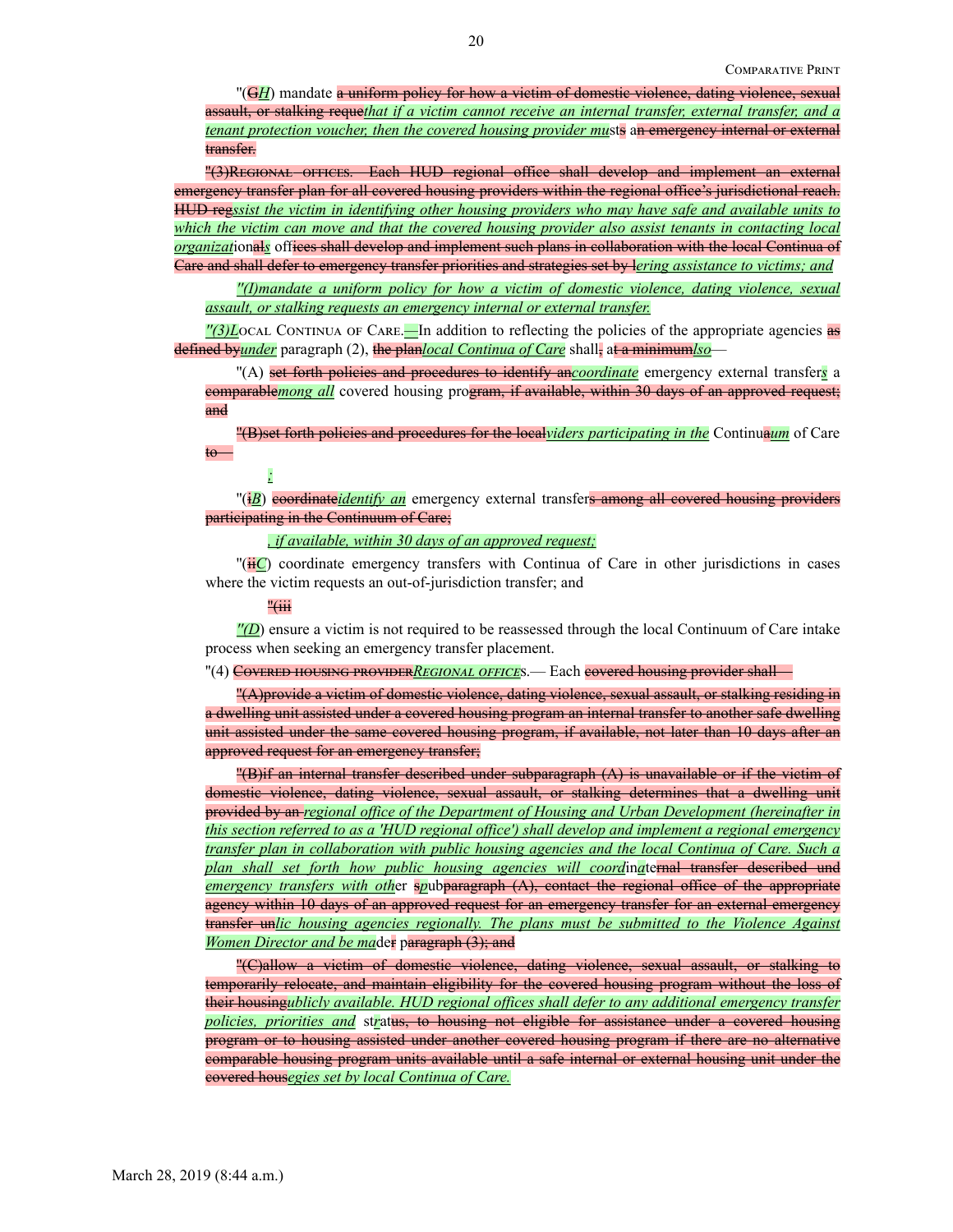(5) in subsection (f), by adding at the end the following: ''The Secretary shall establish these policies and procedures within 60 days after passage*the date of enactment* of the Violence Against Women Reauthorization Act of 2019.'';

(6) by redesignating subsection (g) as subsection  $(k)$ ; and

(7) by inserting after subsection (f) the following:

 $\Gamma(g)$  *EMERGENCY TRANSFER POLICIES AND PROCEDURES.—The head of each appropriate agency shall establish the policy required under subsection (e) with respect to emergency transfers and emergency transfer vouchers within 180 days after the date of enactment of the Violence Against Women Reauthorization Act of 2019.*

*''(h)*Emergency transfer vouchers.— Provision of emergency transfer vouchers to victims of domestic violence, dating violence, sexual assault, or stalking under subsection (e), shall be considered an eligible use of any funding for tenant protection voucher assistance available under section 8(o) of the United States Housing Act of 1937 (42 U.S.C. 1437f(o)) *subject to the availability of appropriated funds*.

''(h*i*) Authorization of appropriations.— There are authorized to be appropriated to carry out emergency transfers under this section, \$20,000,000 under section 8(o) of the United States Housing Act of 1937 (42 U.S.C. 1437f(o)) for each of fiscal years 2020 through 2024.

## ''(i*j*) Implementation*Training and referrals*.—

''(1) Training for staff of covered housing programs.— The Secretary of Housing and Urban Development, in partnership with domestic violence experts, shall develop mandatory training for staff of covered housing providers to provide a basic understanding of domestic violence, dating violence, sexual assault, and stalking, and to facilitate implementation of this section. All staff of covered housing providers shall attend the basic understanding training once annually; and all staff and managers engaged in tenant services shall attend both the basic understanding training and the implementation training once annually.

''(2) Referrals.— The appropriate agency with respect to each covered housing program shall supply all appropriate staff of the covered housing providers with a referral listing of public contact information for all domestic violence, dating violence, sexual assault, and stalking service providers offering services in its coverage area.

''(3)Implementation.—The appropriate agency with respect to each covered housing program shall implement this section, as this section applies to the covered housing program.''.

## **Sec. 602. Ensuring compliance and implementation; prohibiting retaliation against victims**

Chapter 2 of subtitle N of title IV of the Violence Against Women Act of 1994 (34 U.S.C. 12491 et seq.) is amended by inserting after section 41411 the following:

## **''Sec. 41412. Compliance reviews**

''(a) Annual compliance reviews.— Each appropriate agency administering a covered housing program shall establish a process by which to review compliance with the requirements of this subtitle, on an annual basis, of the covered housing providers administered by that agency. Such a review shall examine the following topics:

''(1) Covered housing provider compliance with requirements prohibiting the denial of assistance, tenancy, or occupancy rights on the basis of domestic violence, dating violence, sexual assault, or stalking.

''(2) Covered housing provider compliance with confidentiality provisions set forth in section 41411(c)(4).

''(3) Covered housing provider compliance with the notification requirements set forth in section 41411(d) (2).

''(4) Covered housing provider compliance with accepting documentation set forth in section 41411(c).

''(5) Covered housing provider compliance with emergency transfer requirements set forth in section 41411(e).

''(6) Covered housing provider compliance with the prohibition on retaliation set forth in section 41414.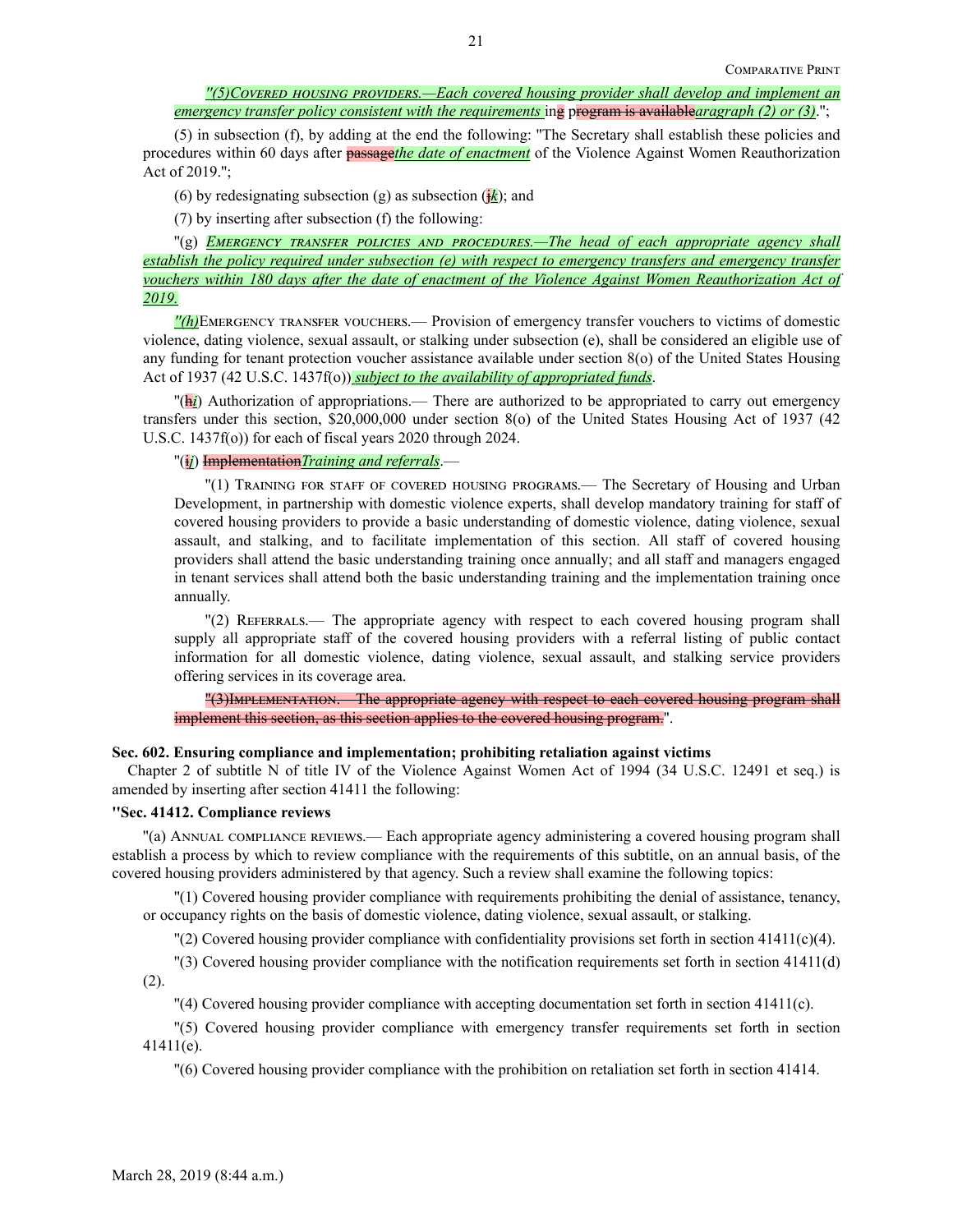''(b) Regulations.— Each appropriate agency shall issue regulations to implement subsection (a) not later than one year after the effective date of the Violence Against Women Reauthorization Act of 2019. These regulations shall—

''(1) define standards of compliance for covered housing providers;

''(2) include detailed reporting requirements, including the number of emergency transfers requested and granted, as well as the length of time needed to process emergency transfers, disaggregated by external and internal transfers; and

''(3) include standards for corrective action plans where a covered housing provider has failed to meet compliance standards.

''(c) Public Disclosure.— Each appropriate agency shall ensure that an agency-level assessment of the information collected during the compliance review process completed pursuant to this subsection is made publicly available. This agency-level assessment shall include an evaluation of each topic identified in subsection (a).

''(d) Rules of Construction.— Nothing in this section shall be construed—

''(1) to limit any claim filed or other proceeding commenced, by the date of enactment of the Violence Against Women Reauthorization Act of 2019, with regard to any right, remedy, or procedure otherwise available under the Violence Against Women Reauthorization Act of 2005 (Public Law 109–162, 119 Stat. 2960), as in effect on the day prior to such date of enactment; or

''(2) to supersede any provision of any Federal, State, or local law that provides greater protection than this subsection for victims of domestic violence, dating violence, sexual assault, or stalking.

#### **''Sec. 41413. Department of Housing and Urban Development Violence Against Women Director**

''(a) Establishment.— There shall be, within the Office of the Secretary of the Department of Housing and Urban Development, a Violence Against Women Director (in this section referred to as the 'Director').

''(b) Duties.— The Director shall—

''(1) support implementation of the provisions of this subtitle;

''(2) coordinate development of Federal regulations, policy, protocols, and guidelines on matters relating to the implementation of this subtitle, at each agency administering a covered housing program;

''(3) advise and coordinate with designated officials within the United States Interagency Council on Homelessness, the Department of Housing and Urban Development, the Department of the Treasury, the Department of Agriculture, the Department of Health and Human Services, *the* Department of Veterans Affairs, and the Department of Justice concerning legislation, implementation, and other issues relating to or affecting the housing provisions under this subtitle;

''(4) provide technical assistance, coordination, and support to each appropriate agency regarding advancing housing protections and access to housing for victims of domestic violence, dating violence, sexual assault, and stalking, including compliance with this subtitle;

''(5) ensure that adequate technical assistance is made available to covered housing providers regarding implementation of this subtitle, as well as other issues related to advancing housing protections for victims of domestic violence, dating violence, sexual assault, and stalking, including compliance with this subtitle;

''(6) act as a liaison with the judicial branches of Federal, State, and local governments on matters relating to the housing needs of victims of domestic violence, dating violence, sexual assault, and stalking;

''(7) implement a quality control system and a corrective action plan system for those covered housing providers that fail to comply with this subtitle, wherein—

''(A) such corrective action plans shall be developed in partnership with national, State, or local programs focused on child or adult victims of domestic violence, dating violence, sexual assault, or stalking; and

''(B) such corrective action plans shall include provisions requiring covered housing providers to review and develop appropriate notices, procedures, and staff training to improve compliance with this subtitle, in partnership with national, state, or local programs focused on child or adult victims;

''(8) establish a formal reporting process to receive individual complaints concerning noncompliance with this subtitle;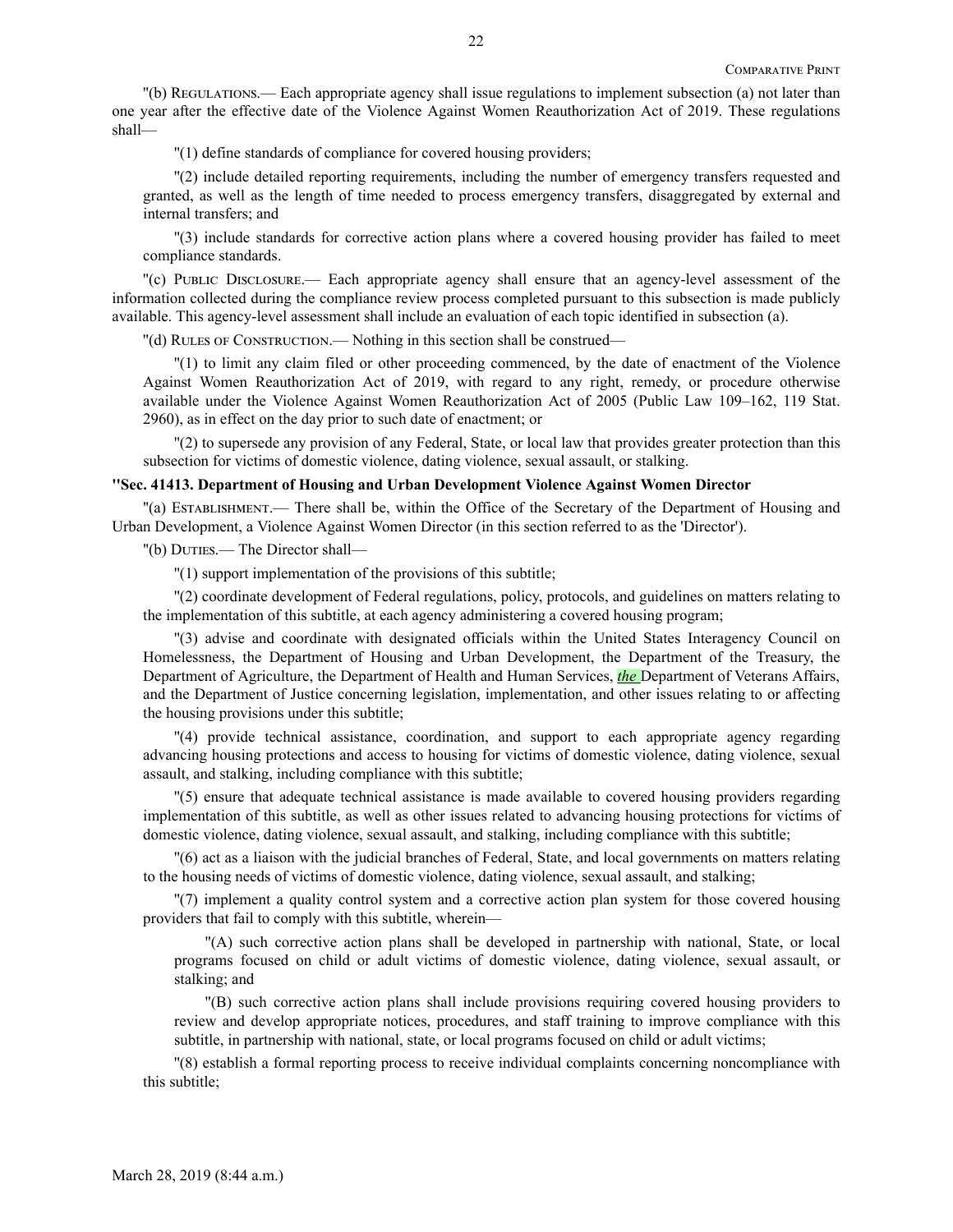''(9) coordinate the development of interagency guidelines to ensure that information concerning available dwelling units is forwarded to the Director by all covered housing providers for use by the Secretary in facilitating the emergency transfer process;

''(10) coordinate with HUD regional offices and officials at each appropriate agency the development of Federal regulations, policy, protocols, and guidelines regarding uniform timeframes for the completion of emergency transfers; and

''(11) ensure that the guidance and notices to victims are distributed in commonly encountered languages.

"(c) EMERGENCY TRANSFER DATABASE.

''(1)In general.—The Director shall maintain a database of information about dwelling units that are available for occupancy or that will be available for occupancy for tenants who are transferred under section 41411(e) and establish the format for its use. The emergency transfer database may be a new system or a modification of an existing database. The database shall incorporate information from all covered housing providers.

''(2)Reporting requirements.—Not later than 3 business days after a covered housing provider becomes aware of an available dwelling or a dwelling that will imminently become available, the covered housing provider shall report information about that dwelling to the Director, including the following:

''(A)Project name, if applicable.

''(B)Dwelling address.

''(C)Date of availability.

''(D)Number of bedrooms.

''(E)Restrictions on eligibility of potential tenants under the covered housing program for that dwelling.

''(F)Accessibility, including whether the dwelling is accessible by elevator.

''(G)Smoking policy.

''(H)Pet policy.

''(I)Monthly rent and estimated utilities.

''(J)Eligibility of the dwelling for assistance under other covered housing programs.

''(K)Property manager contact information.

''(L)Legal owner.

''(3)Data access.—The Director shall have access to all information in the database and shall regularly monitor its usage. The Director shall determine how covered housing providers shall have access to the database, and establish policies for the coordination of emergency transfers across jurisdictions.

 $''$ (d)RULES OF CONSTRUCTION.— Nothing in this section shall be construed—

''(1) to limit any claim filed or other proceeding commenced, by the date of enactment of the Violence Against Women Reauthorization Act of 2019, with regard to any right, remedy, or procedure otherwise available under the Violence Against Women Reauthorization Act of 2005 (Public Law 109–162, 119 Stat. 2960), as in effect on the day prior to such date of enactment; or

''(2) to supersede any provision of any Federal, State, or local law that provides greater protection than this subsection for victims of domestic violence, dating violence, sexual assault, or stalking.

#### **''Sec. 41414. Prohibition on retaliation**

''(a) Nondiscrimination requirement.— No covered housing provider shall discriminate against any person because that person has opposed any act or practice made unlawful by this subtitle, or because that individual testified, assisted, or participated in any matter related to this subtitle.

''(b) Prohibition on coercion.— No covered housing provider shall coerce, intimidate, threaten, or interfere with, or retaliate against, any person in the exercise or enjoyment of, or on account of the person having exercised or enjoyed, or on account of the person having aided or encouraged any other individual in the exercise or enjoyment of, any rights or protections under this subtitle, including—

''(1) intimidating or threatening any person because that person is assisting or encouraging an individual entitled to claim the rights or protections under this subtitle; and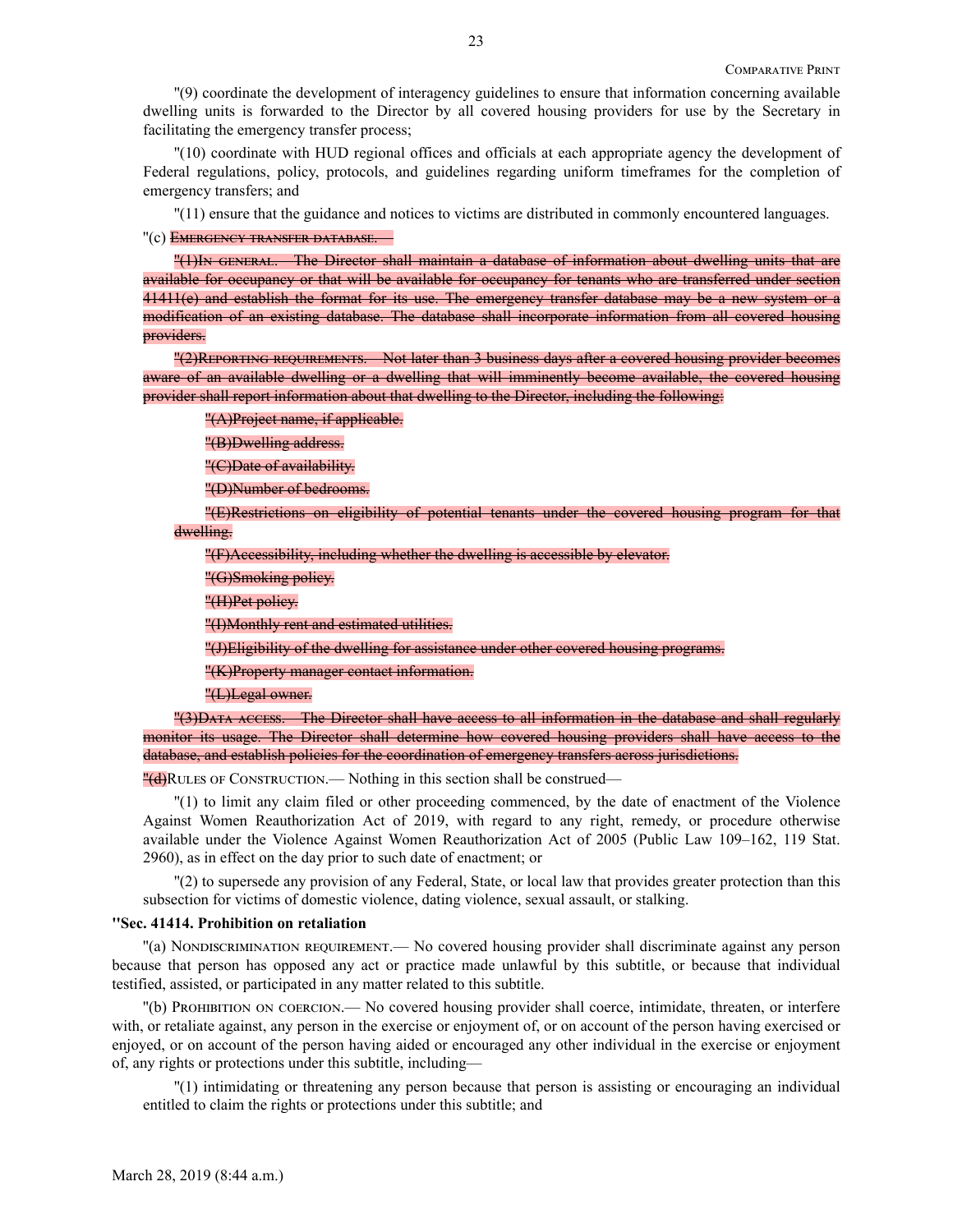''(2) retaliating against any person because that person has participated in any investigation or action to enforce this subtitle.

''(c) Enforcement authority of the Secretary.— The authority of the Secretary of Housing and Urban Development and the Office for Fair Housing and Equal Opportunity to enforce this section shall be the same as the Fair Housing Act (42 U.S.C. 3610 et seq.).''.

#### **Sec. 603. Protecting the right to report crime from one's home**

(a) In general.—

Chapter 2 of subtitle N of title IV of the Violence Against Women Act of 1994 (34 U.S.C. 12491 et seq.), as amended by this Act, is further amended by inserting after section 41414 the following:

## **''Sec. 41415. Right to Report Crime and Emergencies from One's Home**

''(a) In general.— Landlords, homeowners, residents, occupants, and guests of, and applicants for, housing assisted under a covered housing program shall have the right to seek law enforcement or emergency assistance on their own behalf or on behalf of another person in need of assistance, and shall not be penalized based on their requests for assistance or based on criminal activity of which they are a victim or otherwise not at fault under statutes, ordinances, regulations, or policies adopted or enforced by covered governmental entities as defined in subsection (d). Penalties that are prohibited include—

''(1) actual or threatened assessment of penalties, fees, or fines;

''(2) actual or threatened eviction;

''(3) actual or threatened refusal to rent or renew tenancy;

''(4) actual or threatened refusal to issue an occupancy permit or landlord permit; and

''(5) actual or threatened closure of the property, or designation of the property as a nuisance or a similarly negative designation.

''(b) Reporting.— Consistent with the process provided for in section 104(b) of the Housing and Community Development Act of 1974 (42 U.S.C. 5304(b)), covered governmental entities shall—

''(1) report any of their laws or policies, or, as applicable, the laws or policies adopted by subgrantees, that impose penalties on landlords, homeowners, residents, occupants, guests, or housing applicants based on requests for law enforcement or emergency assistance or based on criminal activity that occurred at a property; and

''(2) certify that they are in compliance with the protections under this subtitle or describe the steps they will take within 180 days to come into compliance, or to ensure compliance among subgrantees.

''(c) Oversight.— Oversight and accountability mechanisms provided for under title VIII of the Civil Rights Act of 1968 (42 U.S.C. 3601 et seq.) shall be available to address violations of this section.

''(d) Definition.— For purposes of this section, 'covered governmental entity' shall mean any municipal, county, or state government that receives funding pursuant to section 106 of the Housing and Community Development Act of 1974 (42 U.S.C. 5306).

''(e) Subgrantees.— For those covered governmental entities that distribute funds to subgrantees, compliance with subsection (b)(1) includes inquiring about the existence of laws and policies adopted by subgrantees that impose penalties on landlords, homeowners, residents, occupants, guests, or housing applicants based on requests for law enforcement or emergency assistance or based on criminal activity that occurred at a property.''.

(b) Supporting effective, alternative crime reduction methods.—

(1) ADDITIONAL AUTHORIZED USE OF BYRNE-JAG FUNDS.— Section  $501(a)(1)$  of subpart 1 of part E of title I of the Omnibus Crime Control and Safe Streets Act of 1968 (34 U.S.C. 10152(a)(1)) is amended by adding after subparagraph (H) the following:

''(I) Programs for the development and implementation of alternative methods of reducing crime in communities, to supplant punitive programs or policies. For purposes of this subparagraph, a punitive program or policy is a program or policy that (i) imposes a penalty on a victim of domestic violence, dating violence, sexual assault, or stalking, on the basis of a request by the victim for law enforcement or emergency assistance; or (ii) imposes a penalty on such a victim because of criminal activity at the property in which the victim resides.''.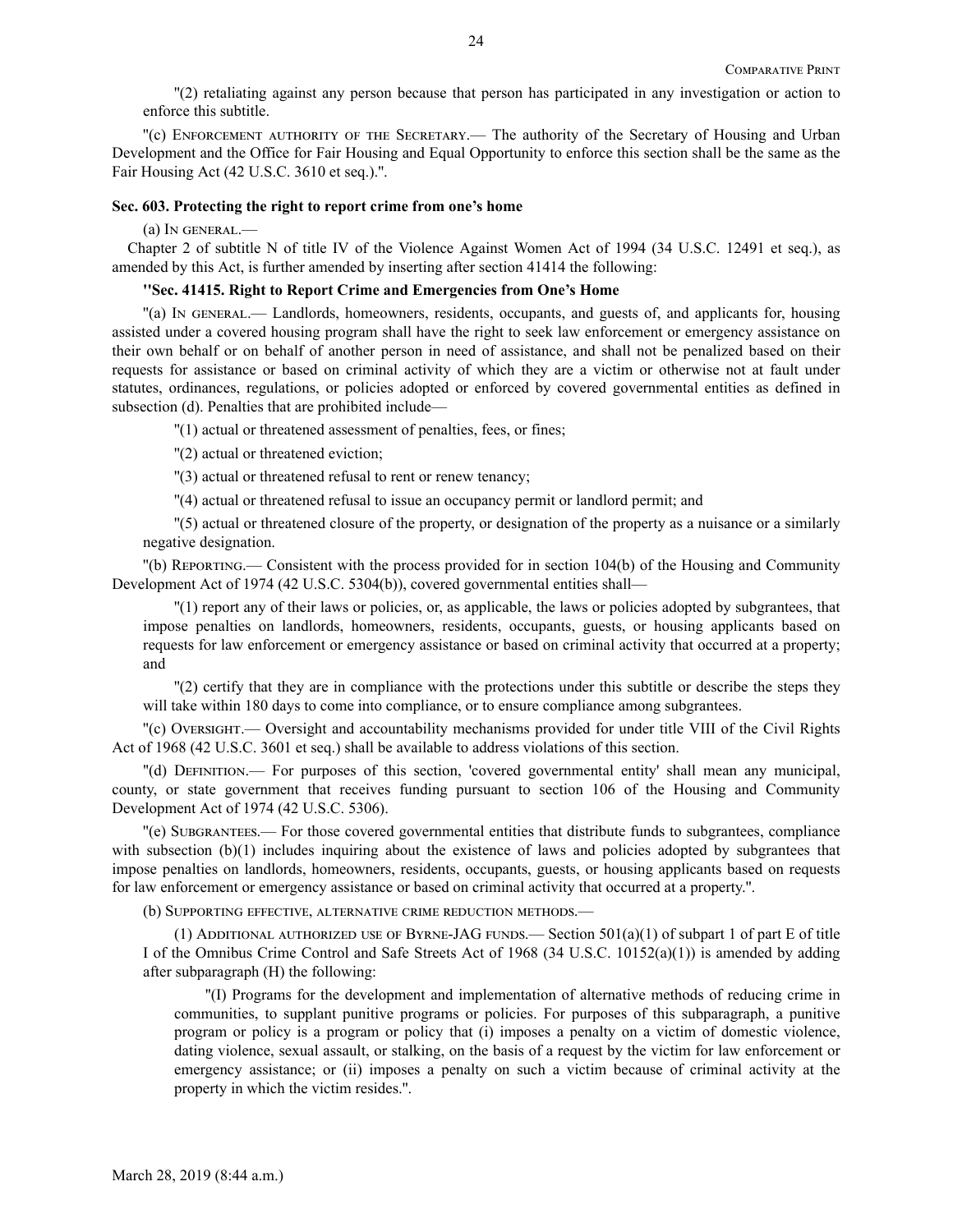(2) ADDITIONAL AUTHORIZED USE OF COPS FUNDS.— Section  $1701(b)$  of part Q of title I of the Omnibus Crime Control and Safe Streets Act of 1968 (34 U.S.C. 10381(b)) is amended—

(A) in paragraph (22), by striking ''and'' after the semicolon;

(B) in paragraph (23), by striking the period at the end and inserting ''; and''; and

(C) by adding at the end the following:

''(24) to develop and implement alternative methods of reducing crime in communities, to supplant punitive programs or policies (as such term is defined in section  $501(a)(1)(I)$ ).".

(3) Additional authorized use of grants to encourage arrest policies.— Section 2101(b) of part U of title I of the Omnibus Crime Control and Safe Streets Act of 1968 (34 U.S.C. 10461(b)) i*), a*s amended by adding after paragraph (22)*this Act, is further amended by adding at the end* the following:

''(23*5*) To develop and implement alternative methods of reducing crime in communities, to supplant punitive programs or policies. For purposes of this paragraph, a punitive program or policy is a program or policy that (A) imposes a penalty on a victim of domestic violence, dating violence, sexual assault, or stalking, on the basis of a request by the victim for law enforcement or emergency assistance; or (B) imposes a penalty on such a victim because of criminal activity at the property in which the victim resides.''.

## **Sec. 604. Transitional housing assistance grants for victims of domestic violence, dating violence, sexual assault, or stalking**

Section 40299 of the Violence Against Women Act of 1994 (34 U.S.C. 12351) is amended—

(1) in subsection (a), in the matter preceding paragraph  $(1)$ —

(A) by striking ''the Director of the Violence Against Women Office'' and inserting ''the Director of the Office on Violence Against Women''; and

(B) by inserting after '', other nonprofit, nongovernmental organizations'' the following: '', populationspecific organizations''; and

 $(2)$  in subsection  $(g)$ —

(A) in paragraph (1), by striking ''2014 through 2018'' and inserting ''2020 through 2024''; and

(B) in paragraph (2), by striking ''5 percent'' and inserting ''8 percent''.

## **Sec. 605. Addressing the housing needs of victims of domestic violence, dating violence, sexual assault, and stalking**

(a) McKinney-Vento Homeless Assistance Grants.— Section 423(a) of the McKinney-Vento Homeless Assistance Act (42 U.S.C. 11383(a)) is amended—

(1) in paragraph (6), by inserting after ''currently residing in permanent housing,'' the following: ''who are seeking an external emergency transfer (as such term is defined in section 41411 of the Violence Against Women Act of 1994) pursuant to section 41411 of the Violence Against Women Act of 1994,''; and

(2) by adding at the end the following:

''(13) Facilitating and coordinating activities to ensure compliance with section 41411(e) of the Violence Against Women Act of 1994, including, in consultation with the regional office (if applicable) of the appropriate agency (as such term is defined in section 41411 of the Violence Against Women Act of 1994), development of external emergency transfer memoranda of understanding between covered housing providers, participating in the local Continua of Care, facilitation of external emergency transfers between those covered housing providers participating in the local Continua of Care, and monitoring compliance with the confidentiality protections of section  $41411(c)(4)$  of the Violence Against Women Act of 1994 for reporting to that regional office.''.

(b) Allocation of amounts and incentives for specific eligible activities.—Section 428 of the McKinney-Vento Homeless Assistance Act (42 U.S.C. 11386b) is amended—

(1)in subsection (d), by adding at the end the following:

''(4)Development of supportive services and coordination regarding emergency transfers.— The Secretary shall provide bonuses or other incentives to geographic areas for developing supportive services under section 423(a)(6) and facilitating and coordinating activities for emergency transfers under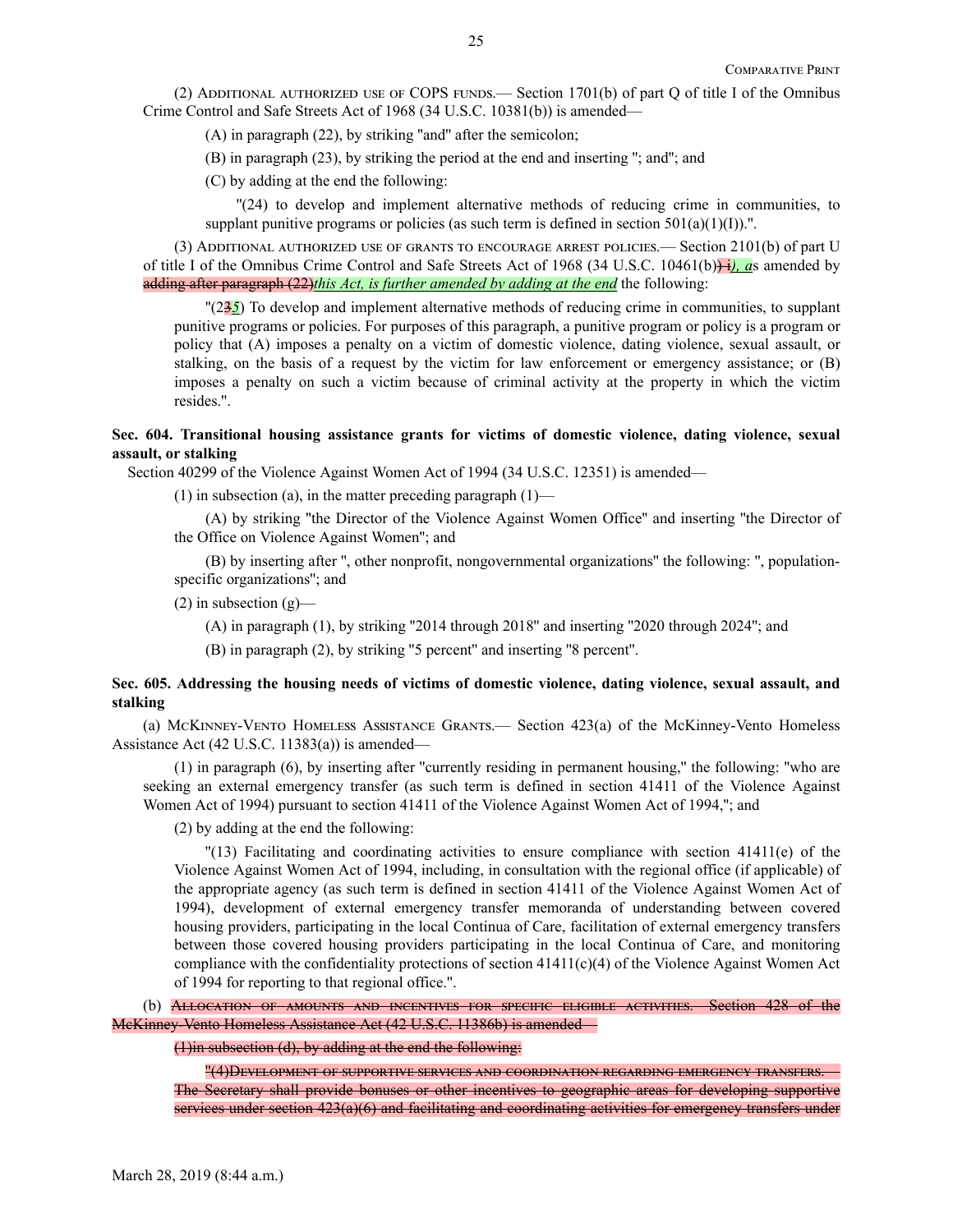section  $423(a)(13)$  that have been proven to be effective at reducing homelessness among victims of domestic violence, dating violence, sexual assault, and stalking.''; and

(2)by adding at the end the following:

''(f)Minimum allocation for monitoring and facilitating compliance.—From the amounts made available to carry out this part for a fiscal year, a portion equal to not less than 5 percent of the sums made available to carry out part B and this part shall be made available to monitor and facilitate compliance with section 41411 of the Violence Against Women Act of 1994, including supportive services under section 423(a) (6) and facilitation and coordination activities under section  $423(a)(13)$ .".

(c)Definition of Domestic Violence and Other Dangerous or Life-Threatening Conditions amended. — Section 103(b) of the McKinney-Vento Homeless Assistance Act (42 U.S.C. 11302(b)) is amended by striking ''in the individual's or family's current housing situation''.

(d*(c*) Collaborative grants To increase the long-Term stability of victims.— Section 41404(i) of the Violence Against Women Act of 1994 (34 U.S.C. 12474(i)) is amended by striking ''2014 through 2018'' and inserting ''2020 through 2024''.

(e*(d*) Grants To combat violence against women in public and assisted housing.— Section 41405 of the Violence Against Women Act of 1994 (34 U.S.C. 12475) is amended—

(1) in subsection (b), by striking ''the Director of the Violence Against Women Office'' and inserting ''the Director of the Office on Violence Against Women'';

(2) in subsection  $(c)(2)(D)$ , by inserting after "linguistically and culturally specific service providers," the following: ''population-specific organizations,''; and

(3) in subsection (g), by striking ''2014 through 2018'' and inserting the following: ''2020 through 2024''.

#### **Sec. 606. United States Housing Act of 1937 amendments**

Section 5A(d) of the United States Housing Act of 1937 (42 U.S.C. 1437c–1(d)) is amended—

(1)  $\frac{by \text{ amending}}{b}$  paragraph (13)<sup> $\frac{1}{2}$ </sup> to read as follows:

''(13) Domestic violence, dating violence, sexual assault, or stalking programs.—

''(A) Copies.— A copy of—

''(i) all standardized notices issued pursuant to the housing protections under subtitle N of the Violence Against Women Act of 1994, including the notice required under section 41411(d) of the Violence Against Women Act of 1994;

''(ii) the emergency transfer plan issued pursuant to section 41411 of the Violence Against Women Act of 1994; and

''(iii) any and all memoranda of understanding with other covered housing providers developed to facilitate emergency transfers under section 41411(e) of the Violence Against Women Act of 1994.

''(B) Descriptions.— A description of—

''(i) any activities, services, or programs provided or offered by an agency, either directly or in partnership with other service providers, to child or adult victims of domestic violence, dating violence, sexual assault, or stalking;

''(ii) any activities, services, or programs provided or offered by a public housing agency that helps child and adult victims of domestic violence, dating violence, sexual assault, or stalking, to obtain or maintain housing;

''(iii) any activities, services, or programs provided or offered by a public housing agency to prevent domestic violence, dating violence, sexual assault, and stalking, or to enhance victim safety in assisted families; and

''(iv) all training and support services offered to staff of the public housing agency to provide a basic understanding of domestic violence, dating violence, sexual assault, and stalking, and to facilitate implementation of the housing protections of section 41411 of the Violence Against Women Act of 1994.''; and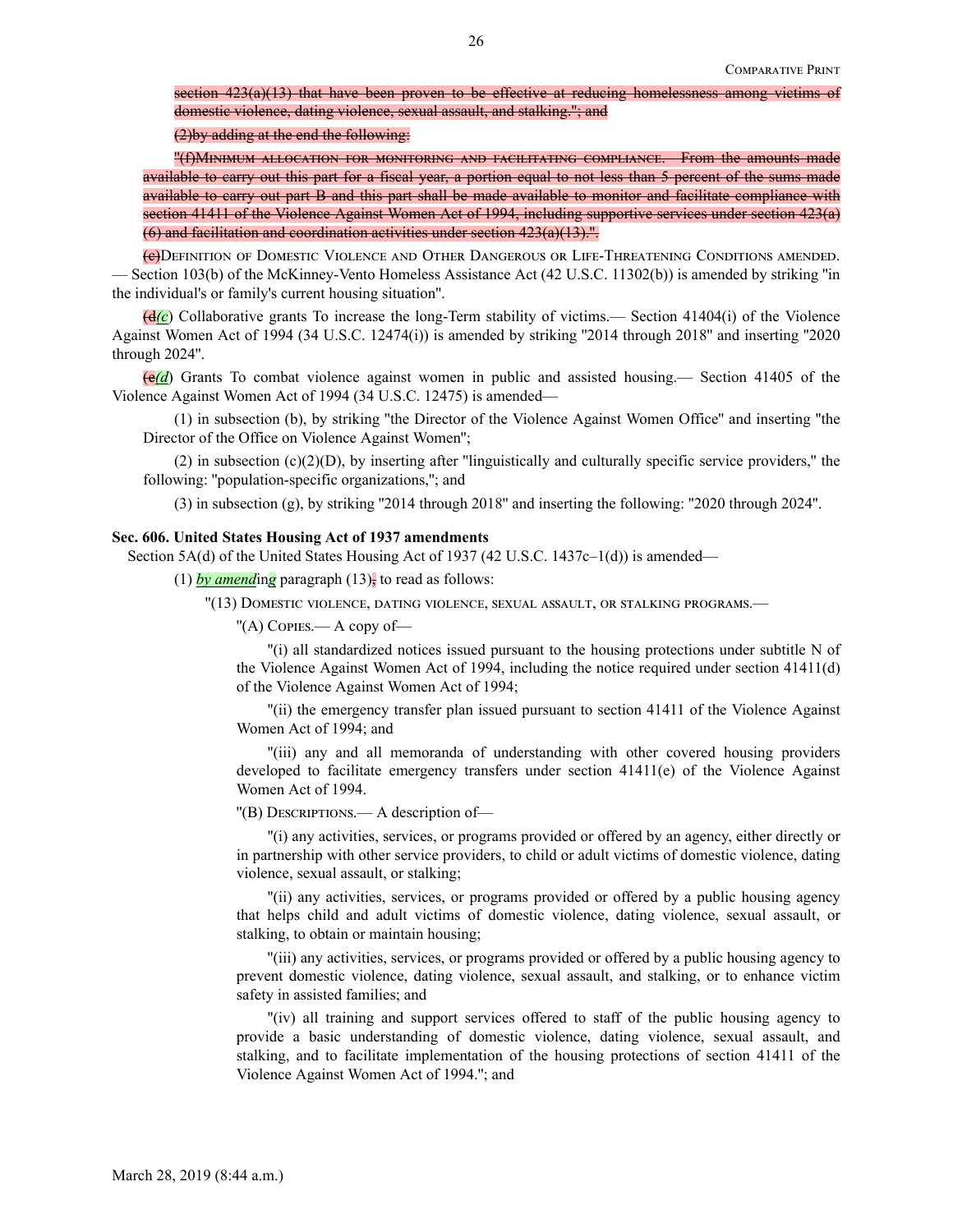(2) in pararaph (16), by inserting ''the Violence Against Women Act of 1994,'' before ''the Fair Housing Act''.

# **Title VII—Economic Security for Victims**

#### **Sec. 701. Findings**

Congress finds the following:

(1) Over 1 in 3 women experience sexual violence, and 1 in 5 women have survived completed or attempted rape. Such violence has a devastating impact on women's physical and emotional health, financial security, and ability to maintain their jobs, and thus impacts interstate commerce and economic security.

(2) The Office on Violence Against Women of the Department of Justice defines domestic violence as a pattern of abusive behavior in any relationship that is used by one intimate partner to gain or maintain power and control over another intimate partner. Domestic violence can include physical, sexual, emotional, economic, or psychological actions or threats of actions that influence another person. Domestic violence includes any behaviors that intimidate, manipulate, humiliate, isolate, frighten, terrorize, coerce, threaten, blame, hurt, injure, or wound an individual.

(3) The Centers for Disease Control and Prevention report that domestic violence or intimate partner violence is a serious public health issue for millions of individuals in the United States. Nearly 1 in 4 women and 1 in 9 men in the United States have suffered sexual violence, physical violence, or stalking by an intimate partner.

(4) Homicide is one of the leading causes of death for women on the job. Domestic partners or relatives commit 43 percent of workplace homicides against women. One study found that intimate partner violence resulted in 142 homicides among women at work in the United States from 2003 to 2008, a figure which represents 22 percent of the 648 workplace homicides among women during the period. In fact, in 2010, homicides against women at work increased by 13 percent despite continuous declines in overall workplace homicides in recent years.

(5) Women in the United States are 11 times more likely to be murdered with guns than women in other high-income countries. Female intimate partners are more likely to be murdered with a firearm than all other means combined. The presence of a gun in domestic violence situations increases the risk of homicide for women by 500 percent.

(6) Violence can have a dramatic impact on the survivor of such violence. Studies indicate that 44 percent of surveyed employed adults experienced the effect of domestic violence in the workplace, and 64 percent indicated their workplace performance was affected by such violence. Another recent survey found that 78 percent of offenders used workplace resources to express anger, check up on, pressure, or threaten a survivor. Sexual assault, whether occurring in or out of the workplace, can impair an employee's work performance, require time away from work, and undermine the employee's ability to maintain a job. Nearly 50 percent of sexual assault survivors lose their jobs or are forced to quit in the aftermath of the assaults.

(7) Studies find that 60 percent of single women lack economic security and 81 percent of households with single mothers live in economic insecurity. Significant barriers that survivors confront include access to housing, transportation, and child care. Ninety-two percent of homeless women have experienced domestic violence, and more than 50 percent of such women cite domestic violence as the direct cause for homelessness. Survivors are deprived of their autonomy, liberty, and security, and face tremendous threats to their health and safety.

(8) The Centers for Disease Control and Prevention report that survivors of severe intimate partner violence lose nearly 8,000,000 days of paid work, which is the equivalent of more than 32,000 full-time jobs and almost 5,600,000 days of household productivity each year. Therefore, women disproportionately need time off to care for their health or to find safety solutions, such as obtaining a restraining order or finding housing, to avoid or prevent further violence.

(9) Annual costs of intimate partner violence are estimated to be more than \$8,300,000,000. According to the Centers for Disease Control and Prevention, the costs of intimate partner violence against women in 1995 exceeded an estimated \$5,800,000,000. These costs included nearly \$4,100,000,000 in the direct costs of medical and mental health care and nearly \$1,800,000,000 in the indirect costs of lost productivity. These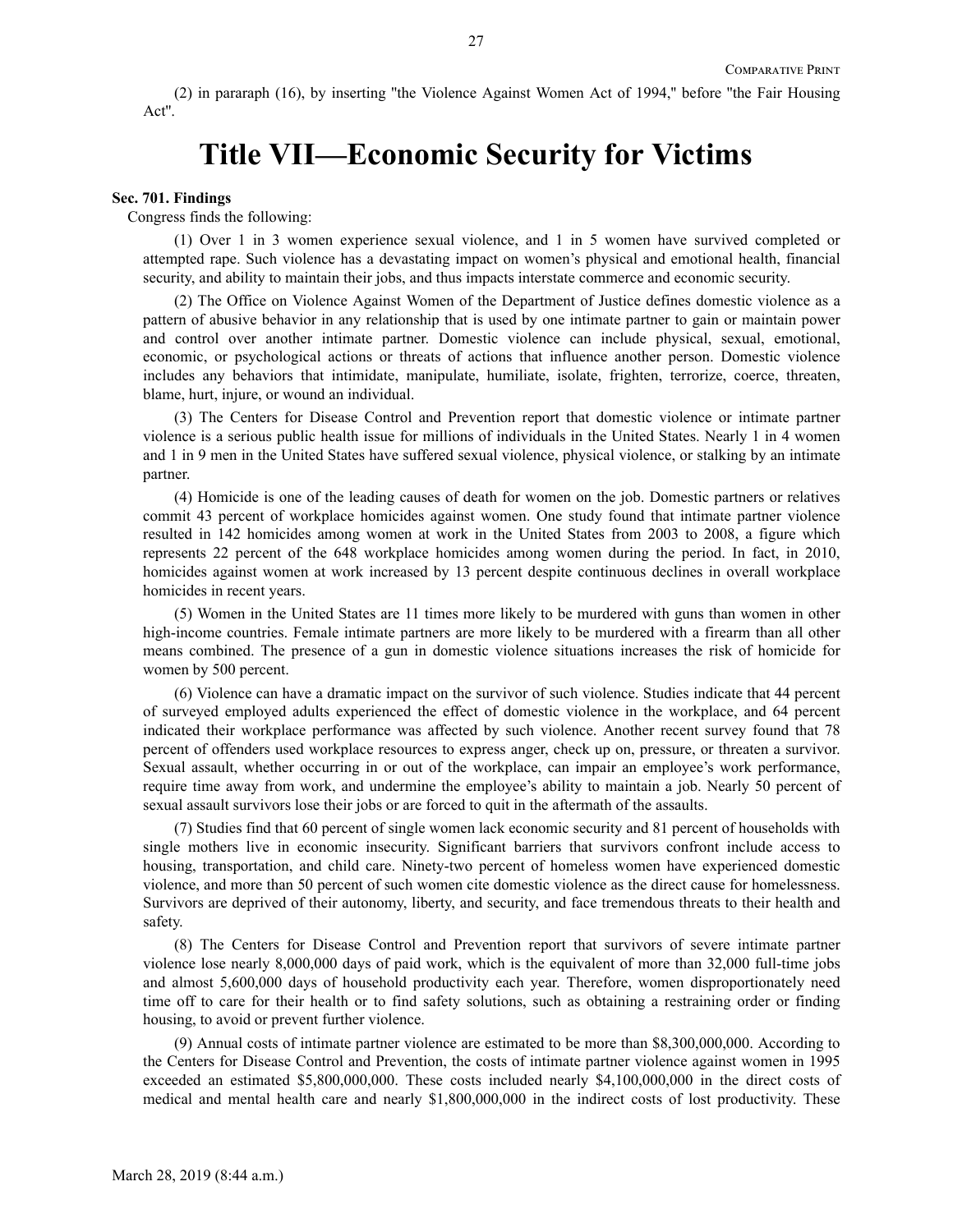statistics are generally considered to be underestimated because the costs associated with the criminal justice system are not included.

(10) Fifty-five percent of senior executives recently surveyed said domestic violence has a harmful effect on their company's productivity, and more than 70 percent said domestic violence negatively affects attendance. Seventy-eight percent of human resources professionals consider partner violence a workplace issue. However, more than 70 percent of United States workplaces have no formal program or policy that addresses workplace violence, let alone domestic violence. In fact, only four percent of employers provided training on domestic violence.

(11) Studies indicate that one of the best predictors of whether a survivor will be able to stay away from his or her abuser is the degree of his or her economic independence. However, domestic violence, dating violence, sexual assault, and stalking often negatively impact a survivor's ability to maintain employment.

(12) Abusers frequently seek to exert financial control over their partners by actively interfering with their ability to work, including preventing their partners from going to work, harassing their partners at work, limiting their partners' access to cash or transportation, and sabotaging their partners' child care arrangements.

(13) Economic abuse refers to behaviors that control an intimate partner's ability to acquire, use, and maintain access to, money, credit, ownership of assets, or access to governmental or private financial benefits, including defaulting on joint obligations (such as school loans, credit card debt, mortgages, or rent). Other forms of such abuse may include preventing someone from attending school, threatening to or actually terminating employment, controlling or withholding access to cash, checking, or credit accounts, and attempting to damage or sabotage the creditworthiness of an intimate partner, including forcing an intimate partner to write bad checks, forcing an intimate partner to default on payments related to household needs, such as housing, or forcing an intimate partner into bankruptcy.

(14) The Patient Protection and Affordable Care Act (Public Law 111–148), and the amendments made by such Act, ensures that most health plans must cover preventive services, including screening and counseling for domestic violence, at no additional cost. In addition, it prohibits insurance companies from discriminating against patients for preexisting conditions, like domestic violence.

(15) Yet, more can be done to help survivors. Federal law in effect on the day before the date of enactment of this Act does not explicitly—

(A) authorize survivors of domestic violence, dating violence, sexual assault, or stalking to take leave from work to seek legal assistance and redress, counseling, or assistance with safety planning activities;

(B) address the eligibility of survivors of domestic violence, dating violence, sexual assault, or stalking for unemployment compensation;

(C) provide job protection to survivors of domestic violence, dating violence, sexual assault, or stalking;

(D) prohibit insurers and employers who self-insure employee benefits from discriminating against survivors of domestic violence, dating violence, sexual assault, or stalking and those who help them in determining eligibility, rates charged, and standards for payment of claims; or

(E) prohibit insurers from disclosing information about abuse and the location of the survivors through insurance databases and other means.

(16) This Act aims to empower survivors of domestic violence, dating violence, sexual assault, or stalking to be free from violence, hardship, and control, which restrains basic human rights to freedom and safety in the United States.

#### **Sec. 702. National Resource Center on workplace responses to assist victims of domestic and sexual violence**

Section 41501 of the Violent Crime Control and Law Enforcement Act of 1994 (34 U.S.C. 12501) is amended—

 $(1)$  in subsection  $(a)$ —

(A) by inserting ''and sexual harassment'' after ''domestic and sexual violence''; and

(B) by striking ''employers and labor organizations'' and inserting ''employers, labor organizations, and victim service providers'';

 $(2)$  in subsection  $(b)(3)$ , by striking "and stalking" and inserting "stalking, and sexual harassment";

(3) in subsection  $(c)(1)$ , by inserting before the period at the end "or sexual harassment";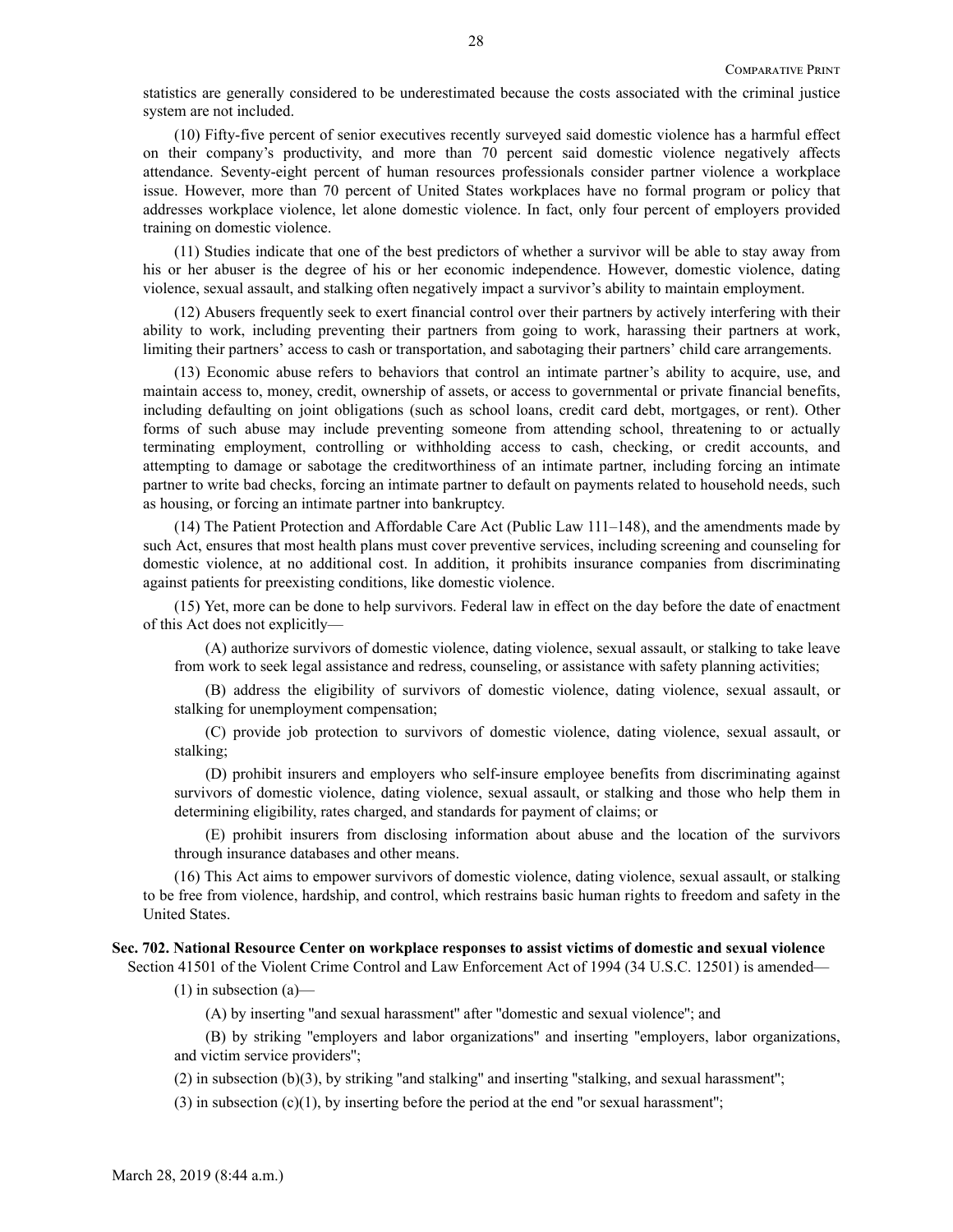(4) in subsection  $(c)(2)(A)$ , by inserting "or sexual harassment;" after "sexual violence"; and

(5) in subsection (e), by striking ''\$1,000,000 for each of fiscal years 2014 through 2018'' and inserting ''\$2,000,000 for each of fiscal years 2020 through 2024''.

## **Sec. 703. Entitlement to unemployment compensation for victims of sexual and other harassment and survivors of domestic violence, dating violence, sexual assault, or stalking**

(a) Unemployment compensation.—

(1) Section 3304(a) of the Internal Revenue Code of 1986 is amended by striking ''and'' at the end of paragraph (18), by redesignating paragraph (19) as paragraph (20), and by inserting after paragraph (18) the following new paragraphs:

''(19) no person may be denied compensation under such State law solely on the basis of the individual having a voluntary separation from work if such separation is attributable to such individual being a victim of sexual or other harassment or a survivor of domestic violence, dating violence, sexual assault, or stalking; and''.

(2) Section 3304 of the Internal Revenue Code of 1986 is amended by adding at the end the following new subsection:

''(g) Sexual or other harassment; etc.—

 $\binom{n}{1}$  Documentation.— For purposes of subsection (a)(19), a voluntary separation of an individual shall be considered to be attributable to such individual being a survivor of*r* victim of sexual or other harassment or a survivor of domestic violence, dating violence, sexual assault, or stalking if such individual submits such evidence as the State deems sufficient.

 $\Gamma(2)$  SUFFICIENT DOCUMENTATION.— For purposes of paragraph (1), a State shall deem sufficient, at a minimum—

''(A) evidence of such harassment, violence, assault, or stalking in the form of—

''(i) a sworn statement and a form of identification,

''(ii) a police or court record, or

''(iii) documentation from a survivor services organization, an attorney, a police officer, a medical professional, a social worker, an antiviolence counselor, a member of the clergy, or another professional, and

''(B) an attestation that such voluntary separation is attributable to such harassment, violence, assault, or stalking.

''(3) Definitions.— For purposes of this section—

"(A) The terms 'domestic violence', dating violence', 'sexual assault', and 'stalking' have the meanings given such terms in section 40002 of the Violence Against Women Act of 1994.

''(B) The term 'survivor of domestic violence, dating violence, sexual assault, or stalking' has the meaning given such term in section 41502 of the Violence Against Women Act of 1994.

''(C) The term 'survivor services organization' means an organization exempt from tax under section 501(a) that provides assistance to or advocates for survivors of domestic violence,  $\frac{1}{\text{dating}}$ violence, sexual assault, or stalking.".

(b) Unemployment compensation personnel training.— Section 303(a) of the Social Security Act (42 U.S.C.  $503(a)$  is amended—

(1) by redesignating paragraphs (4) through (12) as paragraphs (5) through (13), respectively; and

(2) by inserting after paragraph (3) the following new paragraph:

 $"(4)$ 

''(A) Such methods of administration as will ensure that—

''(i) applicants for unemployment compensation and individuals inquiring about such compensation are notified of the provisions of section 3304(a)(19) of the Internal Revenue Code of 1986; and

''(ii) claims reviewers and hearing personnel are trained in—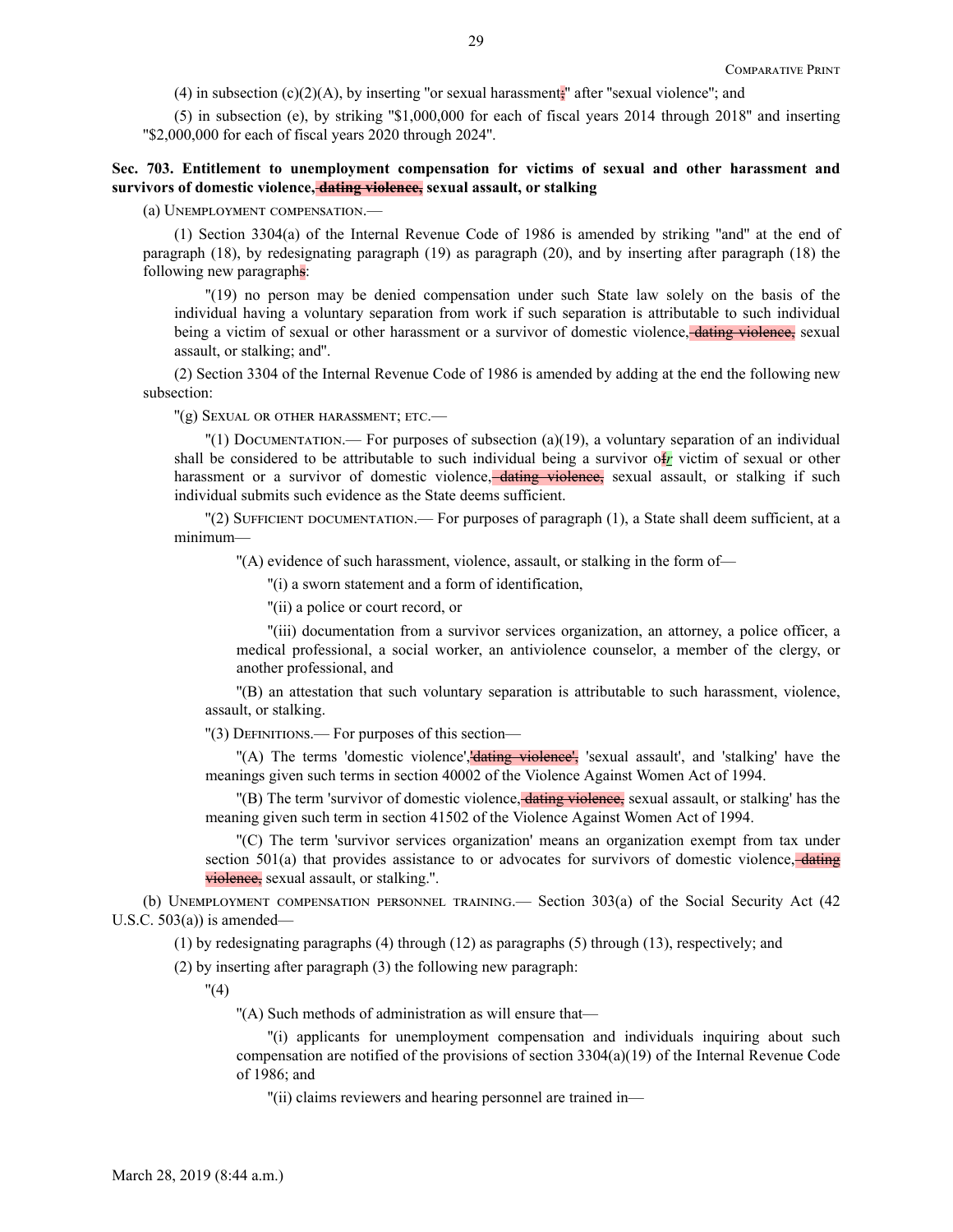"(I) the nature and dynamics of sexual and other harassment, domestic violence, dating violence, sexual assault, or stalking; and

''(II) methods of ascertaining and keeping confidential information about possible experiences of sexual and other harassment, domestic violence, dating violence, sexual assault, or stalking to ensure that—

''(aa) requests for unemployment compensation based on separations stemming from sexual and other harassment, domestic violence, dating violence, sexual assault, or stalking are identified and adjudicated; and

''(bb) confidentiality is provided for the individual's claim and submitted evidence.

''(B) For purposes of this paragraph—

"(i) the terms 'domestic violence', dating violence', 'sexual assault', **and** 'stalking' have the meanings given such terms in section 40002 of the Violence Against Women Act of 1994 ;

''(ii) the term 'sexual and other harassment' has the meaning given such term under State law, regulation, or policy; and

"(iii) the term 'survivor of domestic violence, dating violence, sexual assault, or stalking' means—

''(I) a person who has experienced or is experiencing domestic violence, dating violence, sexual assault, or stalking; and

''(II) a person whose family or household member has experienced or is experiencing domestic violence, *dating violence*, sexual assault, or stalking.".

(c) TANF personnel training.—

Section 402(a) of the Social Security Act (42 U.S.C. 602(a)) is amended by adding at the end the following new paragraph:

''(8) Certification that the State will provide information to survivors of sexual and other harassment, domestic violence, dating violence, sexual assault, or stalking.—

''(A) In general.— A certification by the chief executive officer of the State that the State has established and is enforcing standards and procedures to—

''(i) ensure that applicants for assistance under State program funded under this part and individuals inquiring about such assistance are adequately notified of—

 $''(I)$  the provisions of section 3304(a)(19) of the Internal Revenue Code of 1986; and

''(II) assistance made available by the State to survivors of sexual and other harassment, domestic violence, dating violence, sexual assault, or stalking;

''(ii) ensure that case workers and other agency personnel responsible for administering the State program funded under this part are adequately trained in—

''(I) the nature and dynamics of sexual and other harassment, domestic violence, dating violence, sexual assault, or stalking;

''(II) State standards and procedures relating to the prevention of, and assistance for individuals who are survivors of sexual and other harassment, domestic violence, dating violence, sexual assault, or stalking; and

''(III) methods of ascertaining and keeping confidential information about possible experiences of sexual and other harassment, domestic violence, dating violence, sexual assault, or stalking;

''(iii) ensure that, if a State has elected to establish and enforce standards and procedures regarding the screening for, and identification of, domestic violence pursuant to paragraph (7)—

''(I) applicants for assistance under the State program funded under this part and individuals inquiring about such assistance are adequately notified of options available under such standards and procedures; and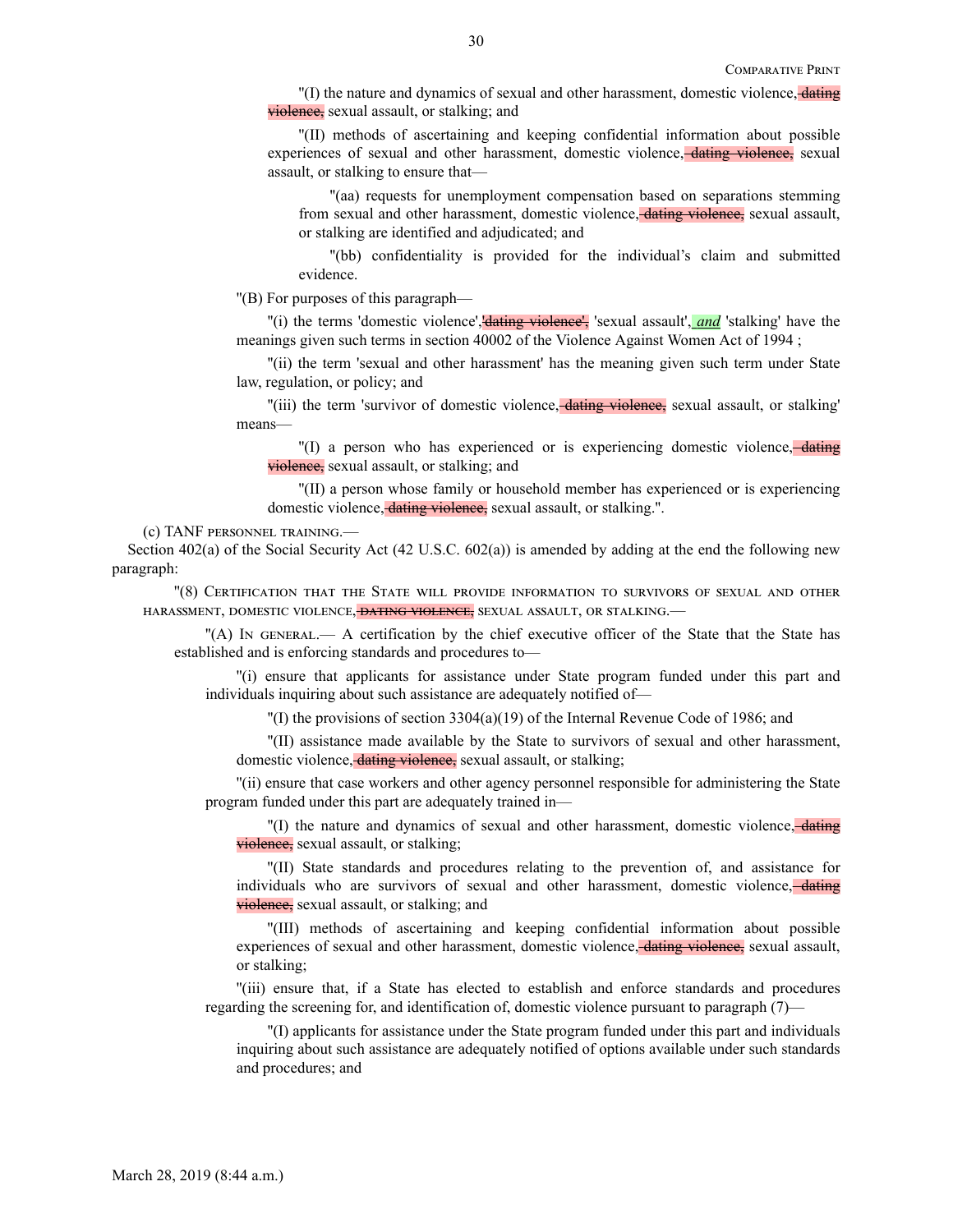''(II) case workers and other agency personnel responsible for administering the State program funded under this part are provided with adequate training regarding such standards and procedures and options available under such standards and procedures; and

 $\Gamma$ (iv) ensure that the training required under subparagraphs (B) and, if applicable, (C)(ii) is provided through a training program operated by an eligible entity.

''(B) Definitions.— For purposes of this paragraph—

''(i) the terms 'domestic violence','dating violence', 'sexual assault', *and* 'stalking' have the meanings given such terms in section 40002 of the Violence Against Women Act of 1994 ;

''(ii) the term 'sexual and other harassment' has the meaning given such term under State law, regulation, or policy; and

"(iii) the term 'survivor of domestic violence, dating violence, sexual assault, or stalking' means  $\overline{\phantom{a}}$ 

''(I) a person who has experienced or is experiencing domestic violence, dating violence, sexual assault, or stalking; and

''(II) a person whose family or household member has experienced or is experiencing domestic violence, dating violence, sexual assault, or stalking.''.

(d) SEXUAL AND OTHER HARASSMENT, DOMESTIC VIOLENCE, DATING VIOLENCE, SEXUAL ASSAULT, OR STALKING training grant program.—

(1) Grants authorized.— The Secretary of Labor (in this subsection referred to as the ''Secretary'') is authorized to award—

(A) a grant to a national survivor services organization in order for such organization to—

(i) develop and disseminate a model training program (and related materials) for the training required under section 303(a)(4)(B) of the Social Security Act, as added by subsection (b), and under subparagraph (B) and, if applicable, subparagraph (C)(ii) of section  $402(a)(8)$  of such Act, as added by subsection (c); and

(ii) provide technical assistance with respect to such model training program, including technical assistance to the temporary assistance for needy families program and unemployment compensation personnel; and

(B) grants to State, tribal, or local agencies in order for such agencies to contract with eligible entities to provide State, tribal, or local caseworkers and other State, tribal, or local agency personnel responsible for administering the temporary assistance for needy families program established under part A of title IV of the Social Security Act in a State or Indian reservation with the training required under subparagraph (B) and, if applicable, subparagraph  $(C)(ii)$  of such section 402(a)(8).

(2) ELIGIBLE ENTITY DEFINED.— For purposes of paragraph  $(1)(B)$ , the term "eligible entity" means an entity—

(A) that is—

(i) a State or tribal domestic violence coalition or sexual assault coalition;

(ii) a State or local survivor services organization with recognized expertise in the dynamics of domestic violence, dating violence, sexual assault, or stalking whose primary mission is to provide services to survivors of domestic violence, dating violence, sexual assault, or stalking, including a rape crisis center or domestic violence program; or

(iii) an organization with demonstrated expertise in State or county welfare laws and implementation of such laws and experience with disseminating information on such laws and implementation, but only if such organization will provide the required training in partnership with an entity described in clause (i) or (ii); and

(B) that—

(i) has demonstrated expertise in the dynamics of both domestic violence and sexual assault, such as a joint domestic violence and sexual assault coalition; or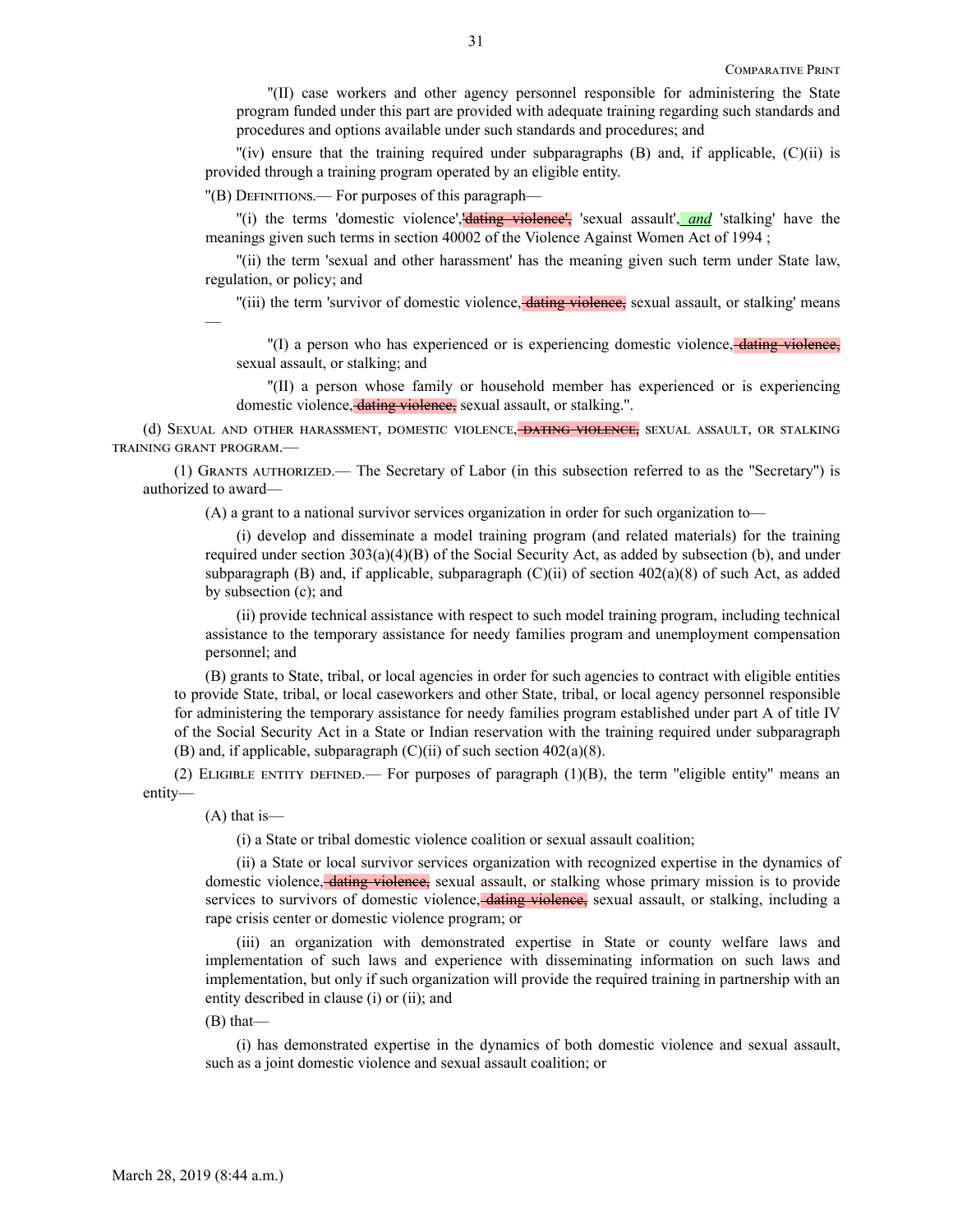(ii) will provide the required training in partnership with an entity described in clause (i) or (ii) of subparagraph (A) in order to comply with the dual domestic violence and sexual assault expertise requirement under clause (i).

(3) Application.— An entity seeking a grant under this subsection shall submit an application to the Secretary at such time, in such form and manner, and containing such information as the Secretary specifies.

(4) Reports.—

(A) Reports to congress.— Not later than a year after the date of the enactment of this Act, and annually thereafter, the Secretary shall submit to Congress a report on the grant program established under this subsection.

(B) Reports available to public.— The Secretary shall establish procedures for the dissemination to the public of each report submitted under subparagraph (A). Such procedures shall include the use of the internet to disseminate such reports.

(5) Authorization of appropriations.—

(A) In general.— There are authorized to be appropriated—

(i)  $$1,000,000$  for fiscal year 2020 to carry out the provisions of paragraph (1)(A); and

(ii) \$12,000,000 for each of fiscal years 2020 through 2024 to carry out the provisions of paragraph  $(1)(B)$ .

(B) Three-year availability of grant funds.— Each recipient of a grant under this subsection shall return to the Secretary any unused portion of such grant not later than 3 years after the date the grant was awarded, together with any earnings on such unused portion.

(C) Amounts returned.— Any amounts returned pursuant to subparagraph (B) shall be available without further appropriation to the Secretary for the purpose of carrying out the provisions of paragraph  $(1)(B)$ .

(e) Effect on existing laws, etc.—

(1) More protective laws, agreements, programs, and plans.— Nothing in this title shall be construed to supersede any provision of any Federal, State, or local law, collective bargaining agreement, or employment benefits program or plan that provides greater unemployment insurance benefits for survivors of sexual and other harassment, domestic violence, dating violence, sexual assault, or stalking than the rights established under this title.

(2) Less protective laws, agreements, programs, and plans.— Any law, collective bargaining agreement, or employment benefits program or plan of a State or unit of local government is preempted to the extent that such law, agreement, or program or plan would impair the exercise of any right established under this title or the amendments made by this title.

(f) Effective date.—

(1) Unemployment amendments.—

(A) In general.— Except as provided in subparagraph (B) and paragraph (2), the amendments made by this section shall apply in the case of compensation paid for weeks beginning on or after the expiration of 180-day period beginning on the date of enactment of this Act.

(B) Extension of effective date for State law amendment.—

(i) In general.— Except as provided in paragraph (2), in a case in which the Secretary of Labor identifies a State as requiring a change to its statutes, regulations, or policies in order to comply with the amendments made by this section, such amendments shall apply in the case of compensation paid for weeks beginning after the earlier of—

(I) the date the State changes its statutes, regulations, or policies in order to comply with such amendments; or

(II) the end of the first session of the State legislature which begins after the date of enactment of this Act or which began prior to such date and remained in session for at least 25 calendar days after such date, except that in no case shall such amendments apply before the date that is 180 days after the date of enactment of this Act.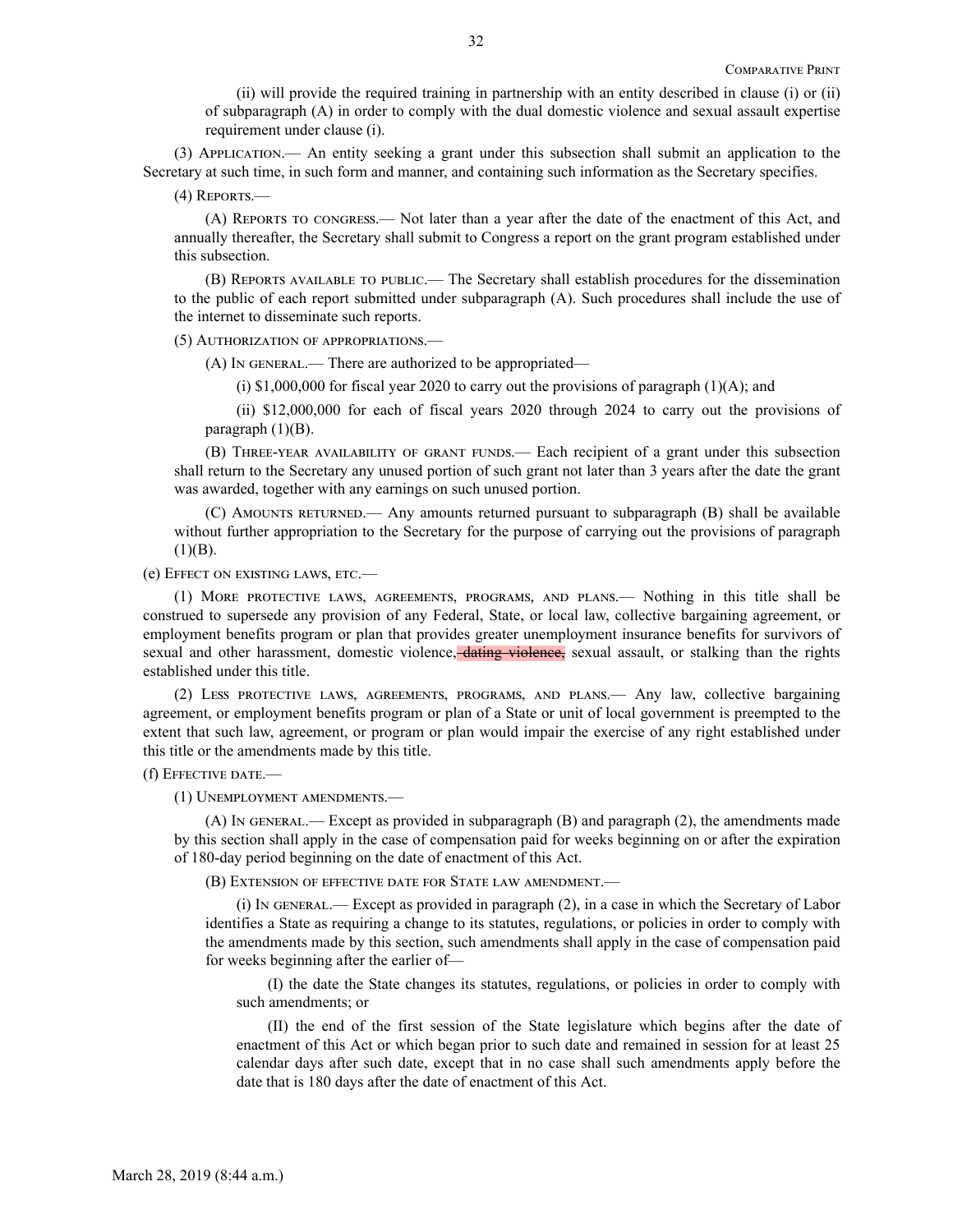(ii) Session defined.— In this subparagraph, the term ''session'' means a regular, special, budget, or other session of a State legislature.

(2) TANF amendment.—

(A) In general.— Except as provided in subparagraph (B), the amendment made by subsection (c) shall take effect on the date of enactment of this Act.

(B) Extension of effective date for State law amendment.— In the case of a State plan under part A of title IV of the Social Security Act which the Secretary of Health and Human Services determines requires State action (including legislation, regulation, or other administrative action) in order for the plan to meet the additional requirements imposed by the amendment made by subsection (c), the State plan shall not be regarded as failing to comply with the requirements of such amendment on the basis of its failure to meet these additional requirements before the first day of the first calendar quarter beginning after the close of the first regular session of the State legislature that begins after the date of enactment of this Act. For purposes of the previous sentence, in the case of a State that has a two-year legislative session, each year of the session is considered to be a separate regular session of the State legislature.

(g) DEFINITIONS.— In this section, the terms "sexual and other harassment", "domestic violence", "dating violence", "sexual assault", "stalking", "survivor of sexual and other harassment, domestic violence, dating violence, sexual assault, or stalking'', and ''survivor services organization'' have the meanings given such terms in section 3304(g) of the Internal Revenue Code of 1986.

#### **Sec. 704. Study and reports on barriers to survivors' economic security access**

(a) Study.— The Secretary of Health and Human Services, in consultation with the Secretary of Labor, shall conduct a study on the barriers that survivors of domestic violence, dating violence, sexual assault, or stalking throughout the United States experience in maintaining economic security as a result of issues related to domestic violence, dating violence, sexual assault, or stalking.

(b) Reports.— Not later than 1 year after the date of enactment of this title, and every 5 years thereafter, the Secretary of Health and Human Services, in consultation with the Secretary of Labor, shall submit a report to Congress on the study conducted under subsection (a).

(c) Contents.— The study and reports under this section shall include—

(1) identification of geographic areas in which State laws, regulations, and practices have a strong impact on the ability of survivors of domestic violence, dating violence, sexual assault, or stalking to exercise—

(A) any rights under this Act without compromising personal safety or the safety of others, including family members and excluding the abuser; and

(B) other components of economic security;

(2) identification of geographic areas with shortages in resources for such survivors, with an accompanying analysis of the extent and impact of such shortage;

(3) analysis of factors related to industries, workplace settings, employer practices, trends, and other elements that impact the ability of such survivors to exercise any rights under this Act without compromising personal safety or the safety of others, including family members;

(4) the recommendations of the Secretary of Health and Human Services and the Secretary of Labor with respect to resources, oversight, and enforcement tools to ensure successful implementation of the provisions of this Act in order to support the economic security and safety of survivors of domestic violence, dating violence, sexual assault, or stalking; and

(5) best practices for States, employers, health carriers, insurers, and other private entities in addressing issues related to domestic violence, dating violence, sexual assault, or stalking.

### **Sec. 705. GAO Study**

Not later than 18 months after the date of enactment of this Act, the Comptroller General of the United States shall submit to the Committee on Health, Education, Labor, and Pensions of the Senate a report that examines, with respect to survivors of domestic violence, dating violence, sexual assault, or stalking who are, or were, enrolled at institutions of higher education and borrowed a loan made, insured, or guaranteed under title IV of the Higher Education Act of 1965 (20 U.S.C. 1070 et seq.) for which the survivors have not repaid the total interest and principal due, each of the following: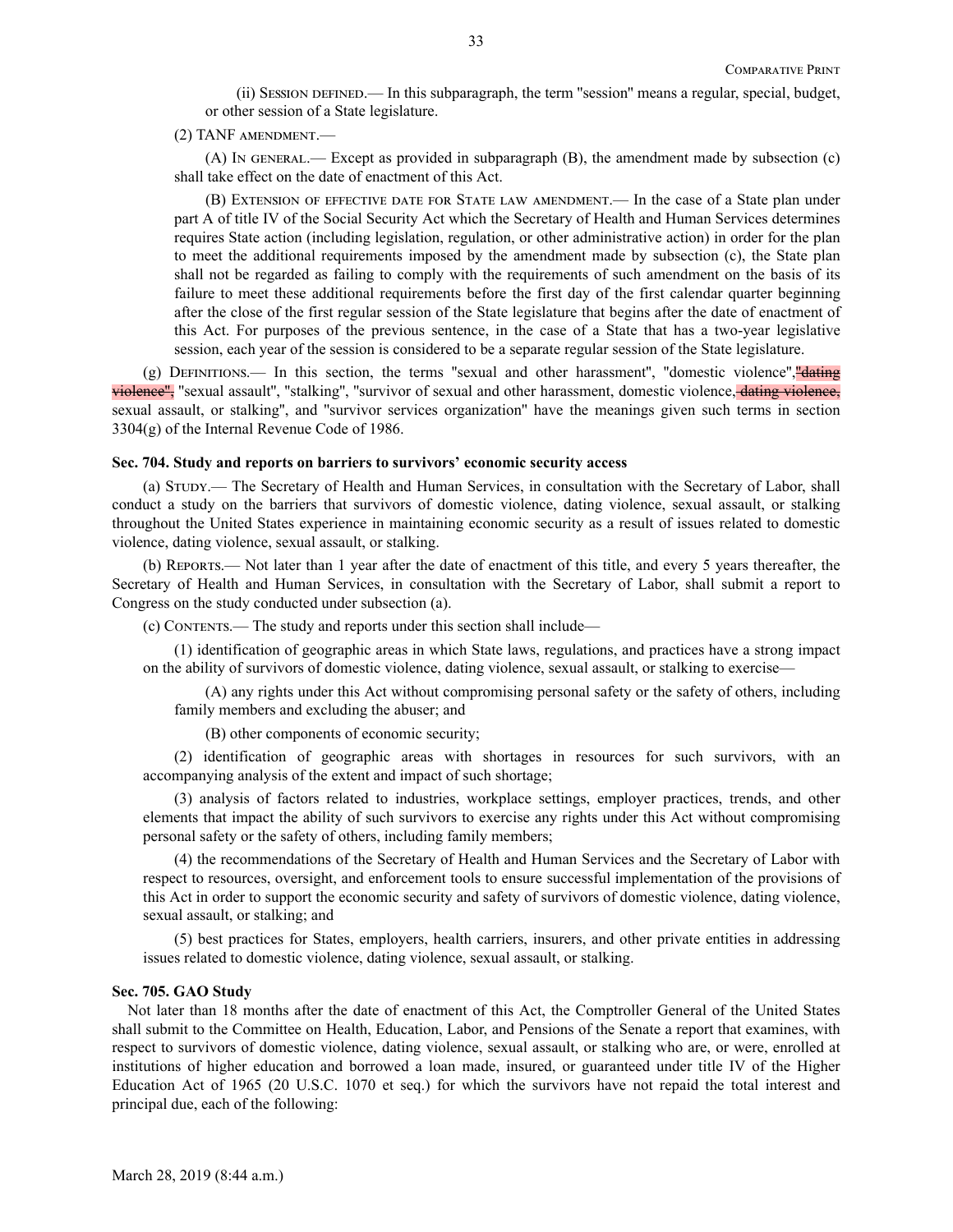(1) The implications of domestic violence, dating violence, sexual assault, or stalking on a borrower's ability to repay their Federal student loans.

(2) The adequacy of policies and procedures regarding Federal student loan deferment, forbearance, and grace periods when a survivor has to suspend or terminate the survivor's enrollment at an institution of higher education due to domestic violence, dating violence, sexual assault, or stalking.

(3) The adequacy of institutional policies and practices regarding retention or transfer of credits when a survivor has to suspend or terminate the survivor's enrollment at an institution of higher education due to domestic violence, dating violence, sexual assault, or stalking.

(4) The availability or any options for a survivor of domestic violence, dating violence, sexual assault, or stalking who attended an institution of higher education that committed unfair, deceptive, or abusive acts or practices, or otherwise substantially misrepresented information to students, to be able to seek a defense to repayment of the survivor's Federal student loan.

(5) The limitations faced by a survivor of domestic violence, dating violence, sexual assault, or stalking to obtain any relief or restitution on the survivor's Federal student loan debt due to the use of forced arbitration, gag orders, or bans on class actions.

## **Sec. 706. Education and information programs for survivors**

(a) Public education campaign.—

(1) In general.— The Secretary of Labor, in conjunction with the Secretary of Health and Human Services (through the Director of the Centers for Disease Control and Prevention and the grant recipient under section 41501 of the Violence Against Women Act of 1994 that establishes the national resource center on workplace responses to assist victims of domestic and sexual violence) and the Attorney General (through the Principal Deputy Director of the Office on Violence Against Women), shall coordinate and provide for a national public outreach and education campaign to raise public awareness of the workplace impact of domestic violence, dating violence, sexual assault, and stalking, including outreach and education for employers, service providers, teachers, and other key partners. This campaign shall pay special attention to ensure that survivors are made aware of the existence of the following types of workplace laws (federal and/or State): antidiscrimination laws that bar treating survivors differently; leave laws, both paid and unpaid that are available for use by survivors; unemployment insurance laws and policies that address survivor eligibility.

(2) Dissemination.— The Secretary of Labor, in conjunction with the Secretary of Health and Human Services and the Attorney General, as described in paragraph (1), may disseminate information through the public outreach and education campaign on the resources and rights referred to in this subsection directly or through arrangements with health agencies, professional and nonprofit organizations, consumer groups, labor organizations, institutions of higher education, clinics, the media, and Federal, State, and local agencies.

(3) Information.— The information disseminated under paragraph (2) shall include, at a minimum, a description of—

(A) the resources and rights that are—

(i) available to survivors of domestic violence, dating violence, sexual assault, or stalking; and

(ii) established in this Act and the Violence Against Women Act of 1994 (34 U.S.C.12291 et seq.);

(B) guidelines and best practices on prevention of domestic violence, dating violence, stalking, and sexual assault;

(C) resources that promote healthy relationships and communication skills;

(D) resources that encourage bystander intervention in a situation involving domestic violence, dating violence, stalking, or sexual assault;

(E) resources that promote workplace policies that support and help maintain the economic security of survivors of domestic violence, dating violence, sexual assault, or stalking; and

(F) resources and rights that the heads of Federal agencies described in paragraph (2) determine are appropriate to include.

(b) Definitions.— In this section:

(1) Employee.—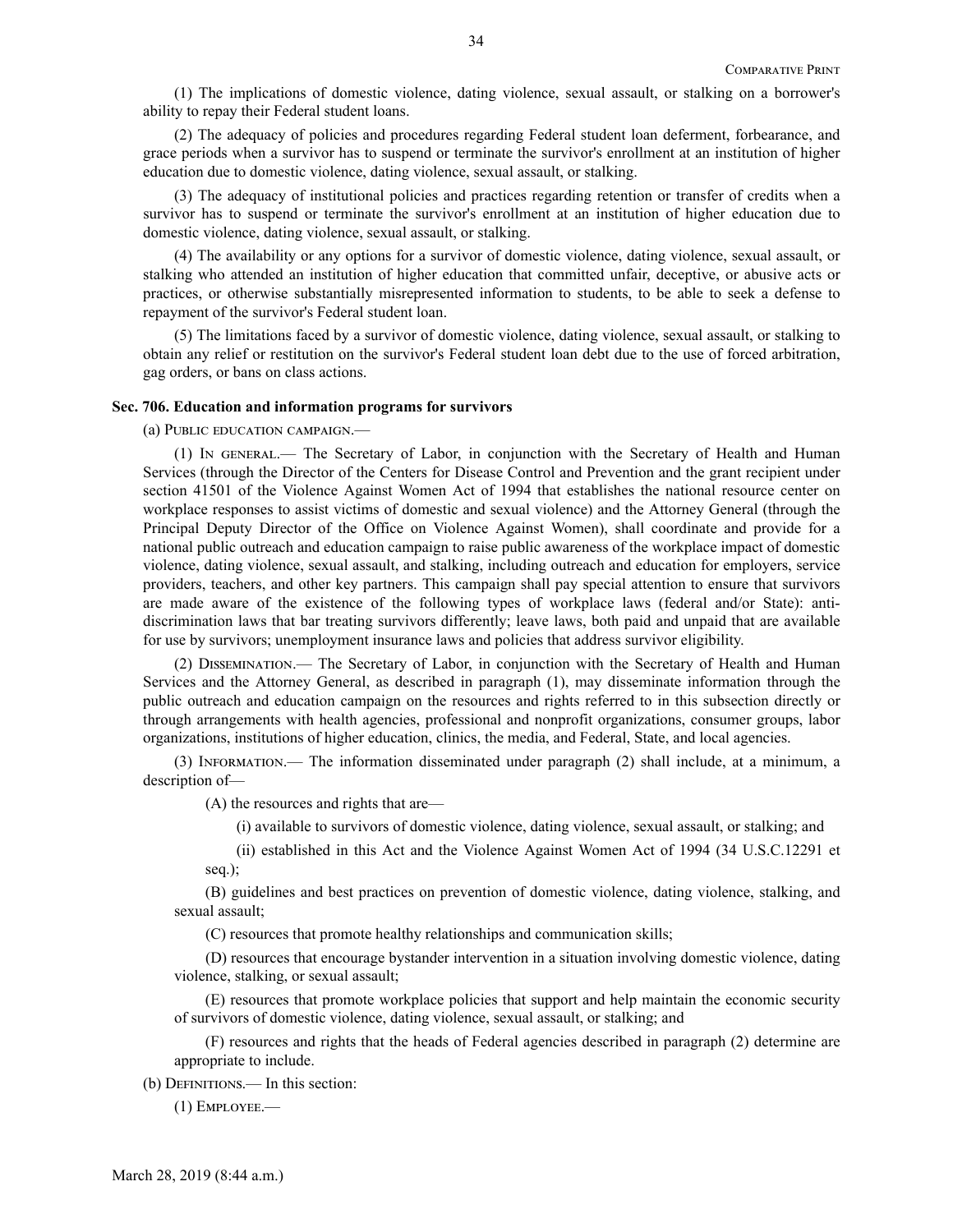(A) In general.— The term ''employee'' means any individual employed by an employer. In the case of an individual employed by a public agency, such term means an individual employed as described in section  $3(e)(2)$  of the Fair Labor Standards Act of 1938 (29 U.S.C. 203 $(e)(2)$ ).

(B) Basis.— The term includes a person employed as described in subparagraph (A) on a full- or part-time basis, for a fixed time period, on a temporary basis, pursuant to a detail, or as a participant in a work assignment as a condition of receipt of Federal or State income-based public assistance.

(2) Employer.— The term ''employer''—

(A) means any person engaged in commerce or in any industry or activity affecting commerce who employs 15 or more individuals; and

(B) includes any person acting directly or indirectly in the interest of an employer in relation to an employee, and includes a public agency that employs individuals as described in section  $3(e)(2)$  of the Fair Labor Standards Act of 1938, but does not include any labor organization (other than when acting as an employer) or anyone acting in the capacity of officer or agent of such labor organization.

(3) FLSA terms.— The terms ''employ'' and ''State'' have the meanings given the terms in section 3 of the Fair Labor Standards Act of 1938 section 3 of the Fair Labor Standards Act of 1938 (*(*29 U.S.C. 203).

(c) Study on workplace responses.— The Secretary of Labor, in conjunction with the Secretary of Health and Human Services, shall conduct a study on the status of workplace responses to employees who experience domestic violence, dating violence, sexual assault, or stalking while employed, in each State and nationally, to improve the access of survivors of domestic violence, dating violence, sexual assault, or stalking to supportive resources and economic security.

(d) Authorization of appropriations.— There are authorized to be appropriated to carry out this section, such sums as may be necessary for each of fiscal years 2020 through 2024.

#### **Sec. 707. Severability**

If any provision of this Act, any amendment made by this Act, or the application of such provision or amendment to any person or circumstance is held to be unconstitutional, the remainder of the provisions of this Act, the amendments made by this Act, and the application of such provisions or amendments to any person or circumstance shall not be affected.

## **Title VIII—Homicide reduction initiatives**

## **Sec. 801. Prohibiting persons convicted of misdemeanor crimes against dating partners and persons subject to protection orders**

Section 921(a) of title 18, United States Code, is amended—

(1) in paragraph (32), by striking all that follows after ''The term 'intimate partner''' and inserting the following: —

''(A) means, with respect to a person, the spouse of the person, a former spouse of the person, an individual who is a parent of a child of the person, and an individual who cohabitates or has cohabited with the person; and

''(B) includes—

''(i) a dating partner or former dating partner (as defined in section 2266); and

''(ii) any other person similarly situated to a spouse who is protected by the domestic or family violence laws of the State or tribal jurisdiction in which the injury occurred or where the victim resides.'';

 $(2)$  in paragraph  $(33)(A)$ —

(A) in clause (i), by inserting after ''Federal, State,'' the following: ''municipal,''; and

(B) in clause (ii), by inserting ''intimate partner,'' after ''spouse,'' each place it appears;

(3) by redesignating paragraphs (34) and (35) as paragraphs (35) and (36) respectively; and

(4) by inserting after paragraph (33) the following:

''(34)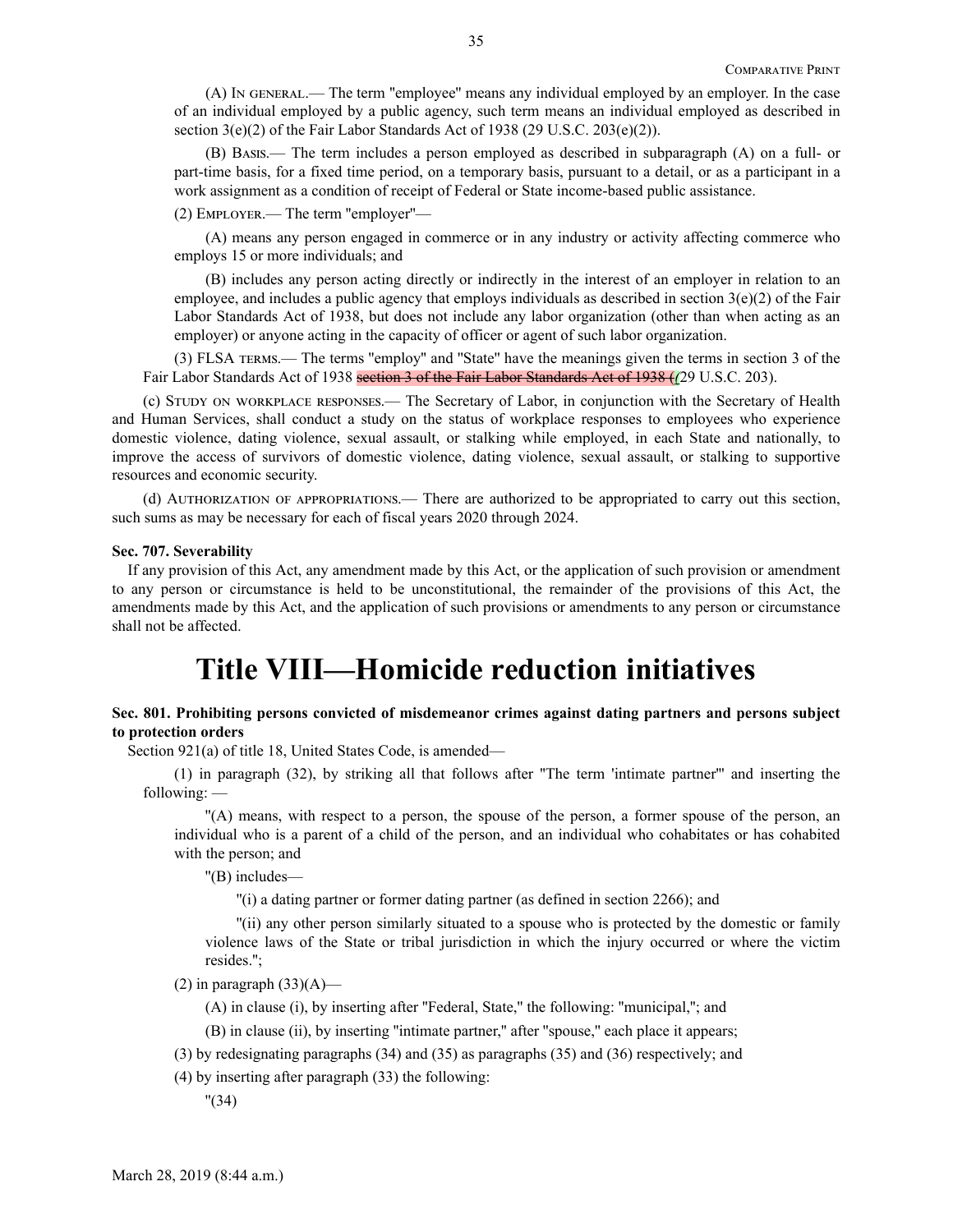- "(A) t*T*he term 'misdemeanor crime of stalking' means an offense that—
	- ''(i) is a misdemeanor crime of stalking under Federal, State, Tribal, or municipal law; and
	- ''(ii) is a course of harassment, intimidation, or surveillance of another person that—
		- ''(I) places that person in reasonable fear of material harm to the health or safety of— "(aa) that person;
			- ''(bb) an immediate family member (as defined in section 115) of that person;
			- ''(cc) a household member of that person; or
			- ''(dd) a spouse or intimate partner of that person; or
	- ''(II) causes, attempts to cause, or would reasonably be expected to cause emotional distress to a person described in item (aa), (bb), (cc), or (dd) of subclause (I).

''(B) A person shall not be considered to have been convicted of such an offense for purposes of this chapter, unless—

''(i) the person was represented by counsel in the case, or knowingly and intelligently waived the right to counsel in the case; and

''(ii) in the case of a prosecution for an offense described in this paragraph for which a person was entitled to a jury trial in the jurisdiction in which the case was tried, either—

''(I) the case was tried by a jury; or

''(II) the person knowingly and intelligently waived the right to have the case tried by a jury, by guilty plea or otherwise.

''(C) A person shall not be considered to have been convicted of such an offense for purposes of this chapter if the conviction has been expunged or set aside, or is an offense for which the person has been pardoned or has had civil rights restored (if the law of the applicable jurisdiction provides for the loss of civil rights under such an offense) unless the pardon, expungement, or restoration of civil rights expressly provides that the person may not ship, transport, possess, or receive firearms.''.

#### **Sec. 802. Prohibiting stalkers and individuals subject to court order from possessing a firearm**

Section 922 of title 18, United States Code, is amended—

 $(1)$  in subsection  $(d)$ —

(A) in paragraph (8), by striking ''that restrains such person'' and all that follows, and inserting "described in subsection  $(g)(8)$ ;";

(B) in paragraph (9), by striking the period at the end and inserting ''; or'';

(C) by inserting after paragraph (9) the following:

''(10) who has been convicted in any court of a misdemeanor crime of stalking.''; and

 $(2)$  in subsection  $(g)$ —

(A) by amending paragraph (8) to read as follows:

''(8) who is subject to a court order—

''(A) that was issued—

''(i) after a hearing of which such person received actual notice, and at which such person had an opportunity to participate; or

''(ii) in the case of an ex parte order, relative to which notice and opportunity to be heard are provided—

''(I) within the time required by State, tribal, or territorial law; and

''(II) in any event within a reasonable time after the order is issued, sufficient to protect the due process rights of the person;

''(B) that restrains such person from—

''(i) harassing, stalking, or threatening an intimate partner of such person or child of such intimate partner or person, or engaging in other conduct that would place an intimate partner in reasonable fear of bodily injury to the partner or child; or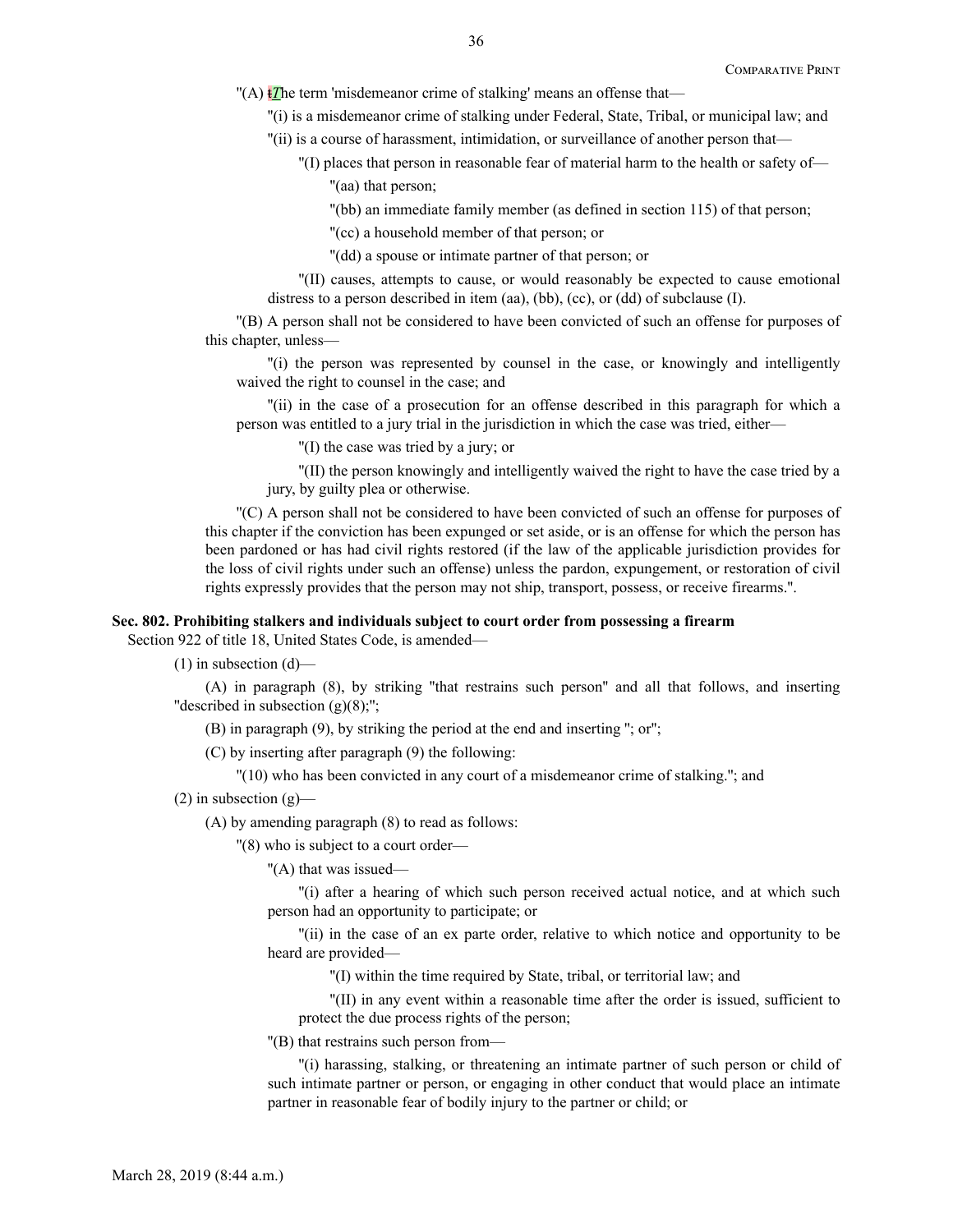''(ii) intimidating or dissuading a witness from testifying in court; and

 $''(C)$  that—

''(i) includes a finding that such person represents a credible threat to the physical safety of such individual described in subparagraph (B); or

''(ii) by its terms explicitly prohibits the use, attempted use, or threatened use of physical force against such individual described in subparagraph (B) that would reasonably be expected to cause bodily injury;'';

(B) in paragraph (9), by striking the comma at the end and inserting ''; or''; and

(C) by inserting after paragraph (9) the following:

''(10) who has been convicted in any court of a misdemeanor crime of stalking,''.

# **Title IX—Safety for Indian Women**

## **Sec. 901. Findings and purposes**

(a) Findings.— Congress finds the following:

(1) American Indians and Alaska Natives are 2.5 times as likely to experience violent crimes—and at least 2 times more likely to experience rape or sexual assault crimes—compared to all other races.

(2) More than 4 in 5 American Indian and Alaska Native women, or 84.3 percent, have experienced violence in their lifetime.

(3) The vast majority of Native victims—96% of women and 89% of male victims—report being victimized by a non-Indian.

(4) Native victims of sexual violence are three times as likely to have experienced sexual violence by an interracial perpetrator as non-Hispanic White victims and Native stalking victims are nearly 4 times as likely to be stalked by someone of a different race.

(5) While tribes exercising jurisdiction over non-Indians have reported significant successes, the inability to prosecute crimes related to the Special Domestic Violence Criminal Jurisdiction crimes continues to leave Tribes unable to fully hold domestic violence offenders accountable.

(6) Tribal prosecutors report that the majority of domestic violence cases involve children either as witnesses or victims, and Department of Justice reports that American Indian and Alaska Native children suffer exposure to violence at rates higher than any other race in the United States.

(7) Childhood exposure to violence has immediate and long-term effects, including: increased rates of altered neurological development, poor physical and mental health, poor school performance, substance abuse, and overrepresentation in the juvenile justice system.

(8) According to the Centers for Disease Control and Prevention, homicide is the third leading cause of death among American Indian and Alaska Native women between 10 and 24 years of age and the fifth leading cause of death for American Indian and Alaska Native women between 25 and 34 years of age.

(9) On some reservations, Indian women are murdered at more than 10 times the national average.

(10) According to a 2010 Government Accountability Office report, United States Attorneys declined to prosecute nearly 52 percent of violent crimes that occur in Indian country.

(11) Investigation into cases of missing and murdered Indian women is made difficult for tribal law enforcement agencies due to a lack of resources, such as—

(A) necessary training, equipment, or funding;

(B) a lack of interagency cooperation; and

(C) a lack of appropriate laws in place.

(12) Domestic violence calls are among the most dangerous calls that law enforcement receives.

(13) The complicated jurisdictional scheme that exists in Indian country—

(A) has a significant negative impact on the ability to provide public safety to Indian communities;

(B) has been increasingly exploited by criminals; and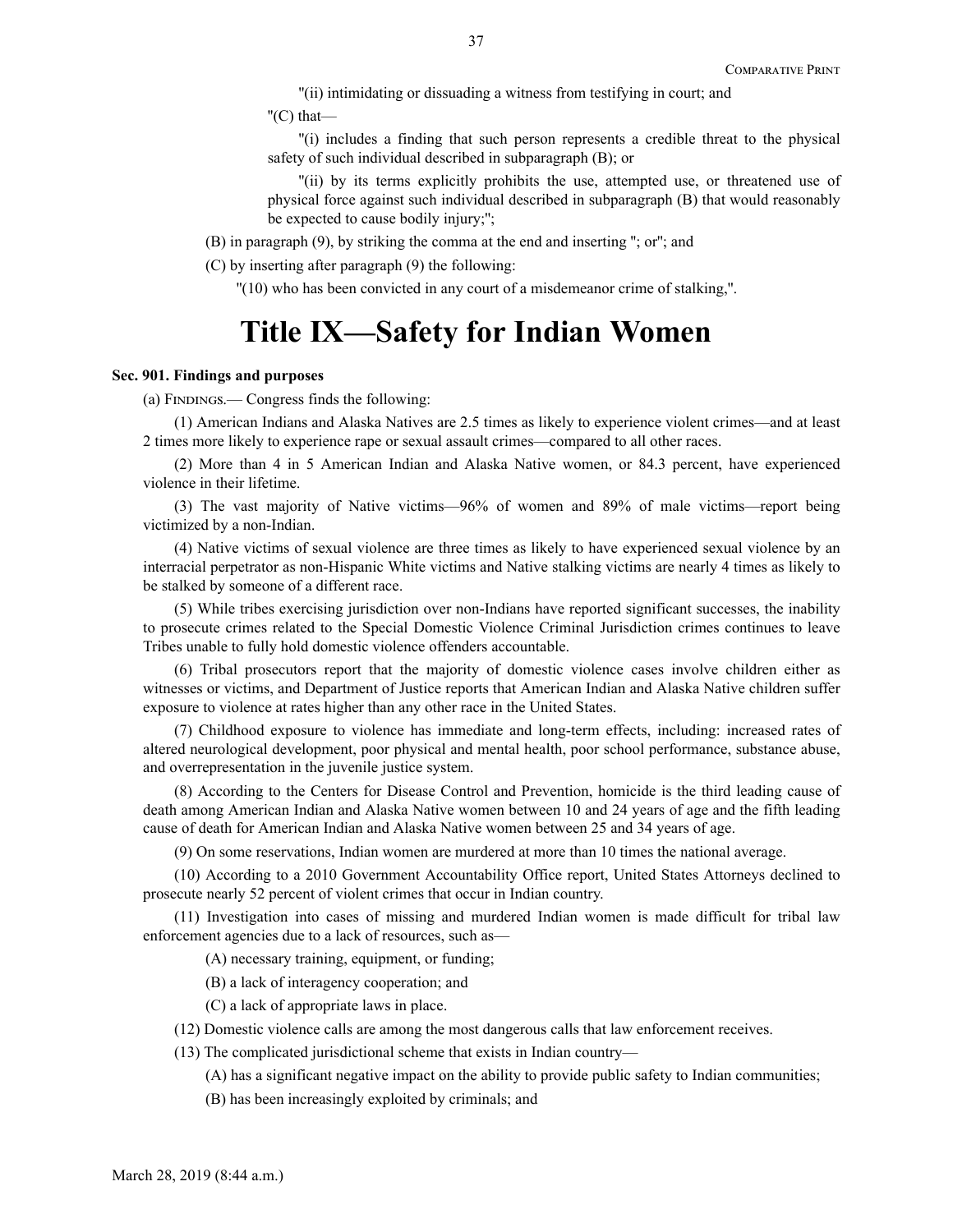(C) requires a high degree of commitment and cooperation among tribal, Federal, and State law enforcement officials.

(14) Restoring and enhancing local, tribal capacity to address violence against women provides for greater local control, safety, accountability, and transparency.

(15) In States with restrictive land settlement acts such as Alaska, ''Indian country'' is limited, resources for local tribal responses either nonexistent or insufficient to meet the needs, jurisdiction unnecessarily complicated and increases the already high levels of victimization of American Indian and Alaska Native women. According to the Tribal Law and Order Act Commission Report, Alaska Native women are overrepresented in the domestic violence victim population by 250 percent; they comprise 19 percent of the State population, but are 47 percent of reported rape victims. And among other Indian Tribes, Alaska Native women suffer the highest rates of domestic and sexual violence in the country.

(b) Purposes.— The purposes of this title are—

(1) to clarify the responsibilities of Federal, State, tribal, and local governments with respect to responding to cases of domestic violence, dating violence, stalking, trafficking, sexual violence, crimes against children, and assault against tribal law enforcement officers and murdered Indians;

(2) to increase coordination and communication among Federal, State, tribal, and local law enforcement agencies; and

(3) to empower tribal governments with the resources and information necessary to effectively respond to cases of domestic violence, dating violence, stalking, sex trafficking, sexual violence, and missing and murdered Indians; and

(4) to increase the collection of data related to missing and murdered Indians and the sharing of information among Federal, State, and tribal officials responsible for responding to and investigating cases of missing and murdered Indians.

## **Sec. 902. Authorizing funding for the tribal access program**

Section 534 of title 28, United States Code, is amended by adding at the end the following:

''(g) Authorization of appropriations.— There is authorized to be appropriated \$3,000,000 for each of fiscal years 2020 through 2024, to remain available until expended, for the purposes of enhancing the ability of tribal government entities to access, enter information into, and obtain information from, Federal criminal information databases, as authorized by this section.''.

## **Sec. 903. Tribal jurisdiction over crimes of domestic violence, dating violence, obstruction of justice, sexual violence, sex trafficking, stalking, and assault of a law enforcement officer or corrections officer**

Section 204 of Public Law 90–284 (25 U.S.C. 1304) (commonly known as the ''Indian Civil Rights Act of 1968'') is amended—

(1) in the heading, by striking ''crimes of domestic violence'' and inserting ''crimes of domestic violence, dating violence, obstruction of justice, sexual violence, sex trafficking, stalking, and assault of a law enforcement or corrections officer'';

(2) in paragraph *subsection (a)*(6), in the heading, by striking ''s*S*pecial domestic violence criminal jurisdiction'' and inserting ''s*S*pecial tribal criminal jurisdiction'';

(3) by striking ''special domestic violence criminal jurisdiction'' each place such term appears and inserting ''special tribal criminal jurisdiction'';

(4) in subsection (a)—

(A) by adding at the end the following:

''(12) Stalking.— The term 'stalking' means engaging in a course of conduct directed at a specific person proscribed by the criminal law of the Indian tribe that has jurisdiction over the Indian country where the violation occurs that would cause a reasonable person to—

''(A) fear for the person's safety or the safety of others; or

''(B) suffer substantial emotional distress.'';

(B) by redesignating paragraphs (6) and (7) as paragraphs (10) and (11);

(C) by inserting before paragraph (10) (as redesignated) the following: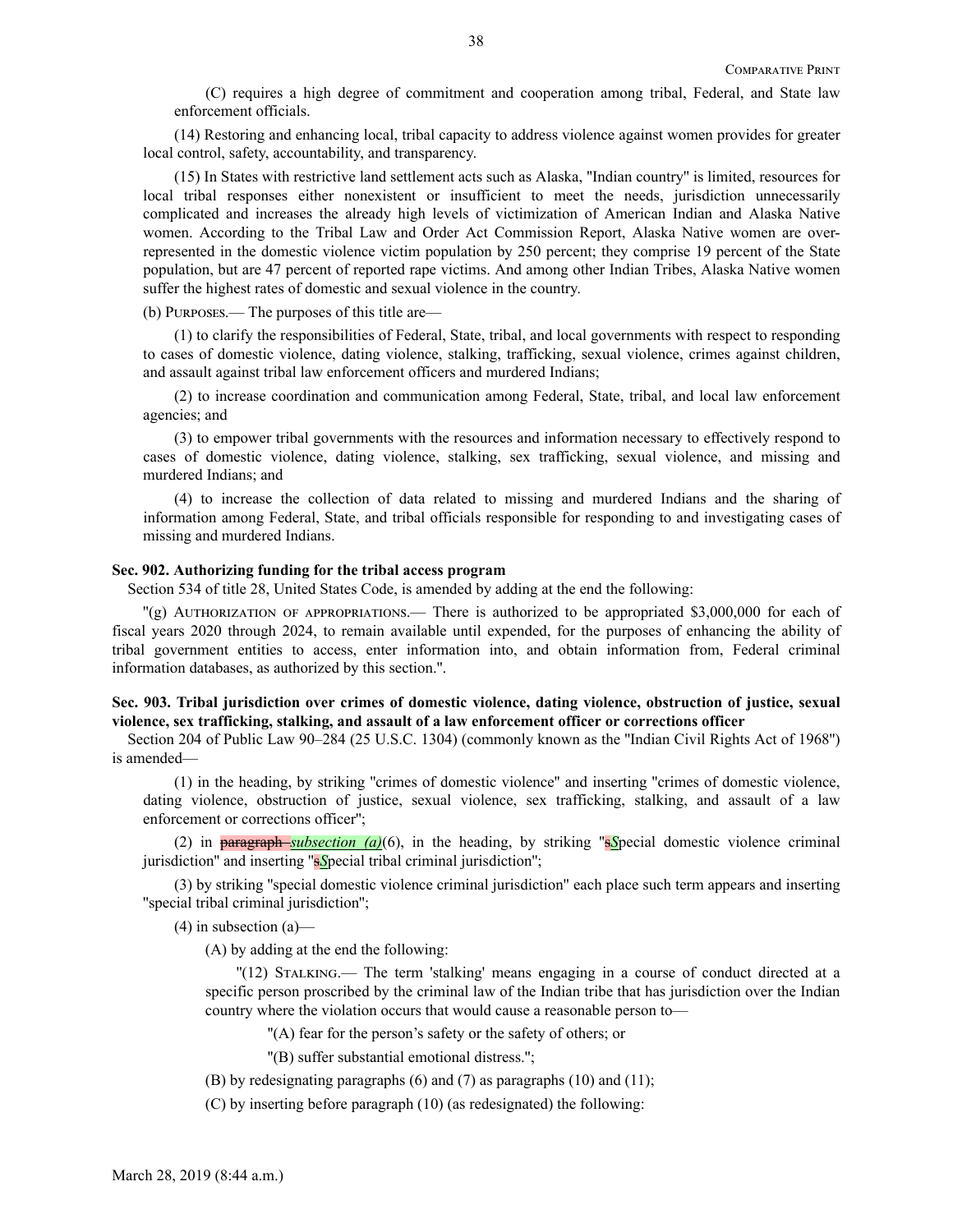''(8) Sex trafficking.—

''(A) In general.— The term 'sex trafficking' means conduct—

''(i) consisting of—

''(I) recruiting, enticing, harboring, transporting, providing, obtaining, advertising, maintaining, patronizing, or soliciting by any means a person; or

''(II) benefitting, financially or by receiving anything of value, from participation in a venture that has engaged in an act described in subclause (I); and

''(ii) carried out with the knowledge, or, except where the act constituting the violation of clause (i) is advertising, in reckless disregard of the fact, that—

''(I) means of force, threats of force, fraud, coercion, or any combination of such means will be used to cause the person to engage in a commercial sex act; or

''(II) the person has not attained the age of 18 years and will be caused to engage in a commercial sex act.

''(B) Definitions.— In this paragraph, the terms 'coercion' and 'commercial sex act' have the meanings given the terms in section 1591(e) of title 18, United States Code.

''(9) Sexual violence.— The term 'sexual violence' means any nonconsensual sexual act or contact proscribed by the criminal law of the Indian tribe that has jurisdiction over the Indian country where the violation occurs, including in any case in which the victim lacks the capacity to consent to the act.'';

(D) by redesignating paragraphs (4) and (5) as paragraphs (6) and (7);

(E) by redesignating paragraphs (1) through (3) as paragraphs (2) through (4);

(F) in paragraph (3) (as redesignated), to read as follows:

''(3) Domestic violence.— The term 'domestic violence' means violence—

''(A) committed by a current or former spouse or intimate partner of the victim, by a person with whom the victim shares a child in common, by a person who is cohabitating with or has cohabitated with the victim as a spouse or intimate partner, or by a person similarly situated to a spouse of the victim under the domestic- or family- violence laws of an Indian tribe that has jurisdiction over the Indian country where the violence occurs; or

''(B) committed against a victim who is a child under the age of 18, or an elder (as such term is defined by tribal law) who resides or has resided in the same household as the defendant.'';

(G) by inserting before paragraph (2) (as redesignated), the following:

''(1) Assault of a law enforcement or correctional officer.— The term 'assault of a law enforcement or correctional officer' means any criminal violation of the law of the Indian tribe that has jurisdiction over the Indian country where the violation occurs that involves the threatened, attempted, or actual harmful or offensive touching of a law enforcement or correctional officer.'';

(H) by inserting after paragraph (4) (as redesignated), the following:

''(5) Obstruction of justice.— The term 'obstruction of justice' means any violation of the criminal law of the Indian tribe that has jurisdiction over the Indian country where the violation occurs, and the violation involves interfering with the administration or due process of the tribe's laws including any tribal criminal proceeding or investigation of a crime.'';

 $(5)$  in subsection (b)(1), by inserting after "the powers of self-government of a participating tribe" the following: '', including any participating tribes in the State of Maine,''

 $(6)$  in subsection  $(b)(4)$ —

(A) in subparagraph  $(A)(i)$ , by inserting after "over an alleged offense" the following: ", other than obstruction of justice or an act of assault of a law enforcement or corrections officer,''; and

(B) in subparagraph (B)—

(i) in clause (ii), by striking ''or'' at the end;

(ii) in clause (iii)(II), by striking the period at the end and inserting the following: "; or"; and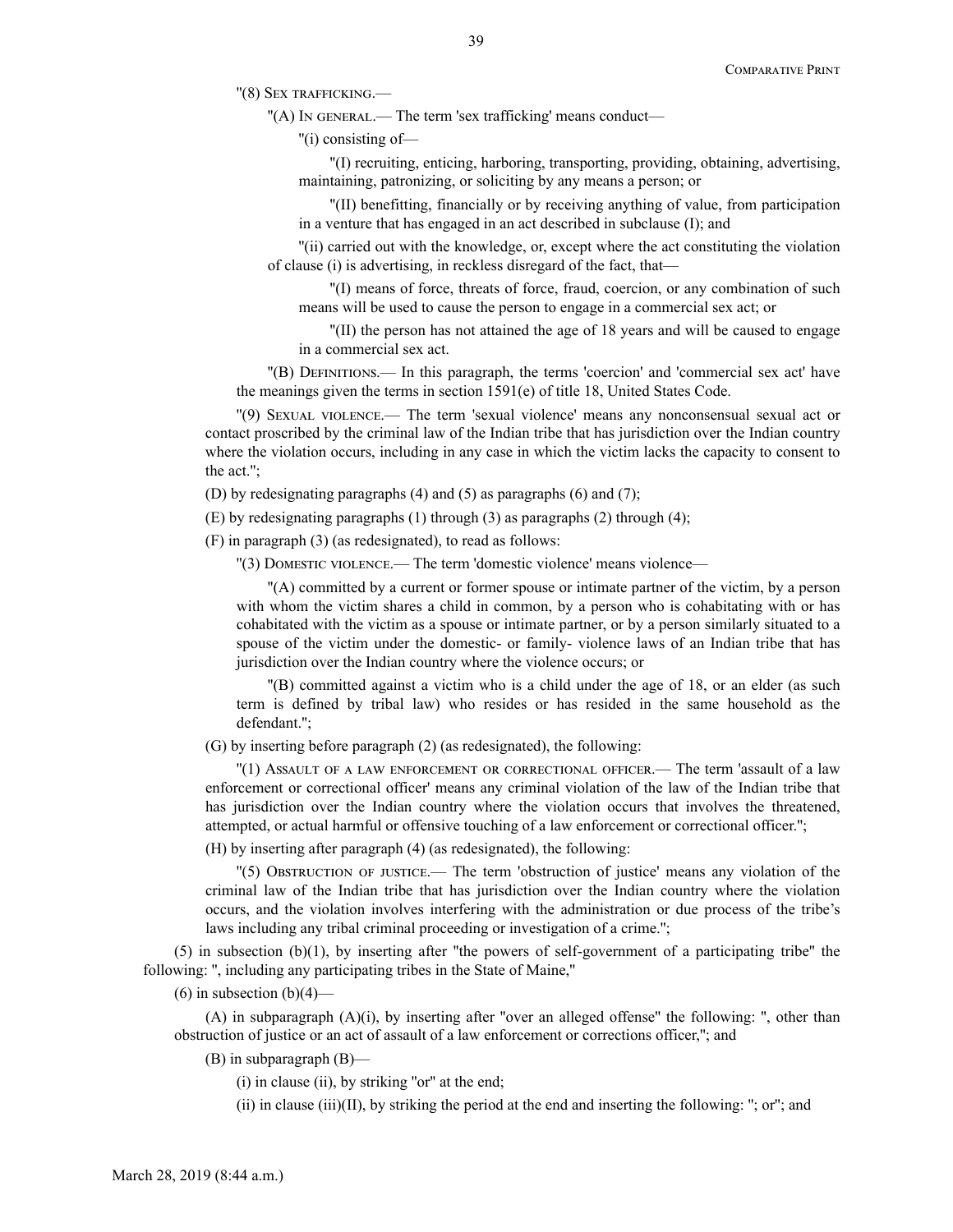(iii) by adding at the end the following:

"(iv) is being prosecuted for a crime of sexual violence, stalking, sex trafficking, obstructing justice, or assaulting a police or corrections officer under the laws of the prosecuting tribe.'';

 $(7)$  in subsection  $(c)$ —

(A) in the matter preceding paragraph (1), by striking ''domestic violence'' and inserting ''tribal''; and

(B) in paragraph (1)—

(i) in the paragraph heading, by striking ''and dating violence'' and inserting '', dating violence, obstruction of justice, sexual violence, stalking, sex trafficking, or assault of a law enforcement or corrections officer''; and

(ii) by striking ''or dating violence'' and inserting '', dating violence, obstruction of justice, sexual violence, stalking, sex trafficking, or assault of a law enforcement or corrections officer'';

(8) in subsection (d), by striking ''domestic violence'' each place it appears and inserting ''tribal'';

 $(9)$  in subsection  $(f)$ —

(A) by striking ''special domestic violence'' each place it appears and inserting ''special tribal'';

(B) in paragraph (2), by striking ''prosecutes'' and all that follows through the semicolon at the end and inserting the following: prosecutes—

''(A) a crime of domestic violence;

''(B) a crime of dating violence;

''(C) a criminal violation of a protection order;

''(D) a crime of sexual violence;

''(E) a crime of stalking;

''(F) a crime of sex trafficking;

''(G) a crime of obstruction of justice; or

"(H) a crime of assault of a law enforcement or correctional officer.<sup>1</sup>;";

(C) in paragraph (4), by inserting ''sexual violence, stalking, sex trafficking, *obstruction of justice,* assault of a law enforcement or correctional officer," after "dating violence,"; and

(D) by adding at the end the following:

''(5) to create a pilot project to allow up to five Indian tribes in Alaska to implement special tribal criminal jurisdiction.'';

 $(10)$  by redesignating subsections  $(g)$  and  $(h)$  as subsections  $(h)$  and  $(i)$ , respectively;

(11) by inserting after subsection (f) the following: $\frac{1}{2}$  and

 $\Gamma$ (g) INDIAN COUNTRY DEFINED.— For purposes of the pilot project described in subsection (f)(5), the definition of 'Indian country' shall include Alaska Native-owned Townsites, Allotments, and former reservation lands acquired in fee by Alaska Native Village Corporations pursuant to the Alaska Native Claims Settlement Act (43 U.S.C. 33) and other lands transferred in fee to Native villages.''.

(12) in subsection (i) (as redesignated) by striking ''fiscal years 2014 through 2018'' and inserting ''fiscal years 2020 through 2024''.

#### **Sec. 904. Annual reporting requirements**

Beginning in the first fiscal year after the date of enactment of this title, and annually thereafter, the Attorney General and the Secretary of the Interior shall jointly prepare and submit a report, to the Committee on Indian Affairs and the Committee on the Judiciary of the Senate and the Committee on Natural Resources and the Committee on the Judiciary of the House of Representatives, that—

(1) includes known statistics on missing and murdered Indian women in the United States, including statistics relating to incidents of sexual abuse or sexual assault suffered by the victims; and

(2) provides recommendations regarding how to improve data collection on missing and murdered Indian women.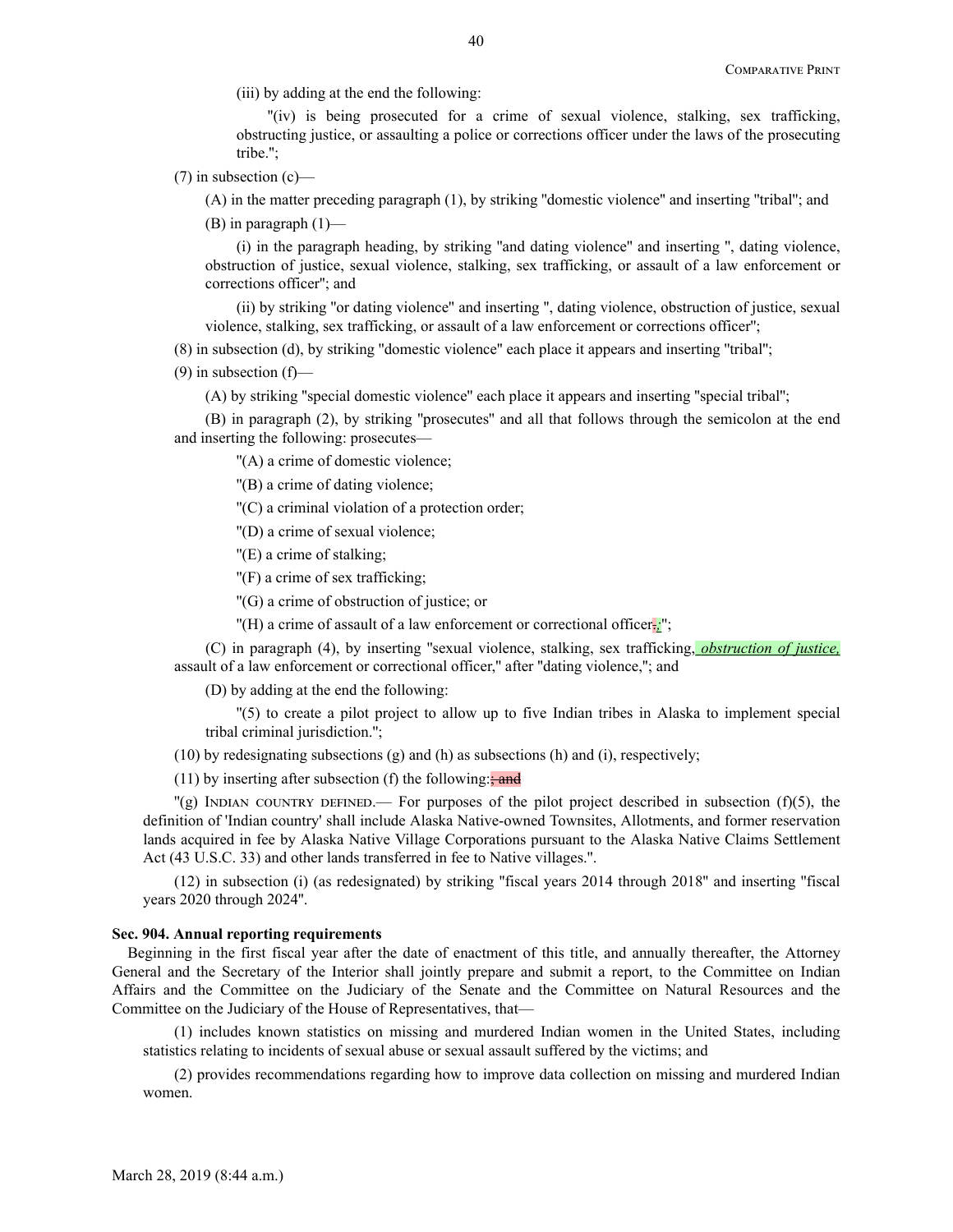## **Title X—Office on Violence Against Women**

## **Sec. 1001. Establishment of Office on Violence Against Women**

(a) Establishment of Office on Violence Against Women.— Section 2002 of title I of the Omnibus Crime Control and Safe Streets Act of 1968 (34 U.S.C. 10442) is amended—

(1) in subsection (a), by striking ''a Violence Against Women Office'' and inserting ''an Office on Violence Against Women'';

(2) in subsection (b), by inserting after ''within the Department of Justice'' the following: '', not subsumed by any other office'';

(3) in subsection (c)(2), by striking ''Violence Against Women Act of 1994 (title VI of Public 103–322) and the Violence Against Women Act of 2000 (Division B of Public Law 106–386)'' and inserting ''Violence Against Women Act of 1994 (title VI1 of Public 103–322), the Violence Against Women Act of 2000 (Division B of Public Law 106–386), the Violence Against Women and Department of Justice Reauthorization Act of 2005 (title IX of Public Law 109–162; 119 Stat. 3080), the Violence Against Women Reauthorization Act of 2013 (Public Law 113–4; 127 Stat. 54);*,* and the Violence Against Women Reauthorization Act of 2019''.

(b) Director of the Office on Violence Against Women.—

Section 2003 of the Omnibus Crime Control and Safe Streets Act of 1968 (34 U.S.C. 10443) is amended to read as follows:

#### **''Sec. 2003. Director of the Office on Violence Against Women**

''(a) Appointment.— The President, by and with the advice and consent of the Senate, shall appoint a Director for the Office on Violence Against Women (in this title referred to as the 'Director') to be responsible, under the general authority of the Attorney General, for the administration, coordination, and implementation of the programs and activities of the Office.

''(b) Other employment.— The Director shall not—

''(1) engage in any employment other than that of serving as Director; or

''(2) hold any office in, or act in any capacity for, any organization, agency, or institution with which the Office makes any contract or other agreement under the Violence Against Women Act of 1994 (title IV of Public Law 103–322), the Violence Against Women Act of 2000 (division B of Public Law 106–386), the Violence Against Women and Department of Justice Reauthorization Act of 2005 (title IX of Public Law 109– 162; 119 Stat. 3080), the Violence Against Women Reauthorization Act of 2013 (Public Law 113–4; 127 Stat. 54);*,* or the Violence Against Women Reauthorization Act of 2019.

''(c) Vacancy.— In the case of a vacancy, the President may designate an officer or employee who shall act as Director during the vacancy.

''(d) Compensation.— The Director shall be compensated at a rate of pay not to exceed the rate payable for level V of the Executive Schedule under section 5316 of title 5, United States Code.''.

(c) Duties and functions of Director of the Office on Violence Against Women.—

Section 2004 of the Omnibus Crime Control and Safe Streets Act of 1968 (34 U.S.C. 10444) is amended to read as follows:

**''Sec. 2004. Duties and functions of Director of the Office on Violence Against Women**

The Director shall have the following duties:

''(1) Maintaining liaison with the judicial branches of the Federal and State Governments on matters relating to violence against women.

''(2) Providing information to the President, the Congress, the judiciary, State, local, and tribal governments, and the general public on matters relating to violence against women.

''(3) Serving, at the request of the Attorney General, as the representative of the Department of Justice on domestic task forces, committees, or commissions addressing policy or issues relating to violence against women.

''(4) Serving, at the request of the President, acting through the Attorney General, as the representative of the United States Government on human rights and economic justice matters related to violence against women in international fora, including, but not limited to, the United Nations.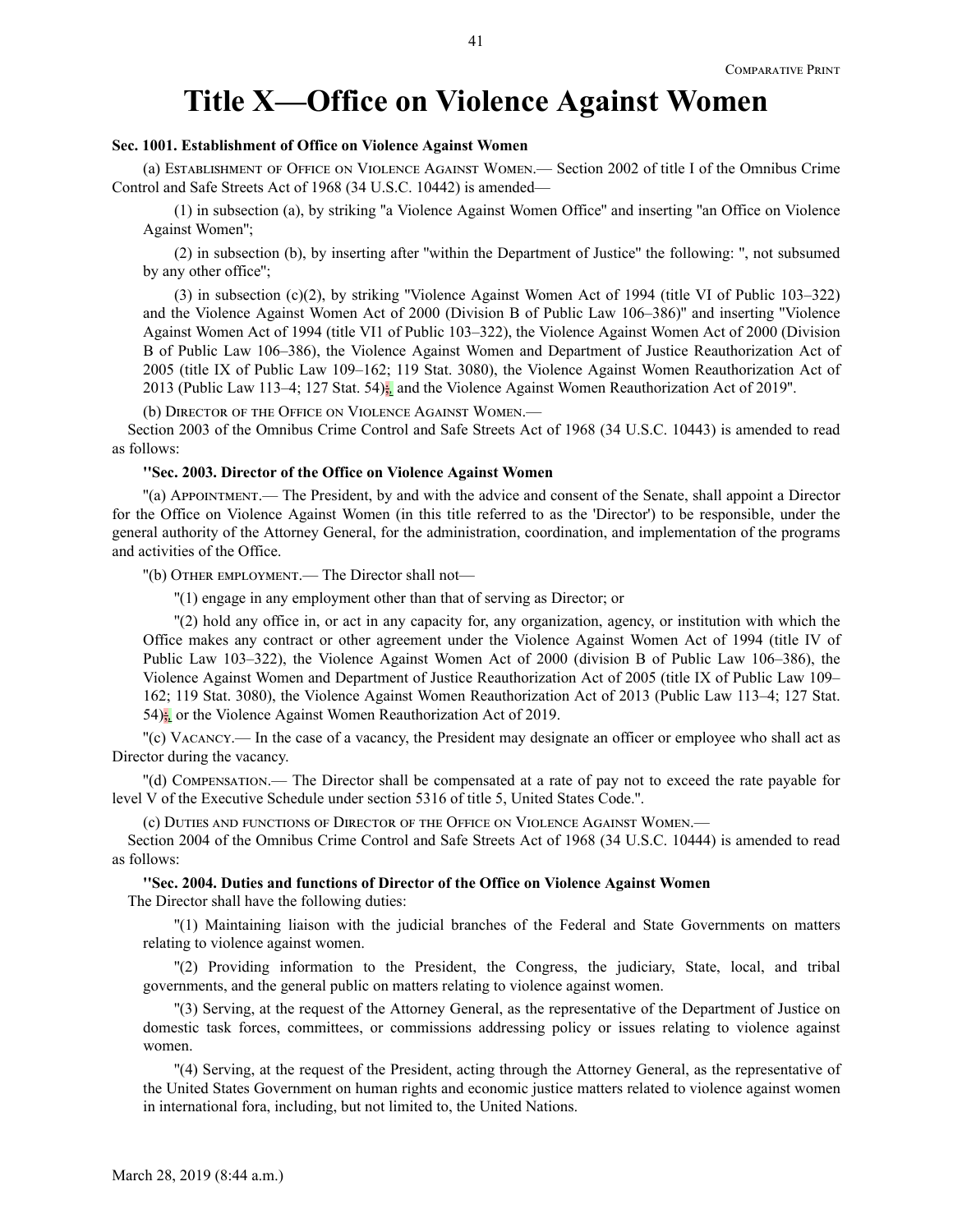''(5) Carrying out the functions of the Department of Justice under the Violence Against Women Act of 1994 (title IV of Public Law 103–322), the Violence Against Women Act of 2000 (division B of Public Law 106–386), the Violence Against Women and Department of Justice Reauthorization Act of 2005 (title IX of Public Law 109–162; 119 Stat. 3080), the Violence Against Women Reauthorization Act of 2013 (Public Law 113–4; 127 Stat. 54);*,* and the Violence Against Women Reauthorization Act of 2019, including with respect to those functions—

''(A) the development of policy, protocols, and guidelines;

''(B) the development and management of grant programs and other programs, and the provision of technical assistance under such programs; and

''(C) the award*ing* and termination of grants, cooperative agreements, and contracts.

''(6) Providing technical assistance, coordination, and support to—

''(A) other components of the Department of Justice, in efforts to develop policy and to enforce Federal laws relating to violence against women, including the litigation of civil and criminal actions relating to enforcing such laws;

''(B) other Federal, State, local, and tribal agencies, in efforts to develop policy, provide technical assistance, synchronize federal definitions and protocols, and improve coordination among agencies carrying out efforts to eliminate violence against women, including Indian or indigenous women; and

''(C) grantees, in efforts to combat violence against women and to provide support and assistance to victims of such violence.

''(7) Exercising such other powers and functions as may be vested in the Director pursuant to this subchapter or by delegation of the Attorney General.

''(8) Establishing such rules, regulations, guidelines, and procedures as are necessary to carry out any function of the Office.''.

(d) Staff of Office on Violence Against Women.— Section 2005 of the Omnibus Crime Control and Safe Streets Act of 1968 (34 U.S.C. 10445) is amended in the heading, by striking ''Violence Against Women Office'' and inserting ''Office on Violence Against Women''.

(e) CLERICAL AMENDMENT.— Section  $121(a)(1)$  of the Violence Against Women and Department of Justice Reauthorization Act of 2005 (34 U.S.C. 20124(a)(1)) is amended by striking ''the Violence Against Women Office'' and inserting ''the Office on Violence Against Women''.

# **Title XI—Improving Conditions for Women in Federal Custody**

#### **Sec. 1101. Improving the treatment of primary caretaker parents and other individuals in federal prisons**

(a) Short title.— This section may be cited as the ''Ramona Brant Improvement of Conditions for Women in Federal Custody Act''.

(b) In general.—

Chapter 303 of title 18, United States Code, is amended by adding at the end the following:

**''§ 4050***1***.** Treatment of primary caretaker parents and other individuals

**''(a)** Definitions.— **In this section—**

**''(1) the term 'correctional officer' means a correctional officer of the Bureau of Prisons;**

**''(2) the term 'covered institution' means a Federal penal or correctional institution;**

**''(3) the term 'Director' means the Director of the Bureau of Prisons;**

**''(4) the term 'post-partum recovery' means the first 8-week period of post-partum recovery after giving birth;**

**''(5) the term 'primary caretaker parent' has the meaning given the term in section 31903 of the Family Unity Demonstration Project Act (34 U.S.C. 12242);**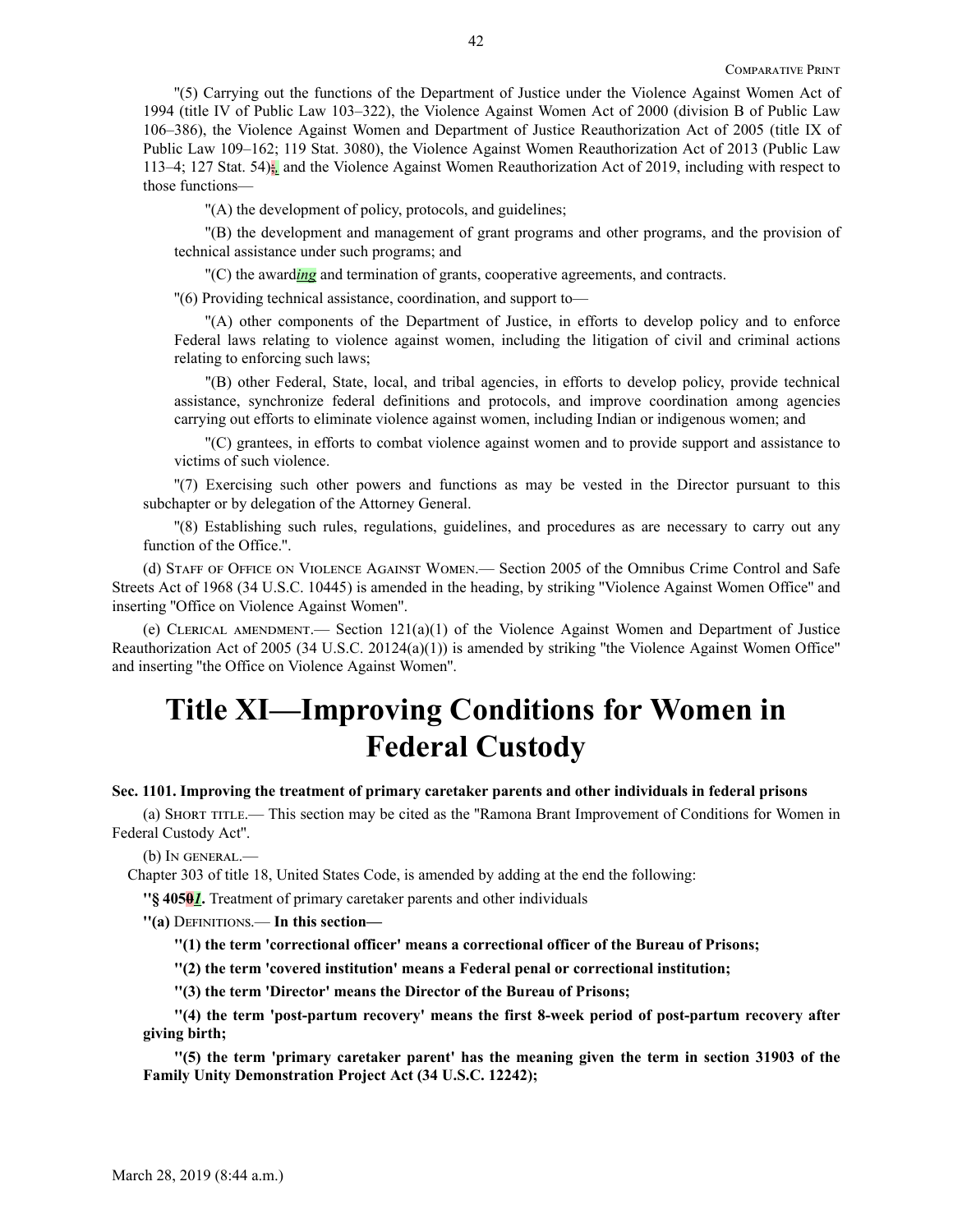**''(6) the term 'prisoner' means an individual who is incarcerated in a Federal penal or correctional institution, including a vulnerable person; and**

**''(7) the term 'vulnerable person' means an individual who—**

**''(A) is under 21 years of age or over 60 years of age;**

**''(B) is pregnant;**

**''(C) identifies as lesbian, gay, bisexual, transgender, or intersex;**

**''(D) is victim or witness of a crime;**

**''(E) has filed a nonfrivolous civil rights claim in Federal or State court;**

**''(F) has a serious mental or physical illness or disability; or**

**''(G) during the period of incarceration, has been determined to have experienced or to be experiencing severe trauma or to be the victim of gender-based violence—**

**''(i) by any court or administrative judicial proceeding;**

**''(ii) by any corrections official;**

**''(iii) by the individual's attorney or legal service provider; or**

**''(iv) by the individual.**

**''(b)** Geographic placement.—

**''(1)** Establishment of office.— **The Director shall establish within the Bureau of Prisons an office that determines the placement of prisoners.**

**''(2)** Placement of prisoners.— **In determining the placement of a prisoner, the office established under paragraph (1) shall—**

**''(A) if the prisoner has children, place the prisoner as close to the children as possible;**

**''(B) in deciding whether to assign a transgender or intersex prisoner to a facility for male or female prisoners, and in making other housing and programming assignments, consider on a caseby-case basis whether a placement would ensure the prisoner's health and safety, including serious consideration of the prisoner's own views with respect to their safety, and whether the placement would present management or security problems; and**

**''(C) consider any other factor that the office determines to be appropriate.**

**''(c)** Prohibition on placement of pregnant prisoners or prisoners in post-partum recovery in segregated housing units.—

**''(1)** Placement in segregated housing units.— **A covered institution may not place a prisoner who is pregnant or in post-partum recovery in a segregated housing unit unless the prisoner presents an immediate risk of harm to the prisoner or others.**

**''(2)** Restrictions.— **Any placement of a prisoner described in subparagraph (A) in a segregated housing unit shall be limited and temporary.**

**''(d)** Parenting classes.— **The Director shall provide parenting classes to each prisoner who is a primary caretaker parent.**

**''(e)** Trauma screening.— **The Director shall provide training to each correctional officer and each employee of the Bureau of Prisons who regularly interacts with prisoners, including each instructor and health care professional, to enable those correctional officers and employees to—**

**''(1) identify a prisoner who has a mental or physical health need relating to trauma the prisoner has experienced; and**

**''(2) refer a prisoner described in paragraph (1) to the proper healthcare professional for treatment. ''(f)** Inmate health.—

**''(1)** Health care access.— **The Director shall ensure that all prisoners receive adequate health care.**

**''(2)** Hygienic products.— **The Director shall make essential hygienic products, including shampoo, toothpaste, toothbrushes, and any other hygienic product that the Director determines appropriate, available without charge to prisoners.**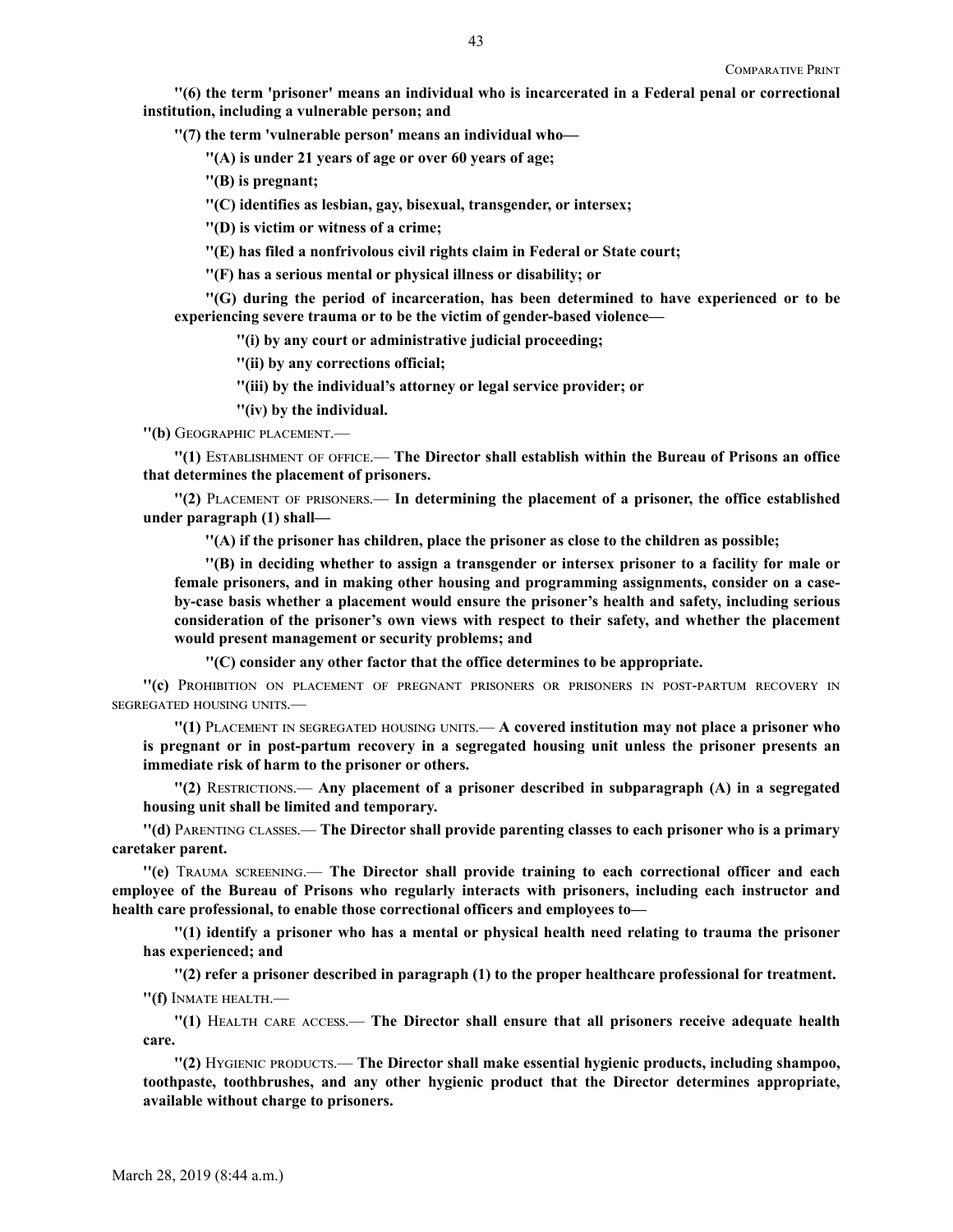**''(3)** Gynecologist access.— **The Director shall ensure that all prisoners have access to a gynecologist as appropriate.**

**''(g)** Use of sex-appropriate correctional officers.—

**''(1)** Regulations.— **The Director shall make rules under which—**

**''(A) a correctional officer may not conduct a strip search of a prisoner of the opposite sex unless—**

**''(i) the prisoner presents a risk of immediate harm to the prisoner or others, and no other correctional officer of the same sex as the prisoner, or medical staff is available to assist; or**

**''(ii) the prisoner has previously requested that an officer of a different sex conduct searches;**

**''(B) a correctional officer may not enter a restroom reserved for prisoners of the opposite sex unless—**

**''(i) a prisoner in the restroom presents a risk of immediate harm to themselves or others; or**

**''(ii) there is a medical emergency in the restroom and no other correctional officer of the appropriate sex is available to assist;**

**''(C) a transgender prisoner's sex is determined according to the sex with which they identify; and**

**''(D) a correctional officer may not search or physically examine a prisoner for the sole purpose of determining the prisoner's genital status or sex.**

**''(2)** Relation to other laws.— **Nothing in paragraph (1) shall be construed to affect the requirements under the Prison Rape Elimination Act of 2003 (42 U.S.C. 15601 et seq.).''.**

## (c) Substance abuse treatment.—

Section 3621(e) of title 18, United States Code, is amended by adding at the end the following:

''(7) Eligibility of primary caretaker parents and pregnant women.— The Director of the Bureau of Prisons may not prohibit an eligible prisoner who is a primary caretaker parent (as defined in section 4050*1*) or pregnant from participating in a program of residential substance abuse treatment provided under paragraph (1) on the basis of a failure by the eligible prisoner, before being committed to the custody of the Bureau of Prisons, to disclose to any official of the Bureau of Prisons that the prisoner had a substance abuse problem on or before the date on which the eligible prisoner was committed to the custody of the Bureau of Prisons.''.

(d) Implementation date.—

(1) In general.— Not later than 2 years after the date of enactment of this Act, the Director of the Bureau of Prisons shall implement this section and the amendments made by this section.

(2) Report.— Not later than 1 year after the date of enactment of this Act, the Director of the Bureau of Prisons shall submit to the Committee on the Judiciary of the Senate and the Committee on the Judiciary of the House of Representatives a report on the implementation of this section and the amendments made by this section.

(e) Technical and conforming amendment.—

The table of sections for chapter 303 of title 18, United States Code, is amended by adding at the end the following:

''4050*1*. Treatment of primary caretaker parents and other individuals.''.

#### **Sec. 1102. Public health and safety of women**

(a) Short title.— This section may be cited as the ''Stop Infant Mortality And Recidivism Reduction Act'' or the ''SIMARRA Act''.

(b) Establishment.— Not later than 270 days after the date of the enactment of this section, the Director of the Federal Bureau of Prisons (in this section referred to as the ''Director'') shall establish a pilot program (in this section referred to as the ''Program'') in accordance with this section to permit women incarcerated in Federal prisons and the children born to such women during incarceration to reside together while the inmate serves a term of imprisonment in a separate housing wing of the prison.

44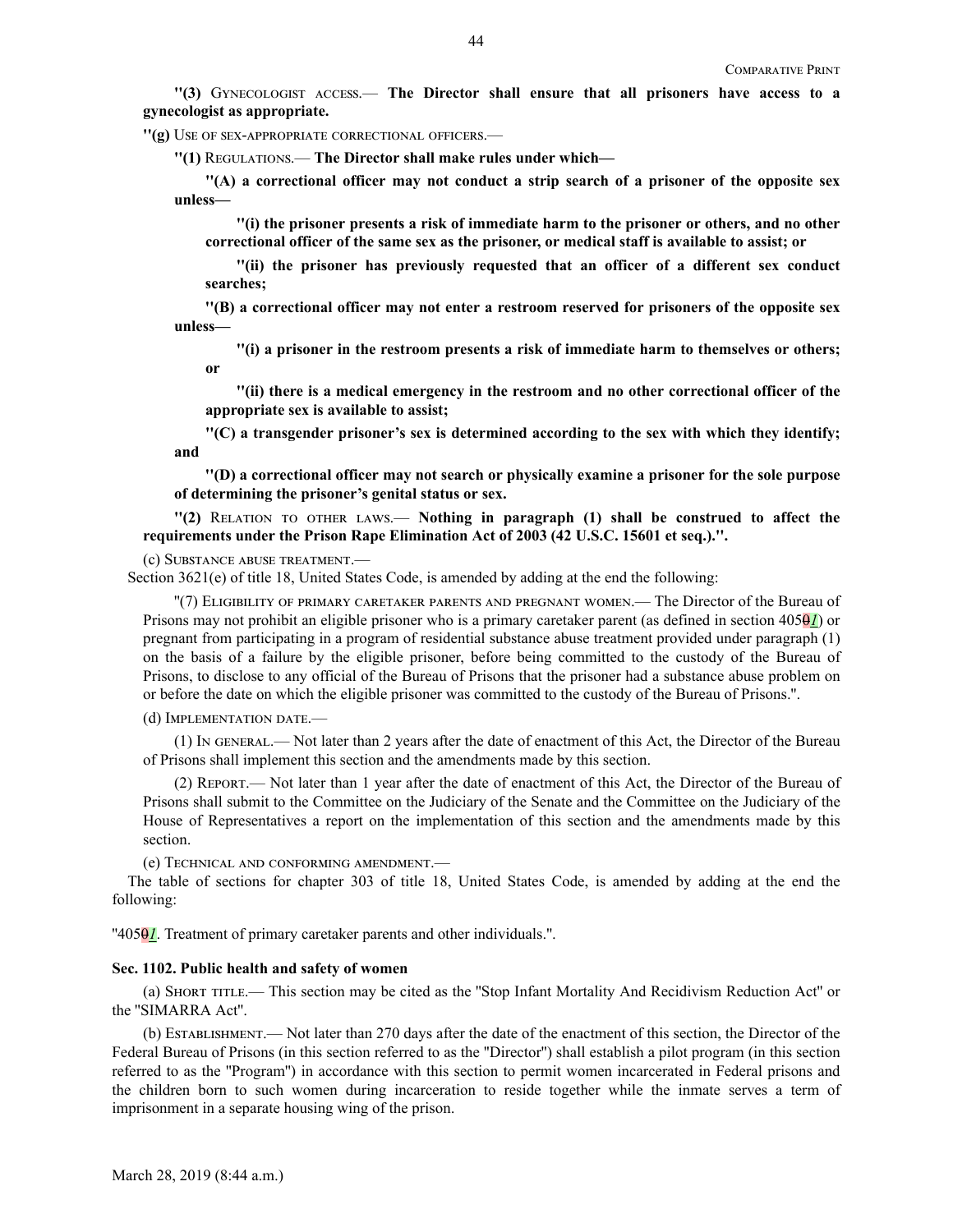(c) Purposes.— The purposes of this section are to—

(1) prevent infant mortality among infants born to incarcerated mothers and greatly reduce the trauma and stress experienced by the unborn fetuses of pregnant inmates;

(2) reduce the recidivism rates of federally incarcerated women and mothers, and enhance public safety by improving the effectiveness of the Federal prison system for women as a population with special needs;

(3) establish female offender risk and needs assessment as the cornerstones of a more effective and efficient Federal prison system;

(4) implement a validated post-sentencing risk and needs assessment system that relies on dynamic risk factors to provide Federal prison officials with a roadmap to address the pre- and post-natal needs of Federal pregnant offenders, manage limited resources, and enhance public safety;

(5) perform regular outcome evaluations of the effectiveness of programs and interventions for federally incarcerated pregnant women and mothers to assure that such programs and interventions are evidence-based and to suggest changes, deletions, and expansions based on the results of such evaluations; and

(6) assist the Department of Justice to address the underlying cost structure of the Federal prison system and ensure that the Department can continue to run prison nurseries safely and securely without compromising the scope or quality of the Department's critical health, safety and law enforcement missions.

(d) Duties of the Director of Bureau of Prisons.—

(1) In general.— The Director shall carry out this section in consultation with—

(A) a licensed and board-certified gynecologist or obstetrician;

(B) the Director of the Administrative Office of the United States Courts;

(C) the Director of the Office of Probation and Pretrial Services;

(D) the Director of the National Institute of Justice; and

(E) the Secretary of Health and Human Services.

(2) Duties.— The Director shall, in accordance with paragraph (3)—

(A) develop an offender risk and needs assessment system particular to the health and sensitivities of Federally incarcerated pregnant women and mothers in accordance with this subsection;

(B) develop recommendations regarding recidivism reduction programs and productive activities in accordance with subsection (c);

(C) conduct ongoing research and data analysis on—

(i) the best practices relating to the use of offender risk and needs assessment tools particular to the health and sensitivities of federally incarcerated pregnant women and mothers;

(ii) the best available risk and needs assessment tools particular to the health and sensitivities of Federally incarcerated pregnant women and mothers and the level to which they rely on dynamic risk factors that could be addressed and changed over time, and on measures of risk of recidivism, individual needs, and responsiveness to recidivism reduction programs;

(iii) the most effective and efficient uses of such tools in conjunction with recidivism reduction programs, productive activities, incentives, and rewards; and

(iv) which recidivism reduction programs are the most effective—

(I) for Federally incarcerated pregnant women and mothers classified at different recidivism risk levels; and

(II) for addressing the specific needs of Federally incarcerated pregnant women and mothers;

(D) on a biennial basis, review the system developed under subparagraph (A) and the recommendations developed under subparagraph (B), using the research conducted under subparagraph (C), to determine whether any revisions or updates should be made, and if so, make such revisions or updates;

(E) hold periodic meetings with the individuals listed in paragraph (1) at intervals to be determined by the Director; and

(F) report to Congress in accordance with subsection (i).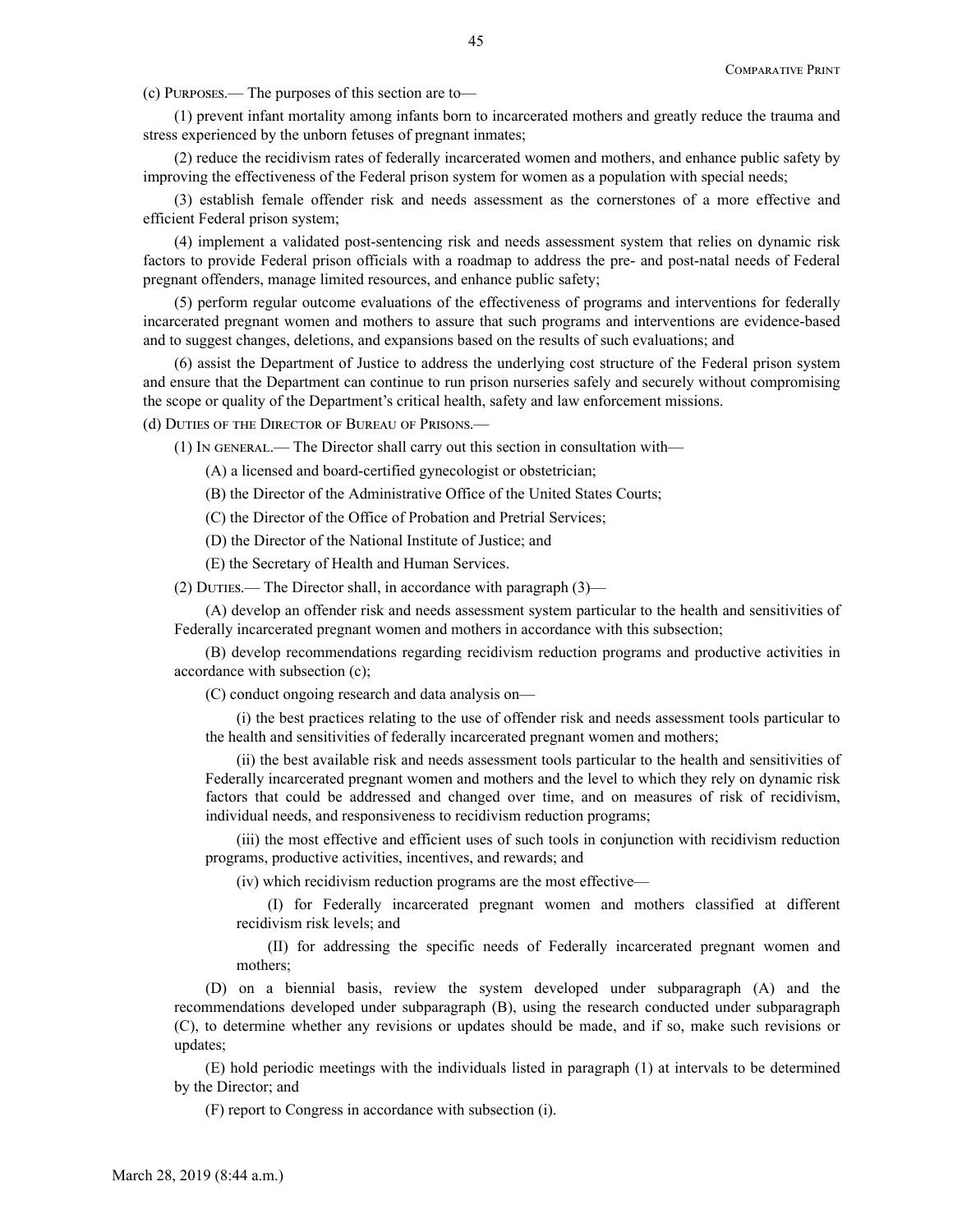(3) Methods.— In carrying out the duties under paragraph (2), the Director shall—

(A) consult relevant stakeholders; and

(B) make decisions using data that is based on the best available statistical and empirical evidence.

(e) Eligibility.— An inmate may apply to participate in the Program if the inmate—

(1) is pregnant at the beginning of or during the term of imprisonment; and

(2) is in the custody or control of the Federal Bureau of Prisons.

(f) Program terms.—

(1) Term of participation.— To correspond with the purposes and goals of the Program to promote bonding during the critical stages of child development, an eligible inmate selected for the Program may participate in the Program, subject to subsection (g), until the earliest of—

(A) the date that the inmate's term of imprisonment terminates;

(B) the date the infant fails to meet any medical criteria established by the Director or the Director's designee along with a collective determination of the persons listed in subsection (d)(1); or

(C) 30 months.

(2) Inmate requirements.— For the duration of an inmate's participation in the Program, the inmate shall agree to—

(A) take substantive steps towards acting in the role of a parent or guardian to any child of that inmate;

(B) participate in any educational or counseling opportunities established by the Director, including topics such as child development, parenting skills, domestic violence, vocational training, or substance abuse, as appropriate;

(C) abide by any court decision regarding the legal or physical custody of the child;

(D) transfer to the Federal Bureau of Prisons any child support payments for the infant of the participating inmate from any person or governmental entity; and

(E) specify a person who has agreed to take at least temporary custody of the child if the inmate's participation in the Program terminates before the inmate's release.

(g) Continuity of care.— The Director shall take appropriate actions to prevent detachment or disruption of either an inmate's or infant's health and bonding-based well-being due to termination of the Program.

(h) Reporting.—

(1) In general.— Not later than 6 months after the date of the enactment of this section and once each year thereafter for 5 years, the Director shall submit a report to the Congress with regards to progress in implementing the Program.

(2) Final report.— Not later than 6 months after the termination of the Program, the Director shall issue a final report to the Congress that contains a detailed statement of the Director's findings and conclusions, including recommendations for legislation, administrative actions, and regulations the Director considers appropriate.

(i) Authorization of appropriations.— To carry out this section, there is authorized to be appropriated \$10,000,000 for each of fiscal years 2020 through 2024.

# **Title XII—Law Enforcement Tools to Enhance Public Safety**

**Sec. 1201. Notification to law enforcement agencies of prohibited purchase or attempted purchase of a firearm**

(a) In general.—

Title I of the NICS Improvement Amendments Act of 2007 (18 U.S.C. 922 note) is amended by adding at the end the following:

**''Sec. 108. Notification to law enforcement agencies of prohibited purchase of a firearm**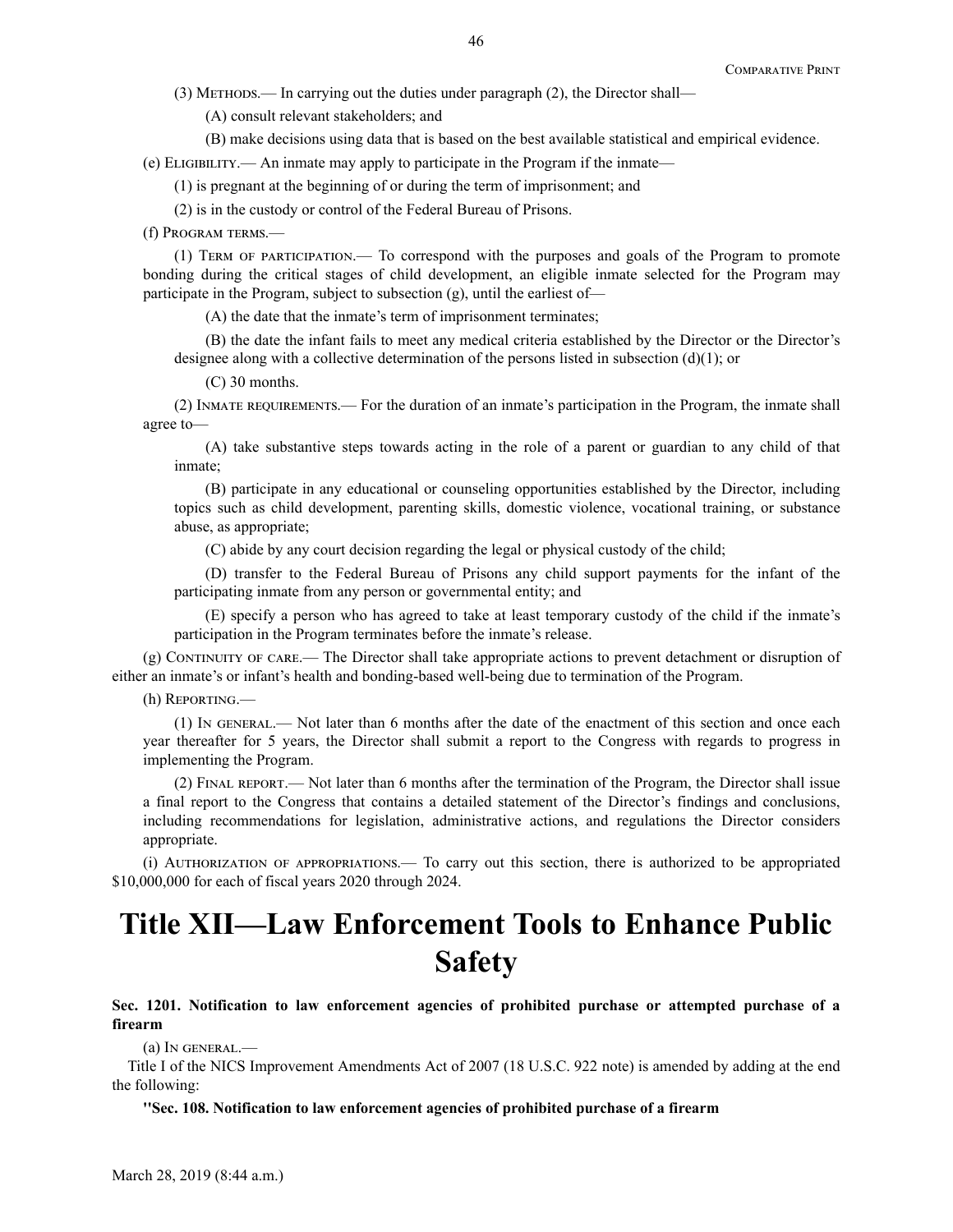''(a) In general.— In the case of a background check conducted by the National Instant Criminal Background Check System pursuant to the request of a licensed importer, licensed manufacturer, or licensed dealer of firearms (as such terms are defined in section 921 of title 18, United States Code), which background check determines that the receipt of a firearm by a person would violate subsection  $(g)(8)$ ,  $(g)(9)$ , or  $(g)(10)$  of section 922 of title 18, United States Code, and such determination is made after 3 business days have elapsed since the licensee contacted the System and a firearm has been transferred to that person, the System shall notify the law enforcement agencies described in subsection (b).

''(b) Law enforcement agencies described.— The law enforcement agencies described in this subsection are the law enforcement agencies that have jurisdiction over the location from which the licensee contacted the system and the law enforcement agencies that have jurisdiction over the location of the residence of the person for which the background check was conducted, as follows:

''(1) The field office of the Federal Bureau of Investigation.

''(2) The local law enforcement agency.

''(3) The State law enforcement agency.

''(4) The Tribal law enforcement agency.''.

(b) Clerical amendment.—

The table of contents of the NICS Improvement Amendments Act of 2007 (18 10 U.S.C. 922 note) is amended by inserting after the item relating to section 106*7* the following:

''Sec. 108. Notification to law enforcement agencies of prohibited purchase of a firearm.''.

## **Sec. 1202. Reporting of background check denials to state, local, and tribal authorities**

(a) In general.—

Chapter 44 of title 18, United States Code, is amended by inserting after section 925A the following:

## **''§ 925B. Reporting of background check denials to State, local, and tribal authorities**

''(a) In general.— If the national instant criminal background check system established under section 103 of the Brady Handgun Violence Prevention Act (18 U.S.C. 922 note) provides a notice pursuant to section 922(t) of this title that the receipt of a firearm by a person would violate subsection (g)(8), (g)(9), or (g)(10) of section 922 of this title or State law, the Attorney General shall, in accordance with subsection (b) of this section—

''(1) report to the law enforcement authorities of the State where the person sought to acquire the firearm and, if different, the law enforcement authorities of the State of residence of the person—

''(A) that the notice was provided;

''(B) of the specific provision of law that would have been violated;

''(C) of the date and time the notice was provided;

''(D) of the location where the firearm was sought to be acquired; and

''(E) of the identity of the person; and

''(2) report the incident to local or tribal law enforcement authorities and, where practicable, State, tribal, or local prosecutors, in the jurisdiction where the firearm was sought and in the jurisdiction where the person resides.

''(b) Requirements for report.— A report is made in accordance with this subsection if the report is made within 24 hours after the provision of the notice described in subsection (a), except that the making of the report may be delayed for so long as is necessary to avoid compromising an ongoing investigation.

''(c) Rule of construction.— Nothing in subsection (a) shall be construed to require a report with respect to a person to be made to the same State authorities that originally issued the notice with respect to the person.''.

(b) Clerical amendment.—

The table of sections for such chapter is amended by inserting after the item relating to section 925A the following:

''925B. Reporting of background check denials to s*S*tate, local, and tribal authorities.''.

## **Sec. 1203. Special assistant U.S. attorneys and cross-deputized attorneys**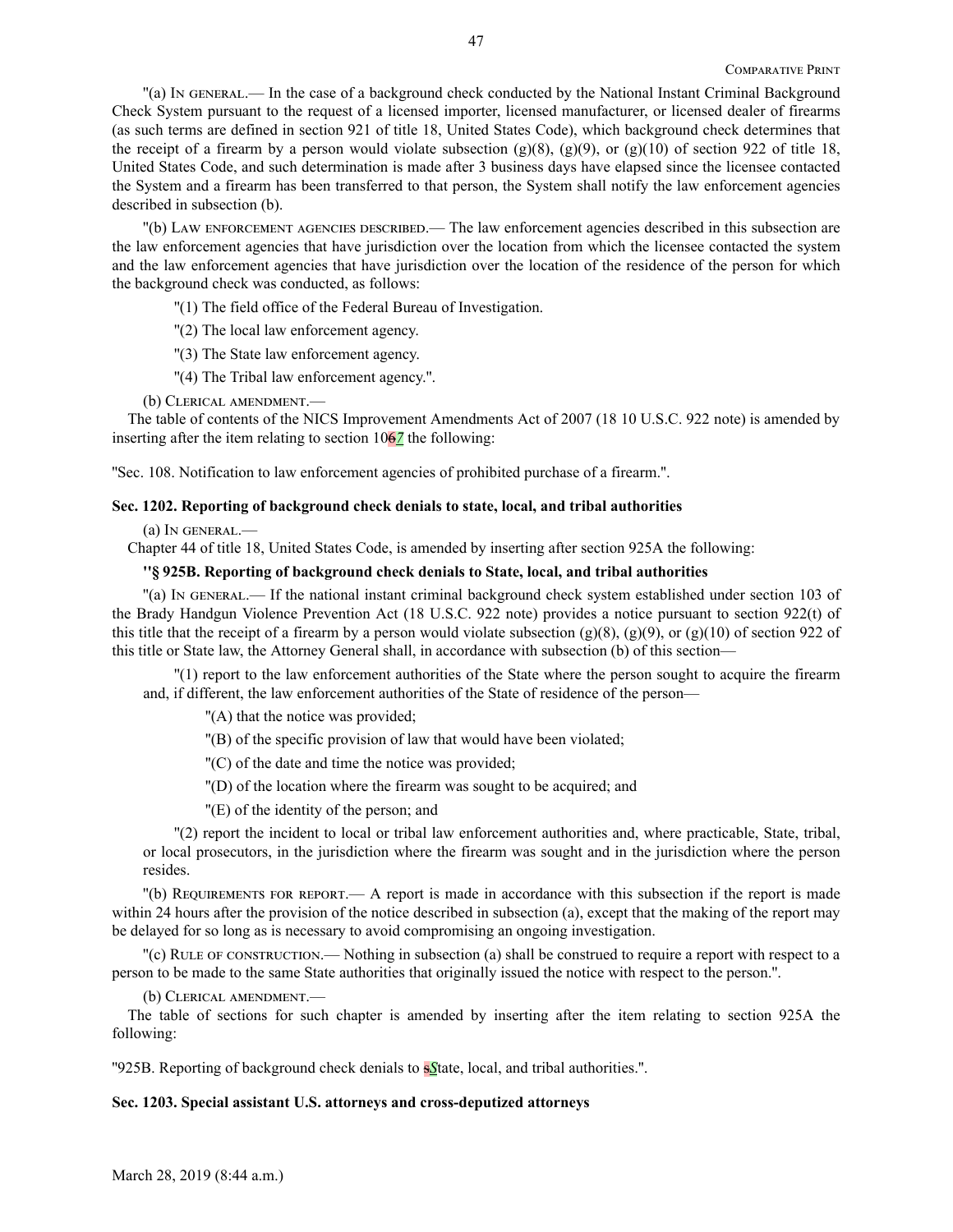(a) In general.—

Chapter 44 of title 18, United States Code, as amended by this Act, is further amended by inserting after section 925B the following:

## **''§ 925C. Special assistant U.S. attorneys and cross-deputized attorneys**

 $\lceil \cdot \rceil$  (a) In GENERAL.— In order to improve the enforcement of paragraphs (8), (9), and (10) of section 922(g), the Attorney General may—

''(1) appoint, in accordance with section 543 of title 28, qualified State, tribal, territorial and local prosecutors and qualified attorneys working for the United States government to serve as special assistant United States attorneys for the purpose of prosecuting violations of such paragraphs;

''(2) deputize State, tribal, territorial and local law enforcement officers for the purpose of enhancing the capacity of the agents of the Bureau of Alcohol, Tobacco, Firearms, and Explosives in responding to and investigating violations of such paragraphs; and

''(3) establish, in order to receive and expedite requests for assistance from State, tribal, territorial and local law enforcement agencies responding to intimate partner violence cases where such agencies have probable cause to believe that the offenders may be in violation of such paragraphs, points of contact within—

''(A) each Field Division of the Bureau of Alcohol, Tobacco, Firearms, and Explosives; and

''(B) each District Office of the United States Attorneys.

''(b) Improve intimate partner and public safety.— The Attorney General shall—

''(1) identify no less than 75 jurisdictions among States, territories and tribes where there are high rates of firearms violence and threats of firearms violence against intimate partners and other persons protected under paragraphs  $(8)$ ,  $(9)$ , and  $(10)$  of section  $922(g)$  and where local authorities lack the resources to address such violence; and

''(2) make such appointments as described in subsection (a) in jurisdictions where enhanced enforcement of such paragraphs is necessary to reduce firearms homicide and injury rates.

''(c) Qualified defined.— For purposes of this section, the term 'qualified' means, with respect to an attorney, that the attorney is a licensed attorney in good standing with any relevant licensing authority.''.

(b) Clerical amendment.—

The table of sections for such chapter is amended by inserting after the item relating to section 925B the following:

''925C. Special assistant U.S. attorneys and cross-deputized attorneys.''.

# **Title XIII—Closing the Law Enforcement Consent Loophole**

## **Sec. 1301. Short title**

This title may be cited as the ''Closing the Law Enforcement Consent Loophole Act of 2019''.

#### **Sec. 1302. Prohibition on engaging in sexual acts while acting under color of law**

(a) In general.— Section 2243 of title 18, United States Code, is amended—

(1) in the section heading, by adding at the end the following: ''or by any person acting under color of law'';

(2) by redesignating subsections (c) and (d) as subsections (d) and (e), respectively;

(3) by inserting after subsection (b) the following:

''(c) Of an individual by any person acting under color of law.—

''(1) In general.— Whoever, acting under color of law, knowingly engages in a sexual act with an individual, including an individual who is under arrest, in detention, or otherwise in the actual custody of any Federal law enforcement officer, shall be fined under this title, imprisoned not more than 15 years, or both.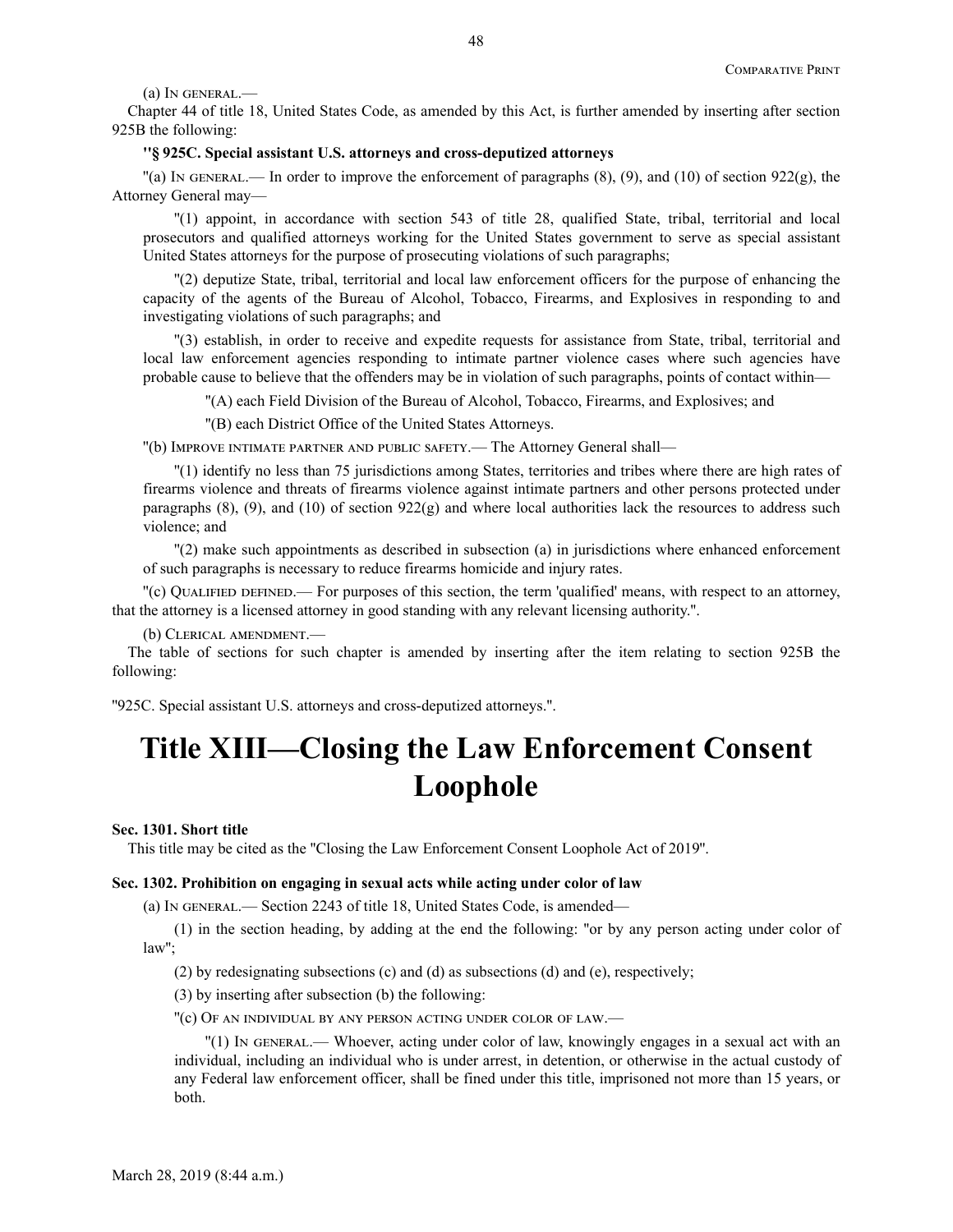''(2) Definition.— In this subsection, the term 'sexual act' has the meaning given the term in section 2246.''; and

(4) in subsection (d), as so redesignated, by adding at the end the following:

''(3) In a prosecution under subsection (c), it is not a defense that the other individual consented to the sexual act.''.

(b) Definition.— Section 2246 of title 18, United States Code, is amended—

 $(1)$  in paragraph  $(5)$ , by striking "and" at the end;

(2) in paragraph (6), by striking the period at the end and inserting ''; and''; and

(3) by inserting after paragraph (6) the following:

''(7) the term 'Federal law enforcement officer' has the meaning given the term in section 115.''.

(c) Clerical amendment.—

The table of sections for chapter 109A of title 18, United States Code, is amended by amending the item related to section 2243 to read as follows:

''2243. Sexual abuse of a minor or ward or by any person acting under color of law. ''.

#### **Sec. 1303. Incentives for States**

(a) Authority to make grants.— The Attorney General is authorized to make grants to States that have in effect a law that—

(1) makes it a criminal offense for any person acting under color of law of the State to engage in a sexual act with an individual, including an individual who is under arrest, in detention, or otherwise in the actual custody of any law enforcement officer; and

(2) prohibits a person charged with an offense described in paragraph (1) from asserting the consent of the other individual as a defense.

(b) Reporting requirement.— A State that receives a grant under this section shall submit to the Attorney General, on an annual basis, information on—

(1) the number of reports made to law enforcement agencies in that State regarding persons engaging in a sexual act while acting under color of law during the previous year; and

(2) the disposition of each case in which sexual misconduct by a person acting under color of law was reported during the previous year.

(c) Application.— A State seeking a grant under this section shall submit an application to the Attorney General at such time, in such manner, and containing such information as the Attorney General may reasonably require, including information about the law described in subsection (a).

(d) Grant amount.— The amount of a grant to a State under this section shall be in an amount that is not greater than 10 percent of the average of the total amount of funding of the 3 most recent awards that the State received under the following grant programs:

(1) Part T of title I of the Omnibus Crime Control and Safe Streets Act of 1968 (34 U.S.C. 10441 et seq.) (commonly referred to as the ''STOP Violence Against Women Formula Grant Program'').

(2) Section 41601 of the Violence Against Women Act of 1994 (34 U.S.C. 12511) (commonly referred to as the ''Sexual Assault Services Program'').

(e) Grant term.—

(1) In general.— The Attorney General shall provide an increase in the amount provided to a State under the grant programs described in subsection (d) for a 2-year period.

(2) Renewal.— A State that receives a grant under this section may submit an application for a renewal of such grant at such time, in such manner, and containing such information as the Attorney General may reasonably require.

(3) Limit.— A State may not receive a grant under this section for more than 4 years.

(f) Uses of FUNDS.— A State that receives a grant under this section shall use—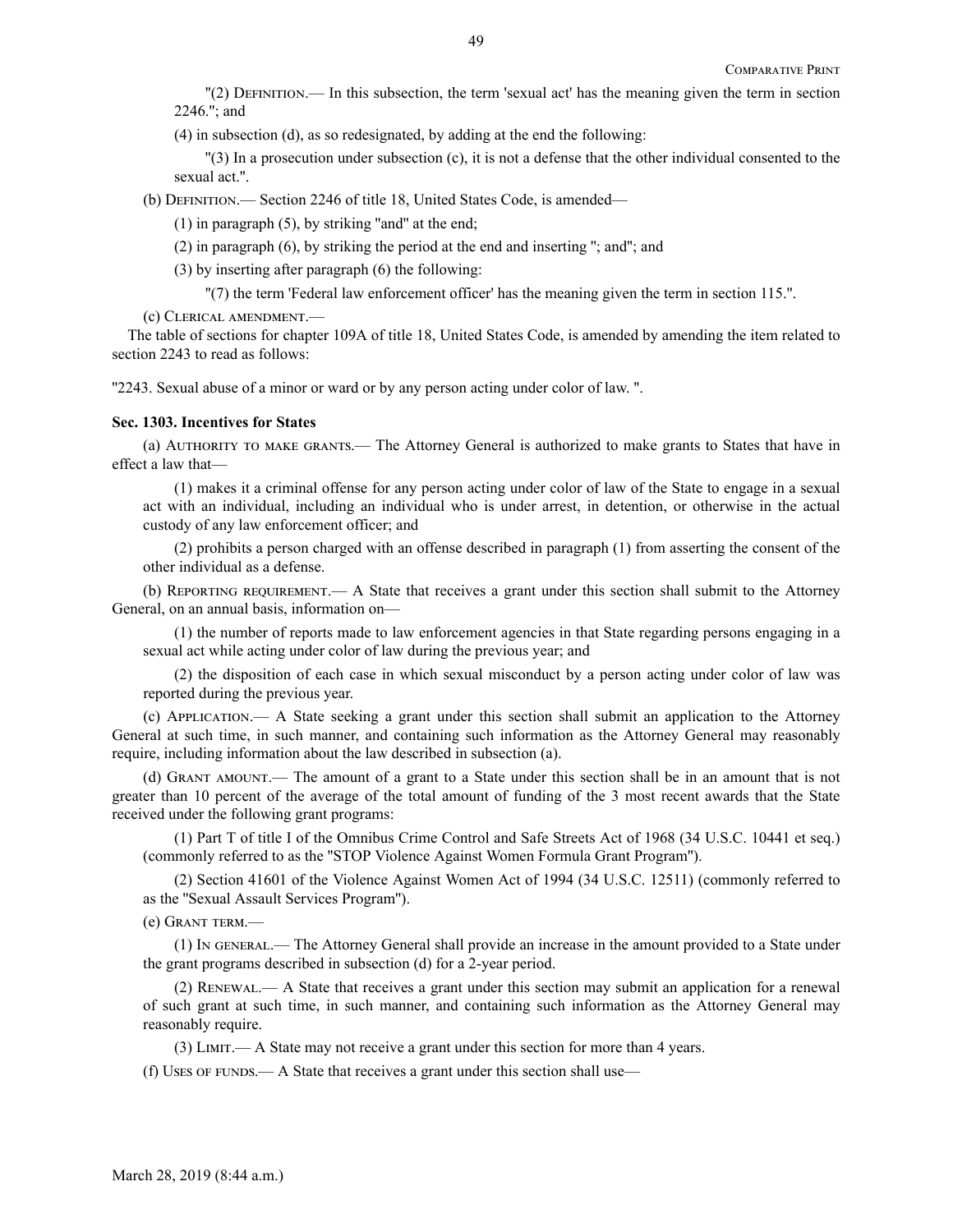(1) 25 percent of such funds for any of the permissible uses of funds under the grant program described in paragraph (1) of subsection (d); and

(2) 75 percent of such funds for any of the permissible uses of funds under the grant program described in paragraph (2) of subsection (d).

(g) Authorization of appropriations.— There are authorized to be appropriated to carry out this chapter \$5,000,000 for each of fiscal years 2020 through 2024.

(h) Definition.— For purposes of this section, the term ''State'' means each of the several States and the District of Columbia, Indian Tribes, and the Commonwealth of Puerto Rico, Guam, American Samoa, the Virgin Islands, and the Northern Mariana Islands.

#### **Sec. 1304. Reports to Congress**

(a) Report by Attorney General.— Not later than 1 year after the date of enactment of this Act, and each year thereafter, the Attorney General shall submit to Congress a report containing—

(1) the information required to be reported to the Attorney General under section 3(b); and

(2) information on—

(A) the number of reports made, during the previous year, to Federal law enforcement agencies regarding persons engaging in a sexual act while acting under color of law; and

(B) the disposition of each case in which sexual misconduct by a person acting under color of law was reported.

(b) Report by GAO.— Not later than 1 year after the date of enactment of this Act, and each year thereafter, the Comptroller General of the United States shall submit to Congress a report on any violations of section 2243(c) of title 18, United States Code, as amended by section 2, committed during the 1-year period covered by the report.

#### **Sec. 1305. Definition**

In this title, the term "sexual act" has the meaning given the term in section 2246 of title 18, United States Code.

## **Title XIV—Other Matters**

## **Sec. 1401. National stalker and domestic violence reduction**

Section 40603 of the Violent Crime Control and Law Enforcement Act of 1994 (34 U.S.C. 12402) is amended by striking ''2014 through 2018'' and inserting ''2020 through 2024''.

#### **Sec. 1402. Federal victim assistants reauthorization**

Section 40114 of the Violence Against Women Act of 1994 (Public Law 103–322) is amended to read as follows:

#### **''Sec. 40114. Authorization for Federal victim's counselors**

There are authorized to be appropriated for the United States Attorneys for the purpose of appointing victim/ witness counselors for the prosecution of sex crimes and domestic violence crimes where applicable (such as the District of Columbia), \$1,000,000 for each of fiscal years 2020 through 2024.''.

#### **Sec. 1403. Child abuse training programs for judicial personnel and practitioners reauthorization**

Section 224(a) of the Crime Control Act of 1990 (34 U.S.C. 20334(a)) is amended by striking "2014 through 2018'' and inserting ''2020 through 2024''.

#### **Sec. 1404. Sex offender management**

Section 40152(c) of the Violent Crime Control and Law Enforcement Act of 1994 (34 U.S.C. 12311(c)) is amended by striking ''2014 through 2018'' and inserting ''2020 through 2024''.

#### **Sec. 1405. Court-appointed special advocate program**

Section 219(a) of the Crime Control Act of 1990 (34 U.S.C. 20324(a)) is amended by striking "2014 through 2018'' and inserting ''2020 through 2024''.

#### **Sec. 1406. Rape kit backlog**